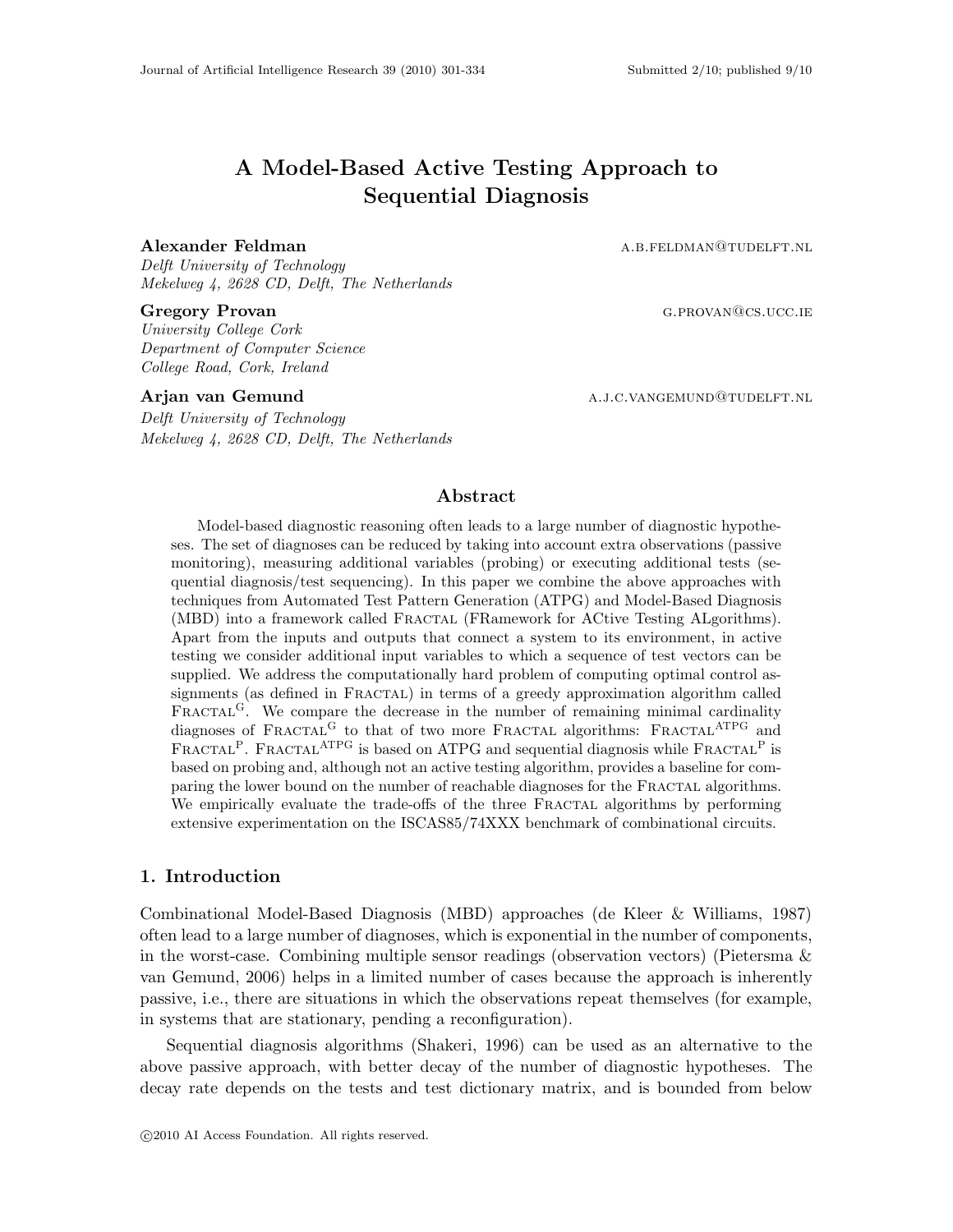by results for tests with binary outcomes. Algorithms for sequential diagnosis suffer from a number of other limitations. Early approaches assume single-faults while multiple-fault sequential diagnosis is super-exponential ( $\Sigma_2^p$  or harder) (Shakeri, Raghavan, Pattipati, & Patterson-Hine, 2000).

As observations (test outcomes) are not known in advance, the goal of a diagnostician is to create a policy that minimizes the diagnostic uncertainty on average, i.e., one aims at minimizing the average depth of a test tree. Pattipati and Alexandridis (1990) have shown that under certain conditions (e.g., unit test costs and equal prior fault probabilities) a onestep look-ahead policy leads to an optimal average depth of the test tree; de Kleer, Raiman, and Shirley (1992) have shown that one-step look-ahead delivers good practical results for a range of combinational circuits.

This paper proposes a framework, called Fractal (FRamework for ACtive Testing ALgorithms) for comparing different computational vs. optimality trade-offs in various techniques for reducing the diagnostic uncertainty. All FRACTAL algorithms start from an initial set of multiple-fault diagnostic hypotheses (this initial set can contain all possible hypotheses) and compute actions for reducing this initial set to, if possible, a single diagnostic hypothesis (candidate). In the case of probing (de Kleer & Williams, 1987), this action consists of measuring an internal (hidden) variable. In the case of sequential diagnosis (ATPG), the action consists of applying a set of input (control) assignments that disambiguate the health state of the component that appears faulty in most of the initial diagnostic hypotheses. In the case of active testing the action consists of applying a set of input (control) assignments that optimally reduce the initial set of hypotheses. In our framework the active testing and sequential diagnosis approaches differ only in how they compute the input (control) assignments. We measure the optimality of the algorithms by computing the speed with which they decay the initial set of hypotheses and the computational efficiency.



Figure 1: Active testing dataflow for FRACTAL

In FRACTAL, we study the influence of not just the input  $(IN)$  and output  $(OUT)$  variables, but also control (CTL) variables. Controls are similar to inputs, except they can be modified by users while the system is connected to its environment. Use of models from first principles and controls in FRACTAL allows us to eliminate the need of designing explicit tests and test dictionaries. Our algorithms implicitly create test matrices leading to optimal decay based on the built-in testing capabilities of the system. We call the above approach active testing; it is a technique using models from first principles and controls for creating test sequences that reduce the diagnostic uncertainty of a system. The architecture in which we use FRACTAL and active testing is shown in Fig. 1.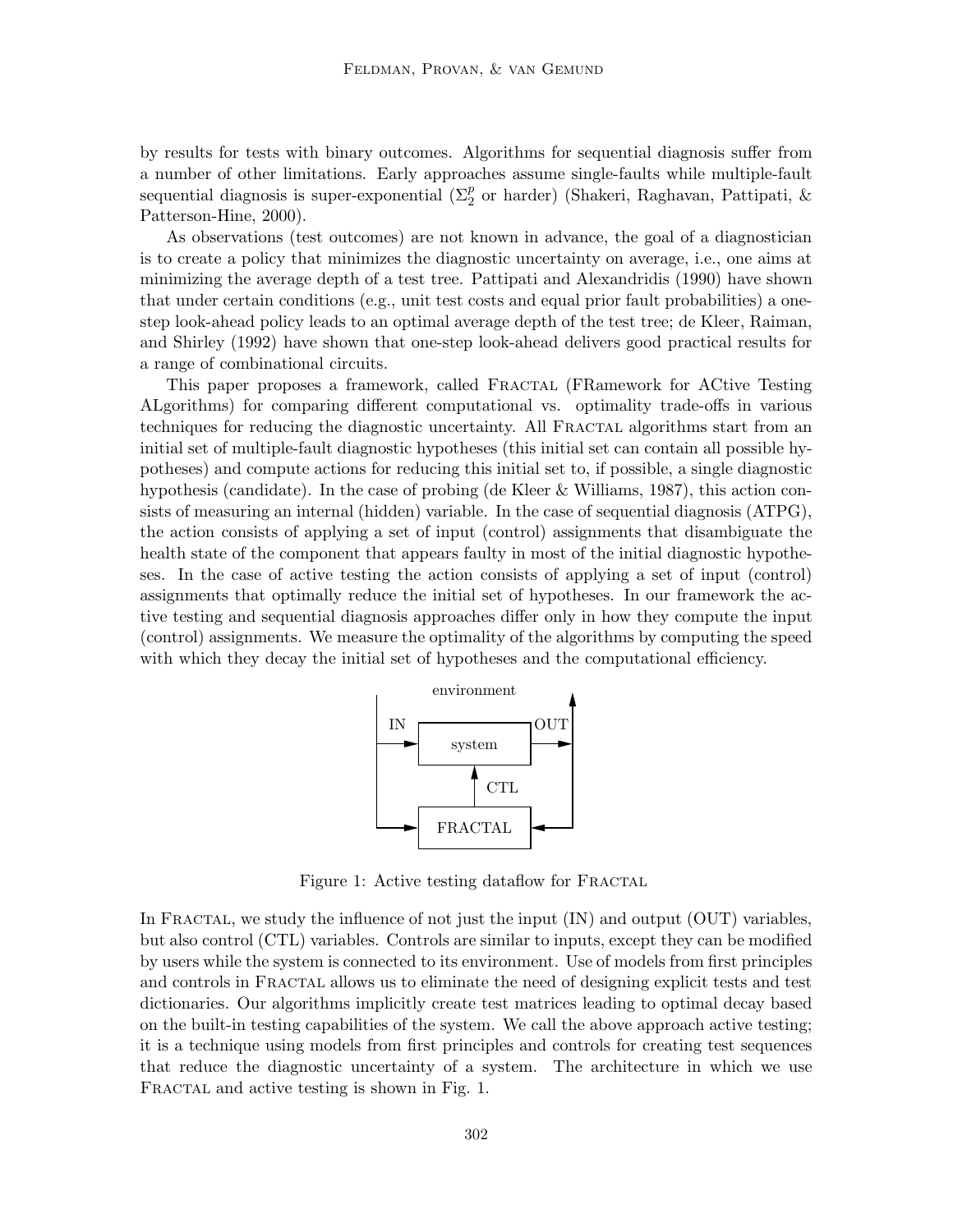As reliable component failure rates may be problematic to obtain, we assume equally likely and small prior probabilities of failure and measure the diagnostic uncertainty as the number of Minimal Cardinality (MC) diagnoses. FRACTAL can be modified to use arbitrary failure probabilities and even components that are more likely to be faulty than healthy. This would necessitate modifications of some of the algorithms (e.g., change of bias in the importance sampling, etc.). In addition to simplifying the modeling, the equiprobable failure rates assumption also has computational advantages. It can be shown that with equal and small prior probabilities of failure, the diagnostic entropy, e.g., as used by de Kleer and Williams (1987), can be computed directly from the number of MC diagnoses.

The computational complexity of deterministic algorithms for sequential diagnosis increases with respect to both the fault-cardinality and the number of tests (the size of the test dictionary). To enable performance to scale up to real-world problems, which may have high fault-cardinality and a large number of tests, we propose  $\text{FRACTAL}^G$ –a low-cost greedy stochastic approach that maintains exponential decay of the number of MC diagnoses. Instead of assuming single faults or timing out, FRACTAL<sup>G</sup> may result in suboptimal but still exponential decay.

We study the performance of  $\text{FRACTAL}^G$  compared to two alternatives: (1) FRAC-TAL<sup>ATPG</sup>, which implements sequential diagnosis based on Automated Test Pattern Generation (ATPG), and (2) FRACTAL<sup>P</sup>, which implements probing (de Kleer & Williams, 1987). ATPG has been successfully used in the electronic industry to compute sets of inputs that test each component in a VLSI circuit. We have considered an ATPG-based approach because it is natural to attempt to reduce the diagnostic ambiguity by computing inputs that can disambiguate the status of the single component that appears in the majority of the diagnostic hypotheses.

FRACTAL<sup>ATPG</sup> is derived from sequential testing, is deterministic and myopic, and allows us to evaluate how well a single-step lookahead approach works on the given model. Although probing is not classified as a technique for sequential diagnosis, it can be viewed as a process for generating tests using additional control circuitry (machine or human) to execute a probe such that some output reveals the internal variable. Its significance is that it shows a lower bound on the number of diagnoses achievable for a model extended with unlimited CTL circuitry.

Our contributions are as follows:

- We devise an approach for reducing the diagnostic uncertainty, called active testing, that generalizes sequential diagnosis and MBD, allows combination of multiple passive sensor readings, and does not require explicit tests and test dictionaries.
- We design  $FRACTAL^{ATPG}$ —a single-step look-ahead algorithm based on ATPG—for solving the active testing problem.
- We design and implement  $\text{FRACTAL}^G$ -a greedy approximation algorithm for active testing that overcomes the limitations of FRACTAL<sup>ATPG</sup> and offers a trade-off in computational complexity vs. optimality for reducing the diagnostic uncertainty. We compare FRACTAL<sup>G</sup> and FRACTAL<sup>ATPG</sup>.
- We implement  $\text{FRACTAL}^P$  and use it as a computationally efficient, myopic (one-step lookahead), easy-to-analyze baseline technique for reducing diagnostic uncertainty.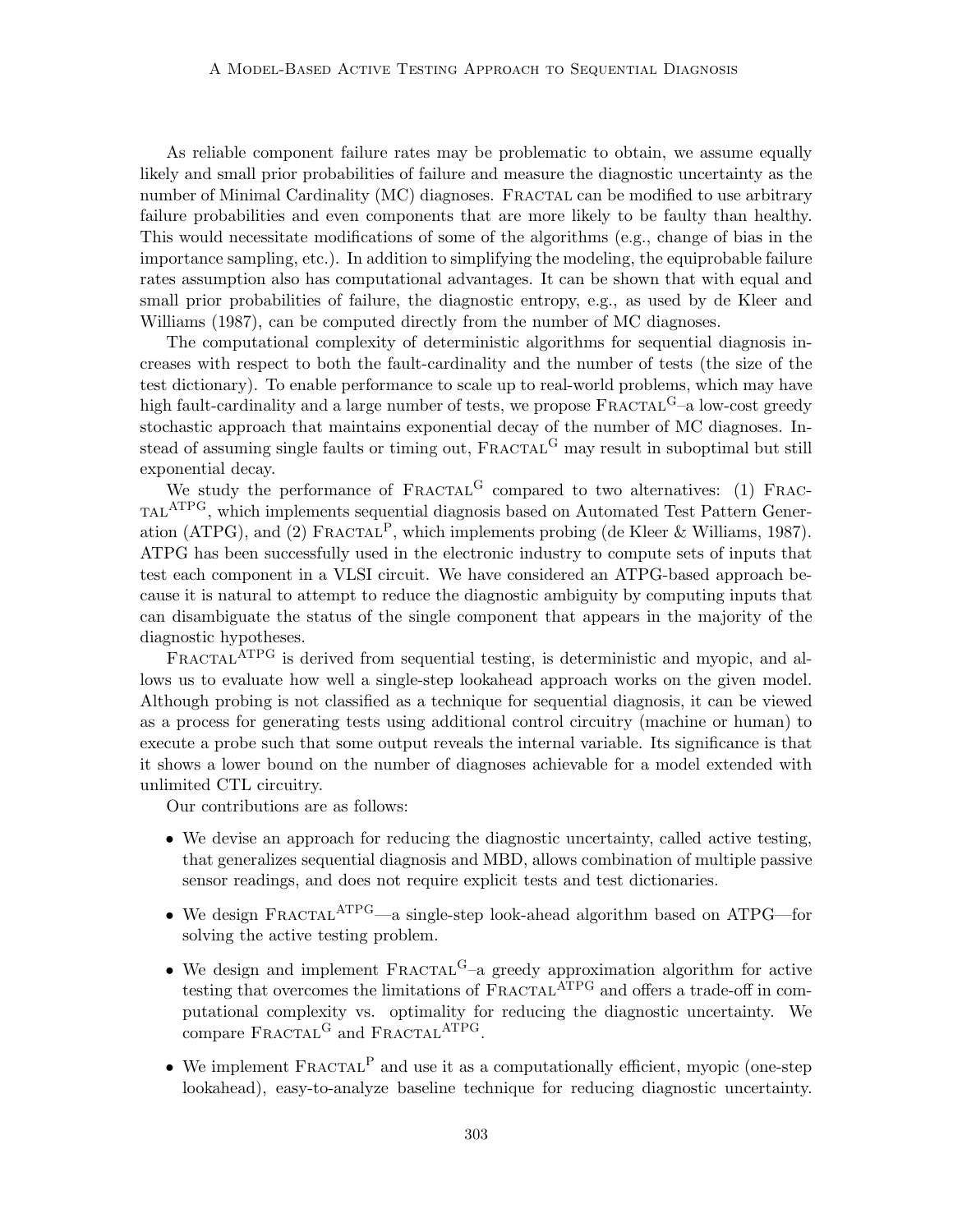Although  $\text{FRACTAL}^{\text{P}}$  is technically not an active testing algorithm, the implementation of probing and active testing in a common framework and the unified experimentation help to understand the cost vs. performance trade-offs in (active and passive) testing vs. probing strategies.

• We present extensive empirical data on  $74XXX/ISCASS5$  circuits, which enable us to evaluate FRACTAL<sup>ATPG</sup>, FRACTAL<sup>G</sup>, and FRACTAL<sup>P</sup> in terms of their ability to reduce the number of remaining diagnoses according to a geometric decay function.

This paper is organized as follows. Section 2 introduces related work. Section 3 presents basic MBD notions, the concept of remaining number of diagnoses and a framework for sequential diagnosis. Section 4 introduces a stochastic sampling-based algorithm for computing the expected number of cardinality-minimal diagnoses. Section 5 describes the  $FRACTAL^{ATPG}$ , FRACTAL<sup>G</sup>, and FRACTAL<sup>P</sup> algorithms. Section 6 shows experimental results. Finally, Sec. 7 summarizes this paper and discusses future work.

# 2. Related Work

Early work aimed at diagnostic convergence by de Kleer and Williams (1987) compute a probe sequence for reducing diagnostic entropy using a myopic search strategy. Unlike their work, in active testing we assume that probes are not available, other than indirectly exposed through diagnosis based on test vectors, which offers an automated solution.

Generating test vectors to deduce faults has received considerable attention. Automatic test pattern generation (ATPG) aims at verifying particular, single-faults (Stephan, Brayton, & Sangiovanni-Vincentelli, 1996). ATPG differs from active testing in that the vectors are specific for particular single-faults, whereas active testing generates a sequence of vectors to isolate unknown, multiple-faults, a much harder problem.

| Technique                    | Model                           | User Actions                         | Automatic<br><b>Tests</b> | Performance           | Cost                  |
|------------------------------|---------------------------------|--------------------------------------|---------------------------|-----------------------|-----------------------|
| Passive monitoring           | first principles -              |                                      |                           | variable <sup>1</sup> | low                   |
| Sequential diagnosis         | test dictionary apply test      |                                      | no                        | good                  | variable <sup>2</sup> |
| FRACTAL <sup>ATPG</sup>      | first principles apply controls |                                      | yes                       | variable <sup>3</sup> | medium                |
| FRACTAL <sup>G</sup>         | first principles apply controls |                                      | yes                       | good                  | high                  |
| Probing $(\text{FRACTAL}^P)$ |                                 | first principles measure internals - |                           | binary search         | medium                |

Table 1: Properties of techniques for sequential diagnosis

<sup>1</sup> Depends on the environment  $(IN/OUT data)$ .

<sup>2</sup> Speed deteriorates rapidly with multiple-faults.

<sup>3</sup> Depends on the model topology.

Table 1 summarizes the properties of the various techniques for sequential diagnosis discussed in this paper. Fractal eliminates the need for using tools for building tests and test dictionaries, such as the ones proposed by Deb, Ghoshal, Malepati, and Kleinman (2000). In our approach tests and test dictionaries are automatically constructed from design speci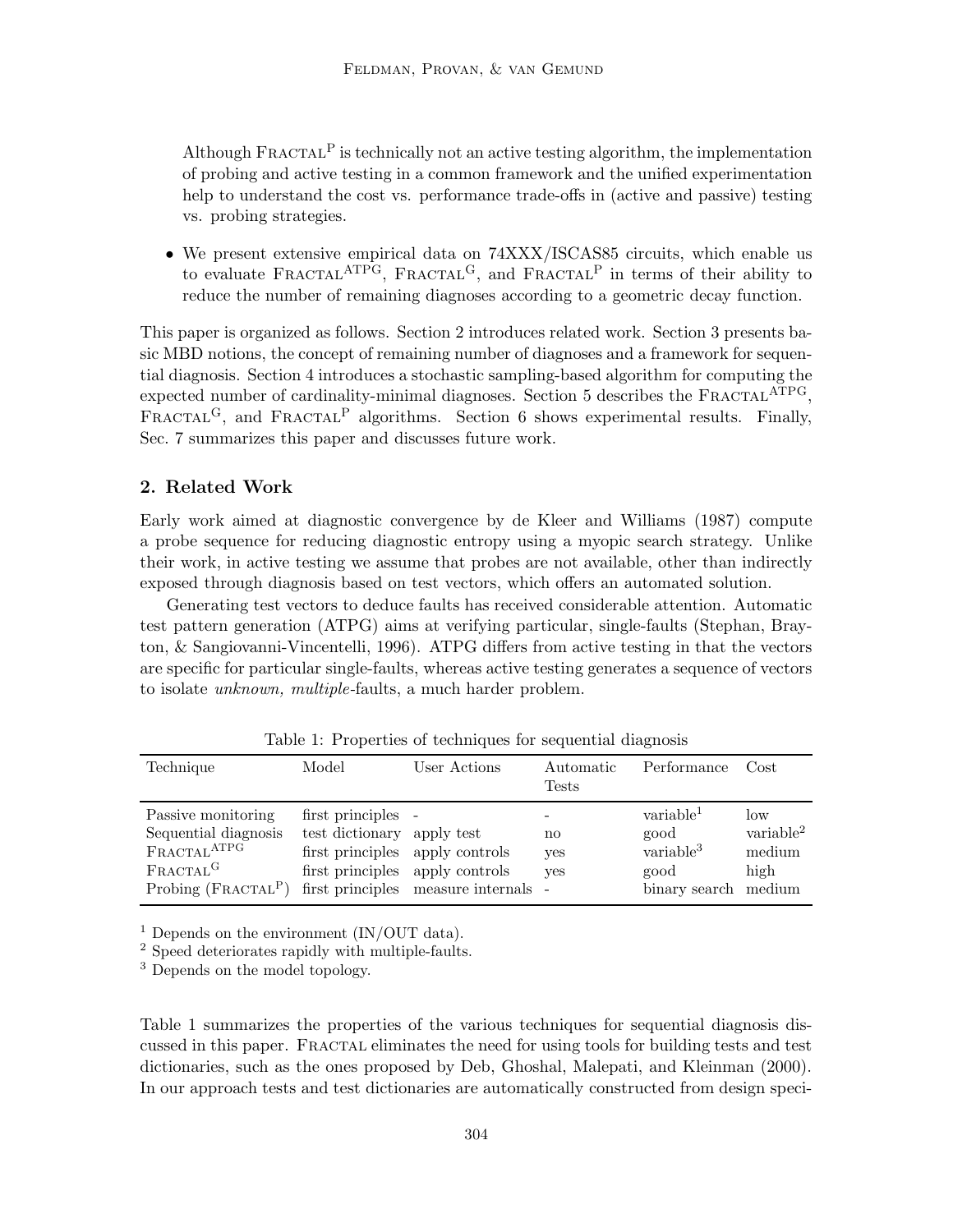fications and models. At the same time, FRACTAL delivers comparable or better diagnostic convergence at reasonable computational price.

Active testing bears some resemblance with sequential diagnosis, which also generates a sequence of test vectors (Pattipati & Alexandridis, 1990; Raghavan, Shakeri, & Pattipati, 1999; Tu & Pattipati, 2003; Kundakcioglu & Unlüyurt, 2007). The principal difference is that in sequential diagnosis a fault dictionary is used ("fault matrix"). This pre-compiled dictionary has the following drawback: in order to limit the (exponential) size of the dictionary, the number of stored test vectors is extremely small compared to the test vector space. This severely constrains the optimality of the vector sequence that can be generated; in contrast, active testing computes arbitrary test vectors on the fly using a model-based approach. Furthermore, the matrix specifies tests that only have a binary (pass/fail) outcome, whereas active testing exploits all the system's outputs, leading to faster diagnostic convergence. In addition, we allow the inputs to be dynamic, which makes our framework suitable for online fault isolation.

The sequential diagnosis problem studies optimal trees when there is a cost associated with each test (Tu & Pattipati, 2003). When costs are equal, it can be shown that the optimization problem reduces to a next best control problem (assuming one uses information entropy). In this paper a diagnostician who is given a sequence  $S$  and who tries to compute the next optimal control assignment would try to minimize the expected number of remaining diagnoses  $|\Omega(S)|$ .

Our task is harder than that of Raghavan et al. (1999), since the diagnosis task is NPhard, even though the diagnosis lookup uses a fault dictionary; in our case we compute a new diagnosis after every test. Hence we have an NP-hard sequential problem interleaved with the complexity of diagnostic inference at each step (in our case the complexity of diagnosis is  $\Sigma_2^p$ -hard). Apart from the above-mentioned differences, we note that optimal test sequencing is infeasible for the size of problems in which we are interested.

Model-Based Testing (MBT) (Struss, 1994) is a generalization of sequential diagnosis. The purpose of MBT is to compute inputs manifesting a certain (faulty) behavior. The main differences from our active testing approach are that MBT (1) assumes that all inputs are controllable and (2) MBT aims at confirming single-fault behavior as opposed to maximally decreasing the diagnostic uncertainty.

Brodie, Rish, Ma, and Odintsova (2003) cast their models in terms of Bayesian networks. Our notion of entropy is the size of the diagnosis space, whereas Brodie et al. use decisiontheoretic notions of entropy to guide test selection. Brodie et al. extend their past Bayesian diagnostic approach (Rish, Brodie, & Ma, 2002) with sequential construction of probe sets (probe sets are collections of, for example, pings to a subset of the nodes in a computer network). The approach of Brodie et al. is limited to networks although it can be extended by modifying the type of Bayesian network shown by Rish et al.; such a modification, however, would necessitate more computationally expensive Bayesian reasoning for achieving good approximation results for the most probable explanations.

The approach of Brodie et al. (2003) does not compute modifications in the target network topology and does not propose control actions (for example, a network server that fails to respond can be dialed-up through a modem or checked by a technician at a higher cost). The similarity between FRACTAL and active probing is that both approaches attempt at reducing the diagnostic uncertainty by analyzing the future state of the system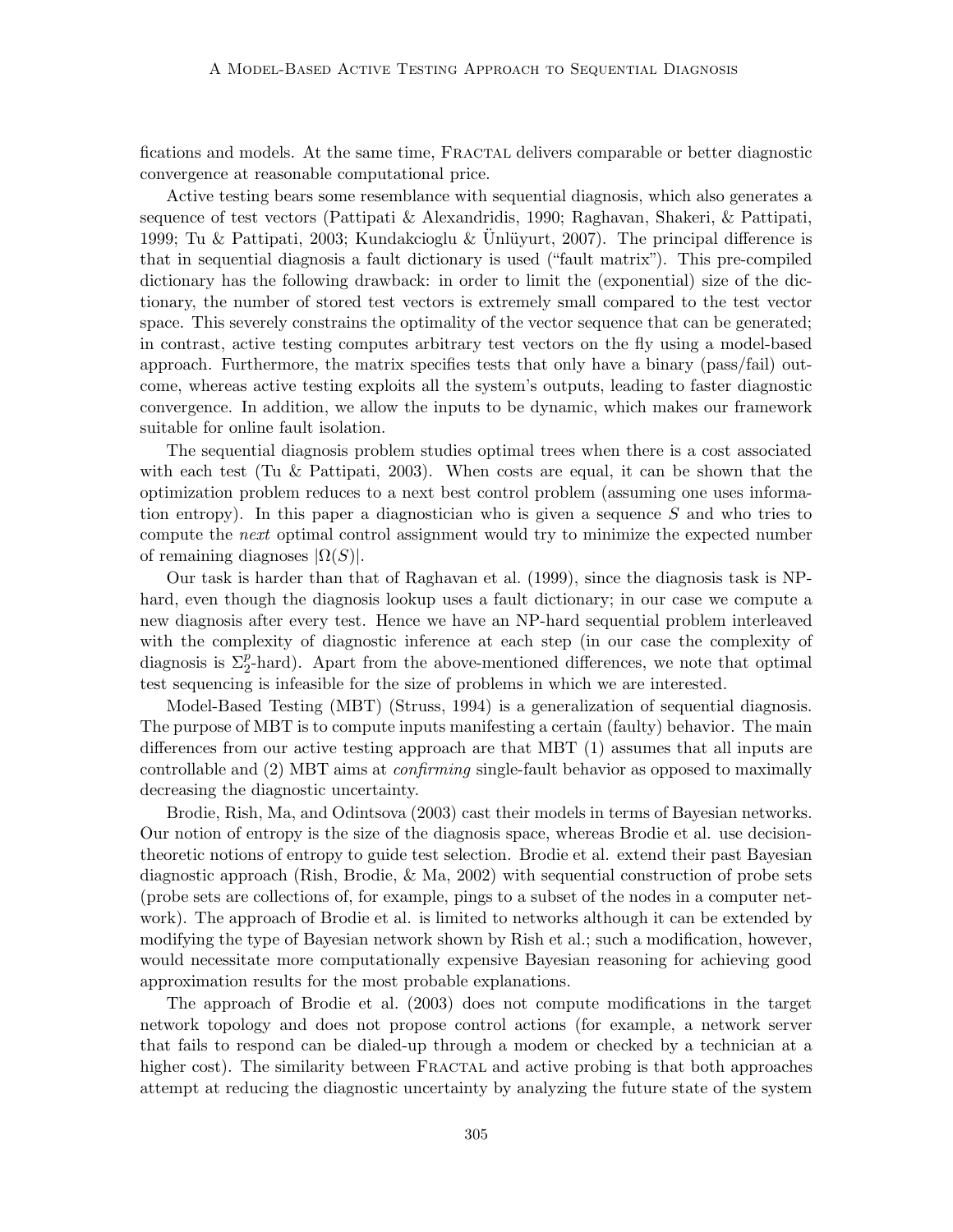as a function of some action (sending a set of probes for active probing or an application of control inputs for  $\textbf{FRACTAL}^G$  and  $\textbf{FRACTAL}^{\textbf{ATPG}}$ ).

We solve a different problem than that of Heinz and Sachenbacher (2008), Alur, Courcoubetis, and Yannakakis (1995). Both of these approaches assume a non-deterministic model defined as an automaton. In contrast, our framework assumes a static system (plant model) for which we must compute a temporal sequence of tests to best isolate the diagnosis.

Esser and Struss (2007) also adopt an automaton framework for test generation, except that, unlike Heinz and Sachenbacher (2008) or Alur et al. (1995), they transform this automaton to a relational specification, and apply their framework to software diagnosis. This automaton-based framework accommodates more general situations than does ours, such as the possibility that the system's state after a transition may not be uniquely determined by the state before the transition and the input, and/or the system's state may be associated with several possible observations. In our MBD framework, a test consists of an instantiation of several variables, which corresponds to the notion of test sequence within the automaton framework of Heinz and Sachenbacher. The framework of Esser and Struss requires modeling of the possible faults, whereas Fractal works both with weak and strong-fault models<sup>1</sup>. Interestingly, as shown by Esser and Struss, modeling of abnormal software behavior can be derived to some extent from software functional requirements. This makes their framework suitable for software systems.

A recent approach to active diagnosis is described by Kuhn, Price, de Kleer, Do, and Zhou (2008), where additional test vectors are computed to optimize the diagnosis while the system (a copier) remains operational. Their work differs from ours in that plans (roughly analogous to test sequences) with a probability of failure T are computed statically, and a plan remains unmodified even if it fails to achieve its desired goal (a manifestation of a failure with probability close to  $T$ ). Conversely, FRACTAL dynamically computes next-best control settings in a game-like manner. The biggest difference between Fractal and the approach of Kuhn et al. is in the use of models. FRACTAL is compatible with traditional MBD (de Kleer & Williams, 1987) and can reuse existing models from first principles while the pervasive approach of Kuhn et al. uses an automaton and a set of possible actions.

The approach of Kuhn et al. (2008) uses existing MBD and planning algorithms, and as such integrates existing approaches; in contrast, FRACTAL introduces new control algorithms and reuses an external diagnostic oracle. An advantage of the pervasive diagnosis approach is that the use of a planning engine generates a complete sequence of actions, as opposed to the one-step lookahead of  $\text{FRACTAL}^G$ . Depending on the planning formalism, the complexity of pervasive diagnosis can be dominated by the planning module, while the most complex computational task in Fractal is that of diagnosis. Both pervasive diagnosis and this paper, however, report good average-case computational efficiency for benchmark problems. Last, the paper of Kuhn et al. is limited to single-fault diagnoses, although the pervasive diagnosis framework can be generalized to multiple faults.

Feldman, Provan, and van Gemund (2009a) introduce an early version of  $FRACTAL<sup>G</sup>$ . This paper (1) generalizes the FRACTAL framework, (2) introduces  $\text{FRACTAL}^{\text{ATPG}}$  and FRACTAL<sup>P</sup>, (3) extends the experimental results, and (4) provides a comparison of the different FRACTAL approaches.

<sup>1.</sup> Weak-fault models (also known as models with ignorance of abnormal behavior) and strong-fault models are discussed by Feldman, Provan, and van Gemund (2009b).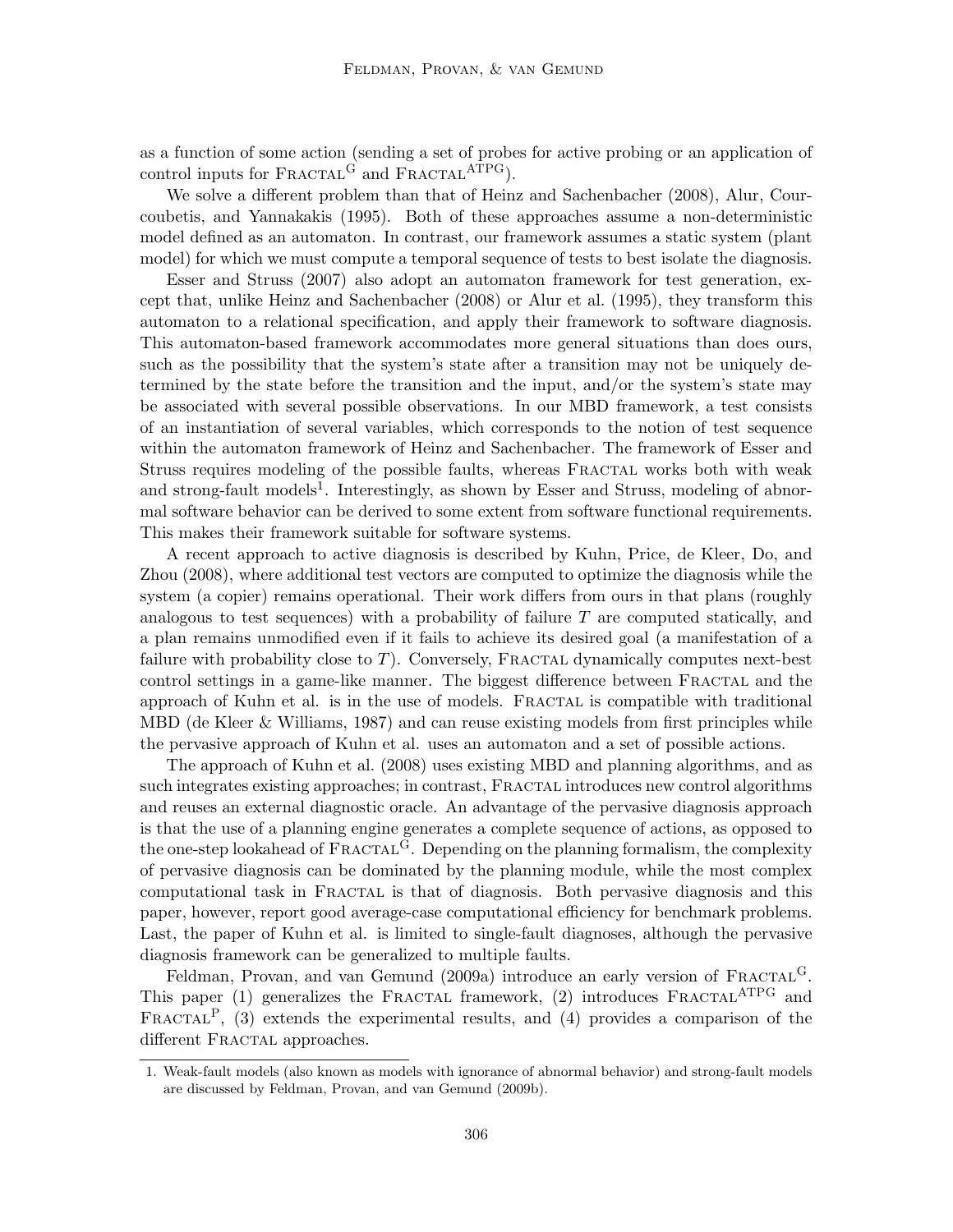# 3. Concepts and Definitions

Our discussion starts by introducing relevant MBD notions. Central to MBD, a model of an artifact is represented as a propositional  $\bf{W}$  for over a set of variables V. We will define four subsets of these variables: *assumable*, *observable*<sup>2</sup>, *control*, and *internal* variables. This gives us our initial definition:

**Definition 1** (Active Testing System). An active testing system ATS is defined as  $ATS =$  $\langle SD, COMPS, CTL, OBS \rangle$ , where SD is a propositional Wff over a variable set V, COMPS∪ OBS ∪ CTL  $\subseteq$  V, and COMPS, OBS, and CTL are subsets of V containing assumable, observable, and control variables, respectively.

The set of internal variables is denoted as INT, INT =  $V \setminus \{COMPS \cup OBS \cup CTL\}.$ Throughout this paper we assume that OBS, COMPS, and CTL are disjoint, and SD  $\neq \perp$ . Sometimes it is convenient (but not necessary) to split OBS into non-controllable inputs IN and outputs OUT (OBS = IN ∪ OUT, IN ∩ OUT =  $\emptyset$ ).

## 3.1 Running Example

We will use the Boolean circuit shown in Fig. 2 as a running example for illustrating all notions and the algorithm shown in this paper. The 2-to-4 line demultiplexer consists of four Boolean inverters and four and-gates.



Figure 2: A demultiplexer circuit

The expression  $h \Rightarrow (\rho \Leftrightarrow \neg i)$  models an inverter, where the variables i, o, and h represent input, output, and health respectively. Similarly, an and-gate is modeled as  $h \Rightarrow$  $(o \Leftrightarrow i_1 \wedge i_2 \wedge i_3)$ . The above propositional formulae are copied for each gate in Fig. 2 and their variables subscripted and renamed in such a way as to ensure a proper disambiguation

<sup>2.</sup> In the MBD literature the assumable variables are also referred to as "component", "failure-mode", or "health" variables. Observable variables are also called "measurable" variables.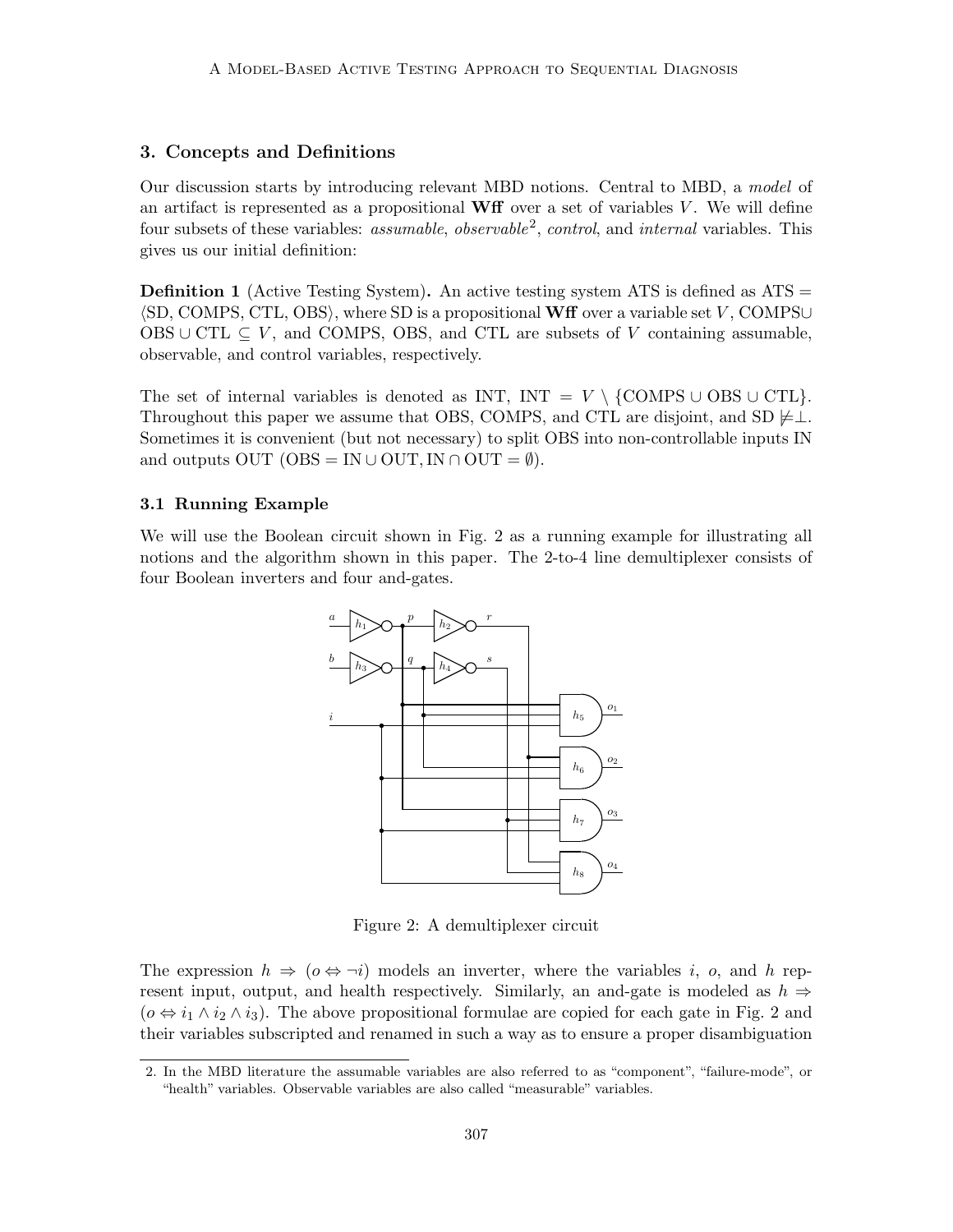and to connect the circuit. The result is the following propositional model:

$$
SD = \begin{cases} [h_1 \Rightarrow (a \Leftrightarrow \neg p)] \wedge [h_2 \Rightarrow (p \Leftrightarrow \neg r)] \\ [h_3 \Rightarrow (b \Leftrightarrow \neg q)] \wedge [h_4 \Rightarrow (q \Leftrightarrow \neg s)] \\ h_5 \Rightarrow (o_1 \Leftrightarrow i \wedge p \wedge q) \\ h_6 \Rightarrow (o_2 \Leftrightarrow i \wedge r \wedge q) \\ h_7 \Rightarrow (o_3 \Leftrightarrow i \wedge p \wedge s) \\ h_8 \Rightarrow (o_4 \Leftrightarrow i \wedge r \wedge s) \end{cases} \tag{1}
$$

The set of assumable variables is COMPS =  $\{h_1, h_2, \ldots, h_8\}$ , the observable variables are  $\text{OBS} = \{a, b, o_1, o_2, o_3, o_4\}$ , and the set of control variables is the singleton  $\text{CTL} = \{i\}$ . Note the conventional selection of the sign of the "health" variables  $h_1, h_2, \ldots, h_n$ . Other authors use "ab" for abnormal.

### 3.2 Diagnosis

The traditional query in MBD computes terms of assumable variables, which are explanations for the system description and an observation.

**Definition 2** (Diagnosis). Given a system ATS, an observation  $\alpha$  over some variables in OBS, and an assignment  $\omega$  to all variables in COMPS,  $\omega$  is a diagnosis iff SD  $\wedge \alpha \wedge \omega \neq \perp$ .

The set of all diagnoses of SD and an observation  $\alpha$  is denoted as  $\Omega(SD, \alpha)$ . The cardinality of a diagnosis, denoted as  $|\omega|$ , is defined as the number of negative literals in  $\omega$ .

Continuing our running example, consider an observation vector  $\alpha_1 = \neg a \wedge \neg b \wedge i \wedge o_4$ . There are a total of 256 possible assignments to all variables in COMPS and  $|\Omega(SD, \alpha_1)| =$ 200. Example diagnoses are  $\omega_1 = h_1 \wedge h_2 \wedge \ldots \wedge h_7 \wedge \neg h_8$  and  $\omega_2 = \neg h_1 \wedge h_2 \wedge h_3 \wedge \neg h_4 \wedge \neg h_5$  $h_5 \wedge h_6 \wedge h_7 \wedge h_8$ . We will write sometimes a diagnosis in a set notation, specifying the set of negative literals only. Thus  $\omega_2$  would be represented as  $D_2 = {\neg h_1, \neg h_4}$ .

**Definition 3** (Minimal-Cardinality Diagnosis). A diagnosis  $\omega^{\le}$  is defined as Minimal-Cardinality (MC) if no diagnosis  $\tilde{\omega}^{\le}$  exists such that  $|\tilde{\omega}^{\le}| < |\omega^{\le}|$ .

Our selection of minimality criterion is such that it is impossible to compute all diagnoses from the set of all MC diagnoses without further inference. MC diagnoses, however, are often used in practice due to the prohibitive cost of computing a representation of all diagnoses of a system and an observation (e.g., all subset-minimal diagnoses).

Consider an observation vector  $\alpha_2 = \neg a \wedge \neg b \wedge i \wedge \neg o_1 \wedge o_4$ . There are 6 MC diagnoses of cardinality 2 consistent with SD  $\land \alpha_2$ , and counting these MC diagnoses is a common problem in MBD.

The number of MC diagnoses of a system ATS and an observation  $\alpha$  is denoted as  $|\Omega^{\leq}(\text{SD}, \alpha)|$ , where  $\Omega^{\leq}(\text{SD}, \alpha)$  is the set of all MC diagnoses of SD  $\wedge \alpha$ . Given a system ATS, an observation sequence S is defined as a k-tuple of terms  $S = \langle \alpha_1, \alpha_2, \ldots, \alpha_k \rangle$ , where  $\alpha_i$  (1  $\leq i \leq k$ ) is an instantiation of variables in OBS.

Throughout this paper, we assume that the health of the system under test does not change during the test (i.e., the same inputs and a fault produce the same outputs) and call this assumption stationary health.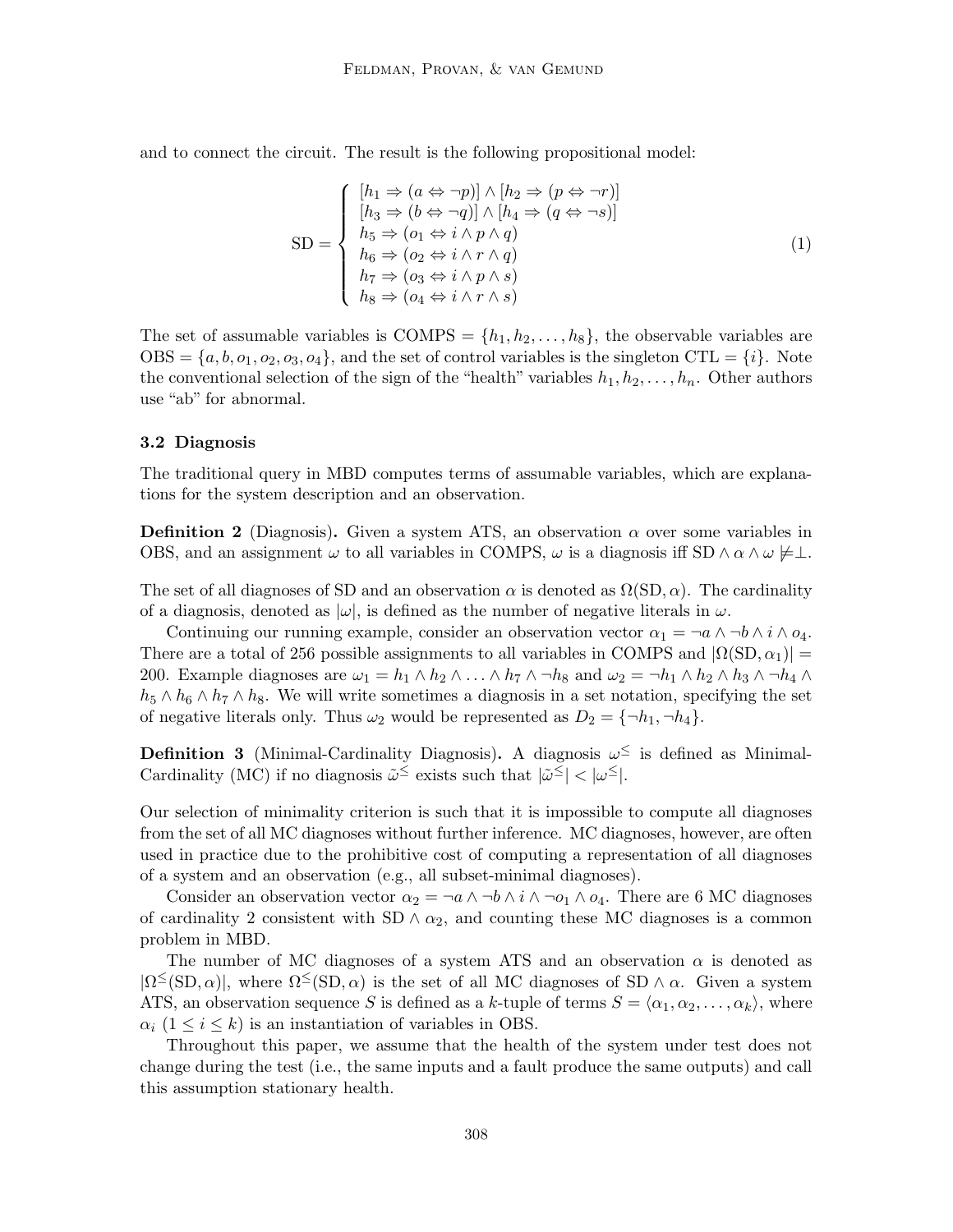**Lemma 1.** Given a system ATS, a stationary health state for its components  $\omega$ , and an observation sequence S, it follows that  $\omega \in \Omega(SD, \alpha_1) \cap \Omega(SD, \alpha_2) \cap \ldots \cap \Omega(SD, \alpha_k)$ .

Proof. The above statement follows immediately from the stationary health assumption and Def. 2. 囗

Lemma 1 can be applied only in the cases in which *all* diagnoses are considered. If we compute subset-minimal diagnoses in a weak-fault model, for example, the intersection operator has to be redefined to handle subsumptions. To handle non-characterizing sets of diagnoses<sup>3</sup> (e.g., MC or first m diagnoses), we provide the following definition.

**Definition 4** (Consistency-Based Intersection). Given a set of diagnoses D of  $SD \wedge \alpha$ , and an a posteriori observation  $\alpha'$ , the intersection of D with the diagnoses of SD  $\land \alpha'$ , denoted as  $\Omega^{\cap}(D,\alpha')$ , is defined as the set  $D'$  ( $D' \subseteq D$ ) such that for each  $\omega \in D'$  it holds that  $SD \wedge \alpha' \wedge \omega \not\models \perp.$ 

It is straightforward to generalize the above definition to an observation sequence S.

Definition 5 (Remaining Minimal-Cardinality Diagnoses). Given a diagnostic system ATS and an observation sequence S, the set of remaining diagnoses  $\Omega(S)$  is defined as  $\Omega(S)$  =  $\Omega^{\cap}(\Omega^{\cap}(\cdots \Omega^{\cap}(\Omega^{\leq}(\mathrm{SD}, \alpha_1), \alpha_2), \cdots), \alpha_k).$ 

We use  $|\Omega(S)|$  instead of the more precise diagnostic entropy as defined by de Kleer and Williams (1987) and subsequent works, as this allows low-complexity estimations (discussed in Sec. 4). In particular, if all diagnoses are of minimal-cardinality and the failure probability of each component is the same, then the gain in the diagnostic entropy can be directly computed from  $|\Omega(S)|$ .

## 4. Computing the Expected Number of MC Diagnoses

Active testing aims to minimize the expected number of diagnoses that result from the possible set of outputs that may occur from a given control vector. In this section we present an algorithm to approximate this expectation.

We will compute the expected number of diagnoses for a set of observable variables M  $(M \subseteq \text{OBS})$ . The initial observation  $\alpha$  and the set of MC diagnoses  $D = \Omega^{\leq}(\text{SD}, \alpha)$  modify the probability density function of subsequent outputs (observations), i.e., a subsequent observation  $\alpha'$  changes its likelihood. The (non-normalized) a posteriori probability of an observation  $\alpha'$ , given a function  $\Omega^{\leq}$  that computes the set of MC diagnoses and an initial observation  $\alpha$ , is:

$$
Pr(\alpha' | SD, \alpha) = \frac{|\Omega^{\cap}(\Omega^{\leq}(SD, \alpha), \alpha')|}{|\Omega^{\leq}(SD, \alpha)|}
$$
(2)

The above formula computes the probability of a given a priori set of diagnoses restricting the possible outputs, i.e., we assume that the probability is the ratio of the number of

<sup>3.</sup> A characterizing set of diagnoses, for example the set of all subset-minimal diagnoses, is loosely defined as a set of diagnoses from which the (complete) set of all diagnoses can be constructed without using the system description or any other information.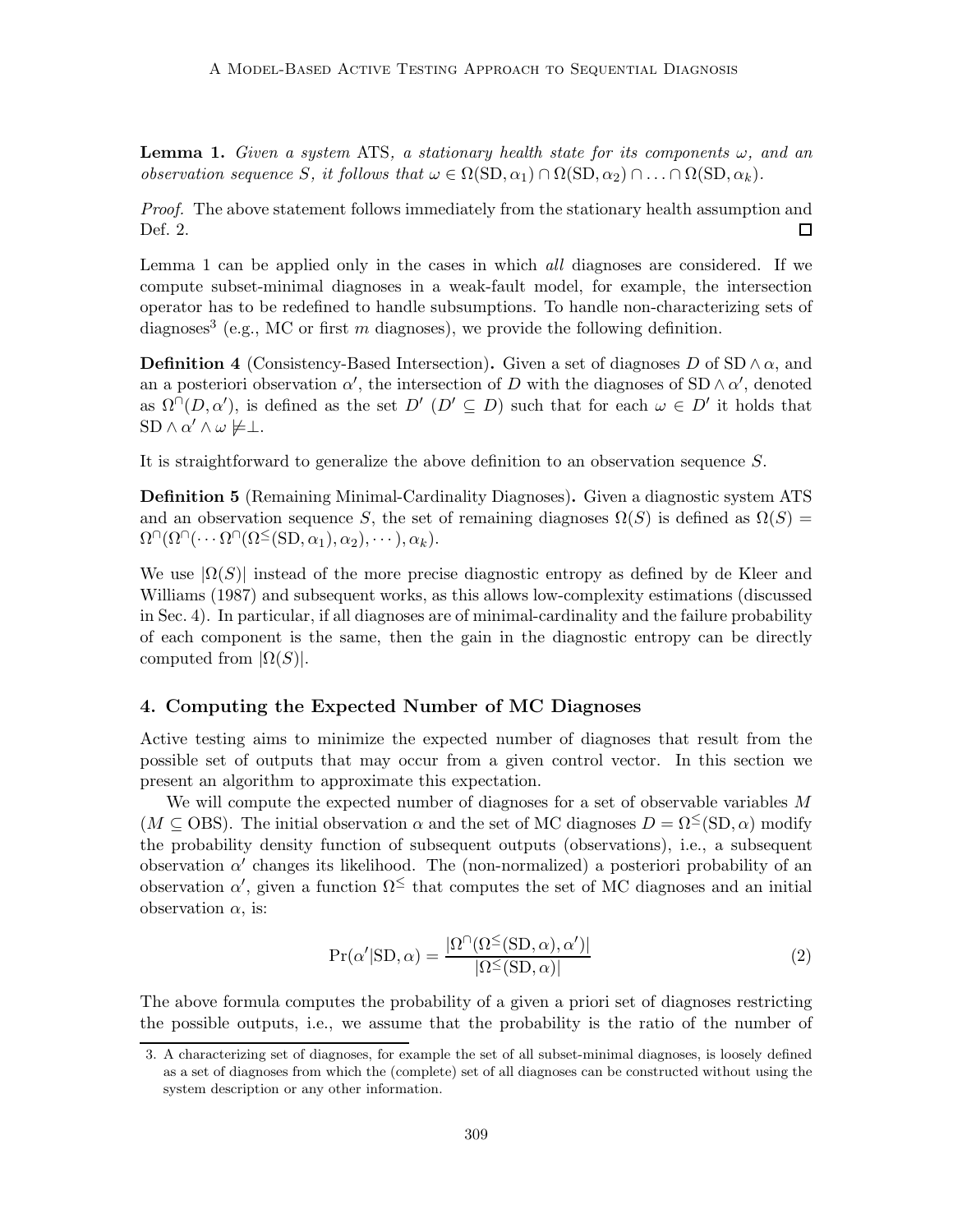remaining diagnoses to the number of initial diagnoses. In practice, there are many  $\alpha$  for which  $Pr(\alpha' | SD, \alpha) = 0$ , because a certain fault heavily restricts the possible outputs of a system (i.e., the set of the remaining diagnoses in the numerator is empty).

The expected number of remaining MC diagnoses for a variable set  $M$ , given an initial observation  $\alpha$ , is then the weighted average of the intersection sizes of all possible instantiations over the variables in  $M$  (the weight is the probability of an output):

$$
E^{\leq}(\text{SD}, M|\alpha) = \frac{\sum_{\alpha' \in M^*} |\Omega^{\cap}(D, \alpha')| \cdot \Pr(\alpha'|\text{SD}, \alpha)}{\sum_{\alpha' \in M^*} \Pr(\alpha'|\text{SD}, \alpha)}
$$
(3)

where  $D = \Omega^{\leq}(\text{SD}, \alpha)$  and  $M^*$  is the set of all possible assignments to the variables in M. Replacing (2) in (3) and simplifying gives us the following definition:

Definition 6 (Expected Minimal-Cardinality Diagnoses Intersection Size). Given a system ATS and an initial observation  $\alpha$ , the expected remaining number of MC diagnoses  $E^{\leq}(\text{SD}, \text{OBS}|\alpha)$  is defined as:

$$
E^{\leq}(\text{SD}, \text{OBS}|\alpha) = \frac{\sum_{\alpha' \in \text{OBS}^*} |\Omega^{\cap}(\Omega^{\leq}(\text{SD}, \alpha), \alpha')|^2}{\sum_{\alpha' \in \text{OBS}^*} |\Omega^{\cap}(\Omega^{\leq}(\text{SD}, \alpha), \alpha')|}
$$
(4)

where OBS<sup>\*</sup> is the set of all possible assignments to all variables in OBS.

Two of the algorithms presented in this paper compute the expected number of remaining MC diagnoses for one variable. As a result the expectation expression in (4) simplifies to:

$$
E^{\leq}(\text{SD}, v|\alpha) = \frac{|\Omega^{\cap}(\Omega^{\leq}(\text{SD}, \alpha), v)|^2 + |\Omega^{\cap}(\Omega^{\leq}(\text{SD}, \alpha), \neg v)|^2}{|\Omega^{\cap}(\Omega^{\leq}(\text{SD}, \alpha), v)| + |\Omega^{\cap}(\Omega^{\leq}(\text{SD}, \alpha), \neg v)|}
$$
(5)

The complexity of computing  $(5)$  depends only on the length of the sequence S, the complexity of the MC oracle computing  $\Omega^{\leq}(\text{SD}, \alpha)$ , and the complexity of the intersection algorithm.

# 4.1 Computing the Expectation Using Importance Sampling

To overcome the computational complexity of evaluating an expectation, we employ a stochastic algorithm based on importance sampling. The key insight that allows us to build a fast method for computing the expected number of remaining diagnoses is that the prior observation (and respectively the set of MC diagnoses) shifts the probability of the outputs. Hence, an algorithm that samples the possible input assignments (recall that it is a basic modeling assumption that inputs are equally likely) and counts the number of different observations, given the set of prior diagnoses, can produce a good approximation.

We next introduce an algorithm for approximating the expected number of remaining diagnoses.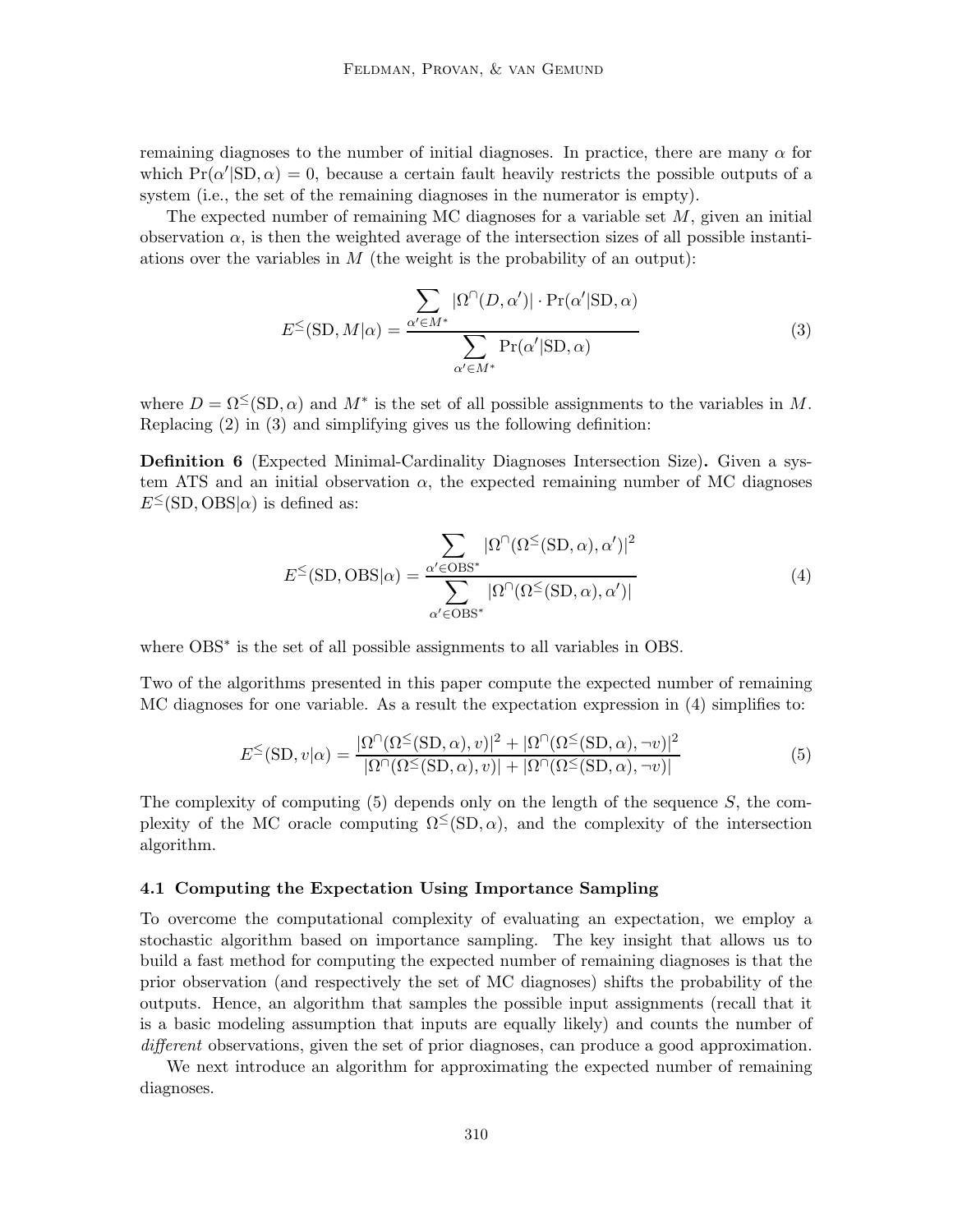| <b>Algorithm 1</b> Approximate expectation of $\Omega(S)$                        |
|----------------------------------------------------------------------------------|
| 1: function EXPECTATION(ATS, $\gamma$ , D) returns a real                        |
| <b>inputs:</b> ATS (active testing system): model                                |
| $\gamma$ (term): control vector                                                  |
| $D$ (set of diagnoses): prior diagnoses                                          |
| local variables: $\alpha, \beta, \omega$ (terms): observation                    |
| $s$ (integer): sum of the remaining diagnoses, initially $0$                     |
| $q$ (integer): sum of squares of the remaining diagnoses, initially 0            |
| $Z$ (set of terms): samples                                                      |
| $\hat{E}$ (real): expectation                                                    |
| $Z \leftarrow \emptyset$<br>2:                                                   |
| repeat<br>3:                                                                     |
| $\alpha \leftarrow$ RANDOMINPUTS(SD, IN)<br>4:                                   |
| for all $\omega \in D$ do<br>5:                                                  |
| $\beta \leftarrow$ INFEROUTPUTS(SD, OUT, $\alpha \wedge \gamma, \omega$ )<br>6:  |
| if $\alpha \wedge \beta \notin Z$ then<br>7:                                     |
| $Z \leftarrow Z \cup {\alpha \wedge \beta}$<br>8:                                |
| $q \leftarrow q +  \Omega^{\cap}(D, \alpha \wedge \beta \wedge \gamma) ^2$<br>9: |
| $s \leftarrow s +  \Omega^{\cap}(D, \alpha \wedge \beta \wedge \gamma) $<br>10:  |
| $\hat{E} \leftarrow q/s$<br>11:                                                  |
| end if<br>12:                                                                    |
| end for<br>13:                                                                   |
| until TERMINATE $(E)$<br>14:                                                     |
| return $E$<br>15:                                                                |
| 16: end function                                                                 |

Algorithm 1 uses a couple of auxiliary functions: RANDOMINPUTS assigns random values to all inputs and InferOutputs computes all outputs from the system model, all inputs and a diagnosis.<sup>4</sup> The computation of the intersection size  $|\Omega^{\cap}(D, \alpha \wedge \beta \wedge \gamma)|$  can be implemented by counting those  $\omega \in D$  for which SD  $\wedge \alpha \wedge \beta \wedge \gamma \wedge \omega \not\models \bot$ .

The algorithm terminates when a termination criterion (checked by Terminate) is satisfied. In our implementation, TERMINATE returns success when the last  $n$  iterations (where n is a small constant) leave the expected number of diagnoses,  $\hat{E}$ , unchanged, in terms of its integer representation. Our experiments show that for all problems considered,  $n < 100$  yields a negligible error.

The complexity of Alg. 1 is determined by the complexity of consistency checking (line  $9 - 10$ ) and the size of D. If we denote the complexity of a single consistency check with Υ, then the complexity of Alg. 1 becomes  $O(|D|Y)$ . Although consistency checking for diagnostic problems is NP-hard in the worst case, for average-case problems it is easy. In our implementation of Expectation we overcome the complexity of consistency checking

<sup>4.</sup> This is not always possible in the general case. In our framework, we have a number of assumptions, i.e., a weak-fault model, well-formed circuit, etc. The complexity of InferOutputs thus depends on the framework and the assumptions.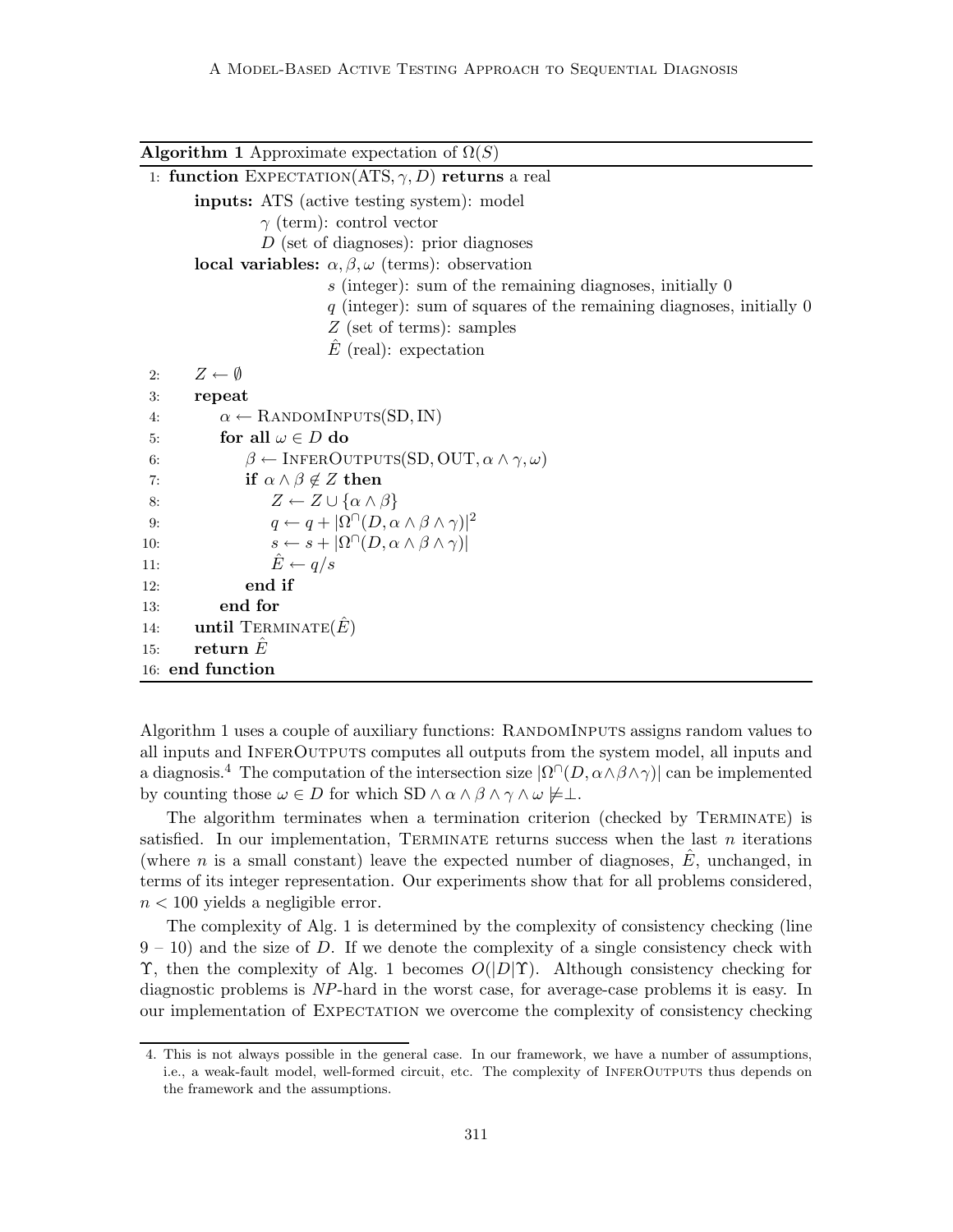by using an incomplete Logic-Based Truth Maintenance System (LTMS) (Forbus & de Kleer, 1993).

# 5. Algorithms for Reducing the Diagnostic Uncertainty

In this section we introduce three algorithms:  $FRACTAL^{ATPG}$ ,  $FRACTAL<sup>G</sup>$ , and  $FRACTAL<sup>P</sup>$ .

# 5.1 Problem Definition and Exhaustive Search

Our AT problem is defined as follows:

**Problem 1** (Optimal Control Sequence). Given a system ATS, a sequence (of past observations and controls)  $S = \langle \alpha_1 \wedge \gamma_1, \alpha_2 \wedge \gamma_2, \cdots, \alpha_k \wedge \gamma_k \rangle$ , where  $\alpha_i$   $(1 \le i \le k)$  are OBS assignments and  $\gamma_i$  (1  $\leq$  j  $\leq$  k) are CTL assignments, compute a new CTL assignment  $\gamma_{k+1}$ , such that:

$$
\gamma_{k+1} = \operatorname*{argmin}_{\gamma \in \text{CTL}^{\star}} E^{\leq}(\Omega^{\cap}(\text{SD}, S), \{\text{IN} \cup \text{OUT}\}|\gamma)
$$
(6)

where  $\text{CTL}^{\star}$  is the space of all possible control assignments.

Problem 1 is different from the general sequential testing problem, as formulated by Shakeri (1996). In the Shakeri formulation, there are different test costs and different prior failure probabilities, where Problem 1 assumes equal costs and equal small prior probabilities of failure. Pattipati and Alexandridis (1990) show that under those assumptions, minimizing the test cost at each step constitutes an optimal policy for minimizing the expected test cost. Hence, solving Problem 1 is solving the lesser problem of generating an optimal test strategy given unit costs and equal prior failure probability. Note that we can use an algorithm that optimizes Problem 1 as a heuristic algorithm for solving the sequential testing problem. In this case the expected cost would be arbitrarily far from the optimum one, depending on the cost distribution and the tests.

Consider our running example with an initial observation vector (and control assignment)  $\alpha_3 \wedge \gamma_3 = a \wedge b \wedge i \wedge o_1 \wedge \neg o_2 \wedge \neg o_3 \wedge \neg o_4$ , where  $\gamma_3 = i$  is chosen as the initial control input. The four MC diagnoses of SD  $\wedge \alpha_3 \wedge \gamma_3$  are  $\Omega^{\leq} = {\{\{\neg h_1, \neg h_3\}, \{\neg h_2, \neg h_5\},\}$  $\{\neg h_4, \neg h_5\}, \{\neg h_5, \neg h_8\}\}.$ 

An exhaustive algorithm would compute the expected number of diagnoses for each of the 2|CTL<sup>|</sup> next possible control assignments. In our running example we have one control variable i and two possible control assignments ( $\gamma_5 = i$  and  $\gamma_6 = -i$ ). To compute the expected number of diagnoses, for each possible control assignment  $\gamma$  and for each possible observation vector  $\alpha$ , we have to count the number of initial diagnoses which are consistent with  $\alpha \wedge \gamma$ .

Computing the intersection sizes for our running example gives us Table 2. Note that, in order to save space, Table 2 contains rows only for those  $\alpha \wedge \gamma$  for which  $Pr(\alpha \wedge \gamma) \neq 0$ , given the initial diagnoses  $\Omega \leq \text{(and, as a result, } |\Omega| \cdot (\Omega \leq (SD, \alpha_3 \wedge \gamma_3), \alpha \wedge \gamma)| \neq 0).$  It is straightforward to compute the expected number of diagnoses for any control assignment with the help of this marginalization table. In order to do this we have to (1) filter out those lines which are consistent with the control assignment  $\gamma$  and (2) compute the sum and the sum of the squares of the intersection sizes (the rightmost column of Table 2).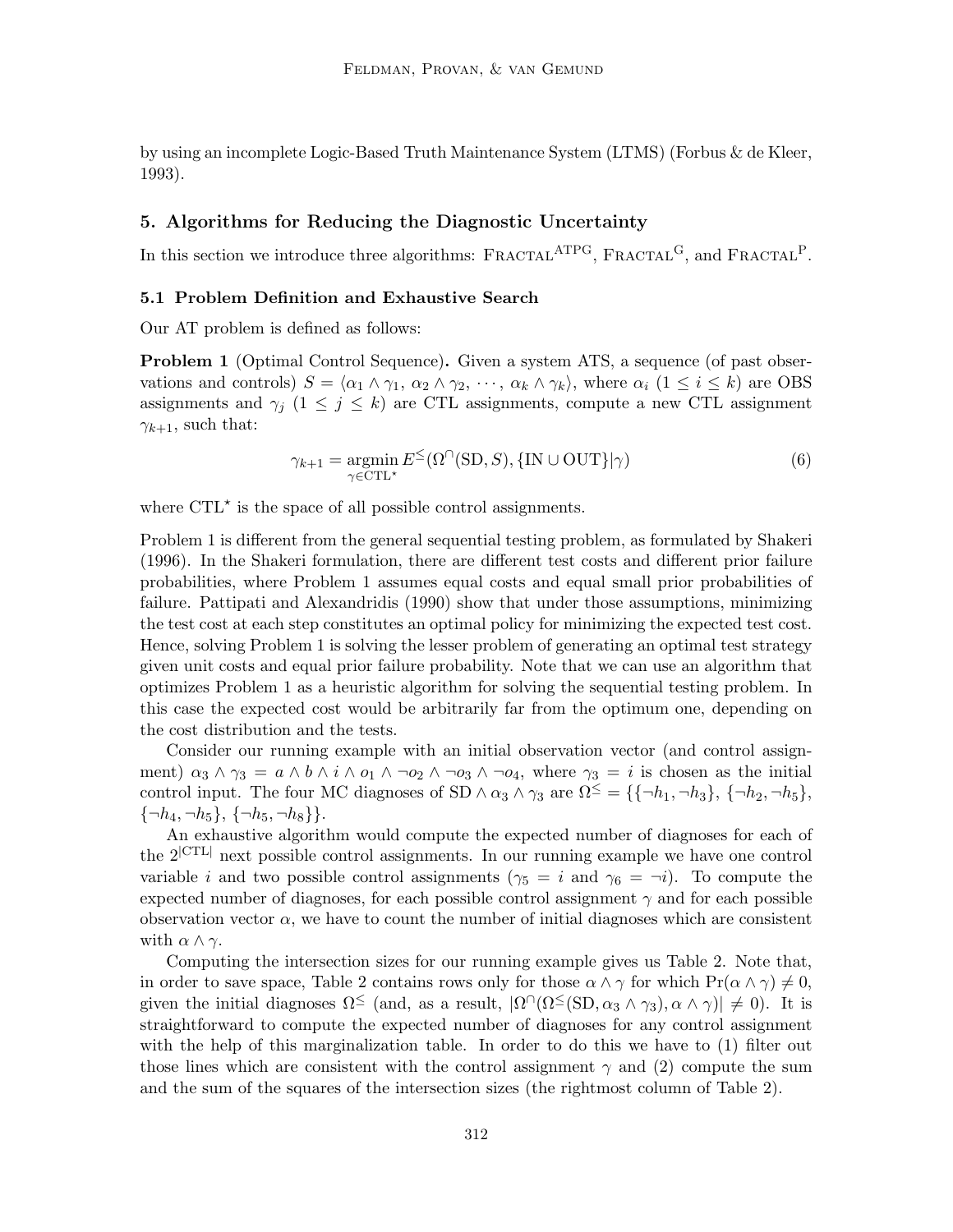| $\imath$ | $\boldsymbol{a}$ | b            |   |   | $01 \quad 02 \quad 03 \quad 04$ |   | Pr      | $ \Omega_{\rm U} $          | $\imath$ | $\alpha$     | b |              |   | $01 \quad 02 \quad 03 \quad 04$ |   | Pr      | $ \Omega^{\cap} $ |
|----------|------------------|--------------|---|---|---------------------------------|---|---------|-----------------------------|----------|--------------|---|--------------|---|---------------------------------|---|---------|-------------------|
| F        | F                | F            | F | F | F                               | F | 0.03125 |                             | F        |              |   |              | F | F                               | т | 0.03125 | 1                 |
| F        | F                | F            | т | F | F                               | F | 0.0625  | $\mathfrak{D}$              | т        | F            | F | F            | F | F                               | т | 0.0625  | $\mathfrak{D}$    |
| F        | F                | F            | т | F | F                               | т | 0.03125 | 1                           |          | F            | F | F            | F | т                               | F | 0.03125 | 1                 |
| F        | F                | т            | F | F | F                               | F | 0.03125 | 1                           |          | $\mathbf{F}$ | F | F            | т | $\mathbf{F}$                    | F | 0.03125 | 1                 |
| F        | F                | т            | т | F | F                               | F | 0.0625  | $\mathfrak{D}$              |          | F            | т | $\mathbf{F}$ | т | $\mathbf{F}$                    | F | 0.03125 | 1                 |
| F        | F                | т            | т | F | F                               | т | 0.03125 | 1                           |          | F            |   | т            | F | F                               | F | 0.03125 |                   |
| F        | т                | F            | F | F | F                               | F | 0.03125 | 1                           |          | F            | т | т            | F | т                               | т | 0.0625  | $\overline{2}$    |
| F        | т                | $\mathbf{F}$ | т | F | F                               | F | 0.0625  | $\mathcal{D}_{\mathcal{L}}$ | T        | т            | F | F            | F | т                               | F | 0.03125 | 1                 |
| F        | т                | F            | т | F | F                               | т | 0.03125 | 1                           |          | т            | F | т            | F | F                               | F | 0.03125 | 1                 |
| F        |                  | т            | F | F | F                               | F | 0.03125 | 1                           |          |              | F | т            | т | F                               | т | 0.0625  | 2                 |
| F        | T                |              | т | F | F                               | F | 0.0625  | $\mathfrak{D}$              |          |              |   |              | F | F                               | F | 0.125   | 4                 |

Table 2: Marginalization table for SD and  $\alpha_3$ 

To compute  $E(SD, OBS|\alpha_3 \wedge \neg i)$ , we have to find the sum and the sum of the squares of the intersection sizes of all rows in Table 2 for which column  $i$  is  $\bf{F}$ . It can be checked that  $E(SD, OBS|\alpha_3, \neg i) = 24/16 = 1.5$ . Similarly,  $E(SD, OBS|\alpha_3 \wedge i) = 34/16 = 2.125$ . Hence an optimal diagnostician would consider a second measurement with control setting  $\gamma = i$ .

The obvious problem with the above brute-force approach is that the size of the marginalization table is, in the worst-case, exponential in |OBS|. Although many of the rows in the marginalization table can be skipped as the intersections are empty (there are no consistent prior diagnoses with the respective observation vector and control assignment), the construction of this table is computationally so demanding that we will consider an approximation algorithm (to construct Table 1 for our tiny example, the exhaustive approach had to perform a total of 512 consistency checks).

# 5.2 Fractal<sup>ATPG</sup>

Consider the running example from Sec. 3 and an observation  $\alpha_4 = a \wedge b \wedge i \wedge o_1 \wedge \neg o_4$ . This leads to the 6 double-fault MC diagnoses, shown in Fig. 3.

|  | $\overline{h_{11}}$ $h_2$ $\overline{h_{31}}$ $h_4$ $h_5$ $h_6$ $h_7$ $h_8$                                                                                                                                                                                                                                                                                                                                                                                                                    |  |                  |                  |                |
|--|------------------------------------------------------------------------------------------------------------------------------------------------------------------------------------------------------------------------------------------------------------------------------------------------------------------------------------------------------------------------------------------------------------------------------------------------------------------------------------------------|--|------------------|------------------|----------------|
|  | $\omega_1$ $\downarrow$ $\downarrow$ $\downarrow$ $\downarrow$ $\downarrow$ $\downarrow$ $\downarrow$ $\downarrow$ $\downarrow$ $\downarrow$ $\downarrow$ $\downarrow$ $\downarrow$ $\downarrow$ $\downarrow$ $\downarrow$ $\downarrow$ $\downarrow$ $\downarrow$ $\downarrow$ $\downarrow$ $\downarrow$ $\downarrow$ $\downarrow$ $\downarrow$ $\downarrow$ $\downarrow$ $\downarrow$ $\downarrow$ $\downarrow$ $\downarrow$ $\downarrow$ $\downarrow$ $\downarrow$ $\downarrow$ $\downarrow$ |  |                  |                  |                |
|  | $\omega_2$ $\sqrt{X}$ $X$ $X$ $X$ $X$ $X$ $X$                                                                                                                                                                                                                                                                                                                                                                                                                                                  |  |                  |                  |                |
|  | $\omega_3$ $\begin{array}{c cccccc}\n x & x & x & x & x & x & x\n\end{array}$                                                                                                                                                                                                                                                                                                                                                                                                                  |  |                  |                  |                |
|  | $\omega_4$ $\mathsf{X}$ $\mathsf{X}$ $\mathsf{Y}$ $\mathsf{X}$ $\mathsf{X}$ $\mathsf{Y}$ $\mathsf{X}$ $\mathsf{X}$ $\mathsf{X}$                                                                                                                                                                                                                                                                                                                                                                |  |                  |                  |                |
|  | $\omega_5$ $\begin{array}{c c} \n\downarrow \nX & X & X & \n\end{array}$                                                                                                                                                                                                                                                                                                                                                                                                                       |  | $\checkmark$ x x |                  | $\pmb{\times}$ |
|  | $\omega_6$ $\begin{array}{c ccccc}\n & X & X & X & X & X & \checkmark\n\end{array}$                                                                                                                                                                                                                                                                                                                                                                                                            |  |                  | $\boldsymbol{X}$ | $\sqrt{2}$     |
|  | $E^{\leq}$ $\frac{10}{3}$ , $\frac{13}{3}$ $\frac{10}{3}$ , $\frac{10}{3}$ , $\frac{13}{3}$ $\frac{13}{3}$ 6 6                                                                                                                                                                                                                                                                                                                                                                                 |  |                  |                  | $\frac{13}{3}$ |

Figure 3: ATPG-Based active testing example

Instead of searching through the space of all possible control assignments, we directly compute a control assignment that tests a specific component c by using an approach from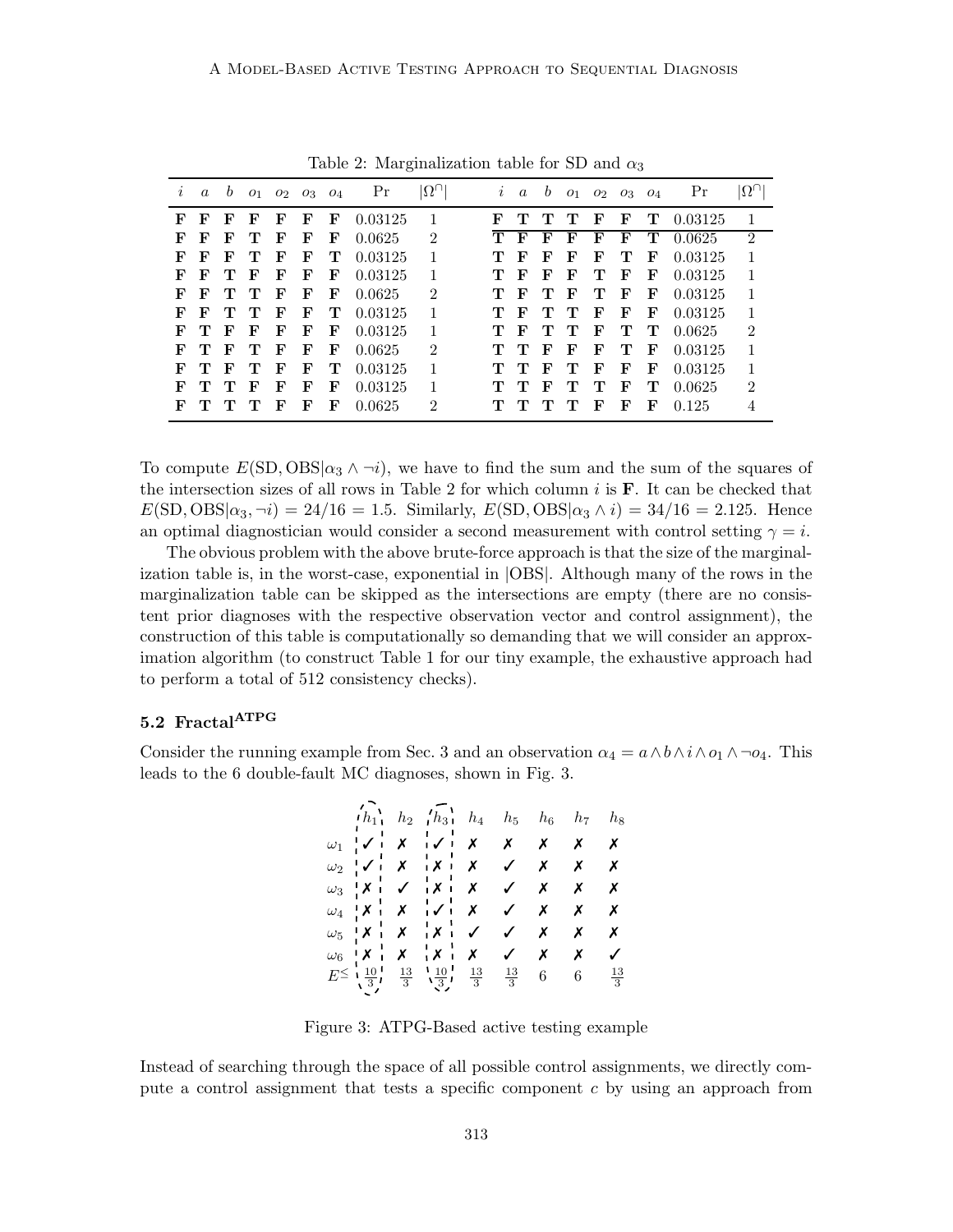ATPG. We choose this component  $c$  to be the one that most decreases the expected number of remaining MC diagnoses by minimizing  $E^{\leq}(\text{SD}, c | \alpha \wedge \gamma)$ . If we look at Fig. 3 we can see that knowing the health of  $h_1$  and  $h_3$  leads to  $E^{\leq} \approx 3.33$ , for  $h_2$ ,  $h_4$ ,  $h_5$ , and  $h_7$ , we have  $E^{\leq} \approx 4.33$ , and for  $h_6$  and  $h_7$  we have  $E^{\leq} = 6$ . Choosing a control setting that computes the state of  $h_1$  or  $h_3$  is intuitive as the state of this component makes the most balanced partition of the prior diagnoses.

We next present the FRACTAL<sup>ATPG</sup> algorithm that uses the approach illustrated above.

| Algorithm 2 ATPG-Based active testing algorithm                                           |
|-------------------------------------------------------------------------------------------|
| 1: function FRACTAL <sup>ATPG</sup> (ATS, $\alpha$ , $\gamma$ ) returns a control term    |
| <b>inputs:</b> ATS (active testing system): model                                         |
| $\alpha$ (term): initial (non-modifiable) observation                                     |
| $\gamma$ (term): initial control                                                          |
| local variables: $c$ (variable): component                                                |
| $f$ (integer): remaining diagnoses                                                        |
| $d$ (term): diagnosis                                                                     |
| $\gamma$ (term): control setting                                                          |
| $H$ (set of pairs): component/expectation pairs                                           |
| $D$ (set of terms): diagnoses                                                             |
| $D \leftarrow \Omega^{\leq}(\mathrm{SD}, \alpha \wedge \gamma)$<br>2:                     |
| for all $c \in$ COMPS do<br>3:                                                            |
| $f \leftarrow 0$<br>4:                                                                    |
| for all $d \in D$ do<br>5:                                                                |
| if $c \in d$ then<br>6:                                                                   |
| $f \leftarrow f + 1$<br>7:                                                                |
| end if<br>8:                                                                              |
| end for<br>9:                                                                             |
| $H \leftarrow \langle c, f^2 + ( D  - f)^2 \rangle$<br>10:                                |
| end for<br>11:                                                                            |
| $H \leftarrow$ SORTBY EXPECTATION(H)<br>12:                                               |
| for $i = 1 \dots  H $ do<br>13:                                                           |
| if $\gamma \leftarrow \text{ATPG}(\text{ATS}, \alpha, H_i \langle c \rangle)$ then<br>14: |
| return $\gamma$<br>15:                                                                    |
| end if<br>16:                                                                             |
| end for<br>17:                                                                            |
| return RANDOMCONTROLS()<br>18:                                                            |
| 19: end function                                                                          |

Algorithm 2 counts the number of prior diagnoses that each component appears in (lines  $(4 - 8)$  and the result is saved in the variable f. This number is then used to compute the expected number of remaining MC diagnoses given the component health (line 10). For each component the expected number of diagnoses is stored in the set  $H$  (line 10). The set  $H$  is then sorted in increasing order of expectation (line 12). We then iterate over the set of components in order of expectation (lines  $13 - 17$ ). For each component we try to compute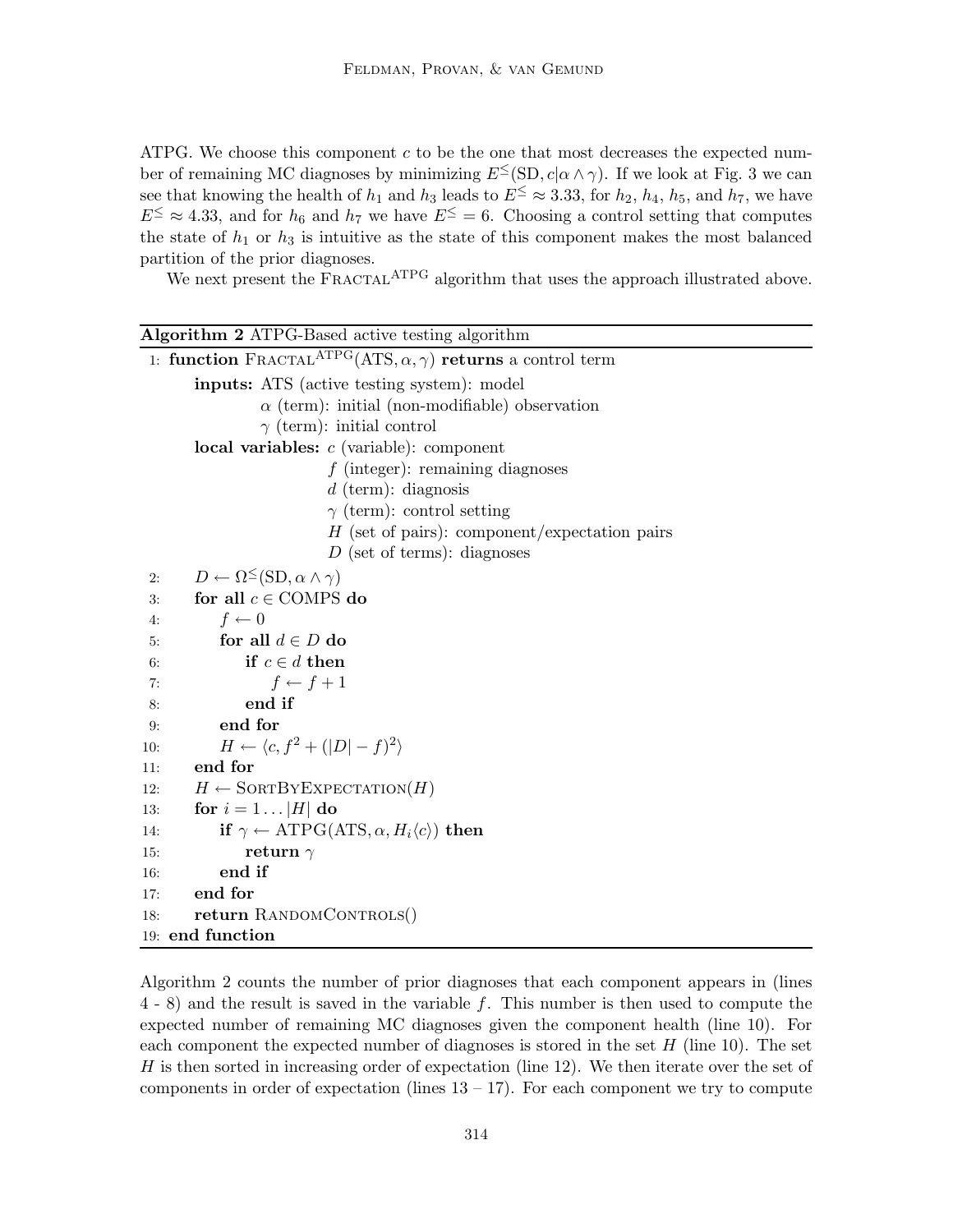an ATPG vector that tests it. In some cases such a vector may not exist. In the worst case there is no ATPG vector that can test any component, and Alg. 2 has no better strategy but to return a random control assignment (line 18).

The time complexity of Alg. 2 is determined by the complexity of the diagnostic search (line 2) and the complexity of ATPG (line 14). If we denote the former with  $\Psi$  and the latter with  $\Phi$  then the complexity of FRACTAL<sup>ATPG</sup> becomes  $O(\Phi\Psi|COMPS|)$ . As the complexity of ATPG is usually lower than that of diagnosis (abductive reasoning) ( $\Phi < \Psi$ ), the complexity of FRACTAL<sup>ATPG</sup> is determined by the time for computing MC diagnoses.

Computing ATPG vectors has been extensively studied (Bushnell & Agrawal, 2000) and although it is known to be an NP-hard problem (Ibarra & Sahni, 1975), there exists evidence that ATPG is easy for practical problems (Prasad, Chong, & Keutzer, 1999). Some efficient ATPG algorithms integrate randomized approach and Boolean difference (Bushnell & Agrawal, 2000). The former approach efficiently computes test vectors for the majority of components, while the latter computes test vectors for the remaining components by using a DPLL-solver.

We implement ATPG as follows. First we duplicate the system description SD by renaming each variable  $v : v \notin \{IN \cup \text{CTL}\}\)$  to v', thus generating SD' (SD and SD' share the same input and control variables). Then we create the all healthy assignment (for all assumable variables)  $\omega^0$  and the single fault assignment  $\omega^I$  such that  $\omega^0$  and  $\omega^I$  differ only in the sign of the literal whose component we want to test. Finally, we construct the following propositional expression:

$$
\Delta \equiv \alpha \wedge \text{SD} \wedge \text{SD}' \wedge \omega^0 \wedge \omega^I \wedge \left[ \bigvee_{o \in \text{OUT}} o \oplus o' \right] \tag{7}
$$

where the operator  $\oplus$  denotes an exclusive or, hence  $o \oplus o' \equiv (\neg o \land o') \lor (o \land \neg o')$ .

The propositional expression in (7) leaves unconstrained only the controls  $\gamma$  that we need. There are two "instances" of the system: healthy (SD and  $\omega^0$ ) and faulty (SD and  $\omega^I$ ). The last term in  $\Delta$  forces the output of the healthy and the faulty system to be different in at least one bit. To compute an ATPG control vector we need one satisfiable solution of  $\Delta$ . Note that an ATPG control vector may not exist  $(\Delta \models \perp)$ , i.e., a component may not be testable given CTL and SD  $\land \alpha$ . Often there are multiple satisfying control assignments. In this case FRACTAL<sup>ATPG</sup> chooses an arbitrary one. The latter does not mean that all satisfiable ATPG control vectors achieve the same uncertainty reduction. FRACTAL<sup>ATPG</sup> becomes suboptimal when there is no control testing a given component, or when there are multiple controls.  $F_{RACTAL}^{ATPG}$  becomes completely random when there are no components that can be tested with the given choice of controls.

There are two problems with FRACTAL<sup>ATPG</sup>. First, FRACTAL<sup>ATPG</sup> assumes stationary inputs, i.e., FRACTAL<sup>ATPG</sup> ignores a source of uncertainty. The non-modifiable inputs, however, can only help in the decay process, hence  $\text{FRACTAL}^{\text{ATPG}}$  is "conservative" in choosing the control assignments–a feature that leads to suboptimality. A bigger problem is that FRACTAL<sup>ATPG</sup> decreases the expected number of remaining MC diagnoses by computing the exact health of one component. Here, the problem is not that  $\text{FRACTAL}^{\text{ATPG}}$  tests one component per step, but that it tries to compute a control assignment that computes the exact state of this component. An active testing algorithm can decrease the diagnostic uncertainty by computing a probability distribution function for the state of each component.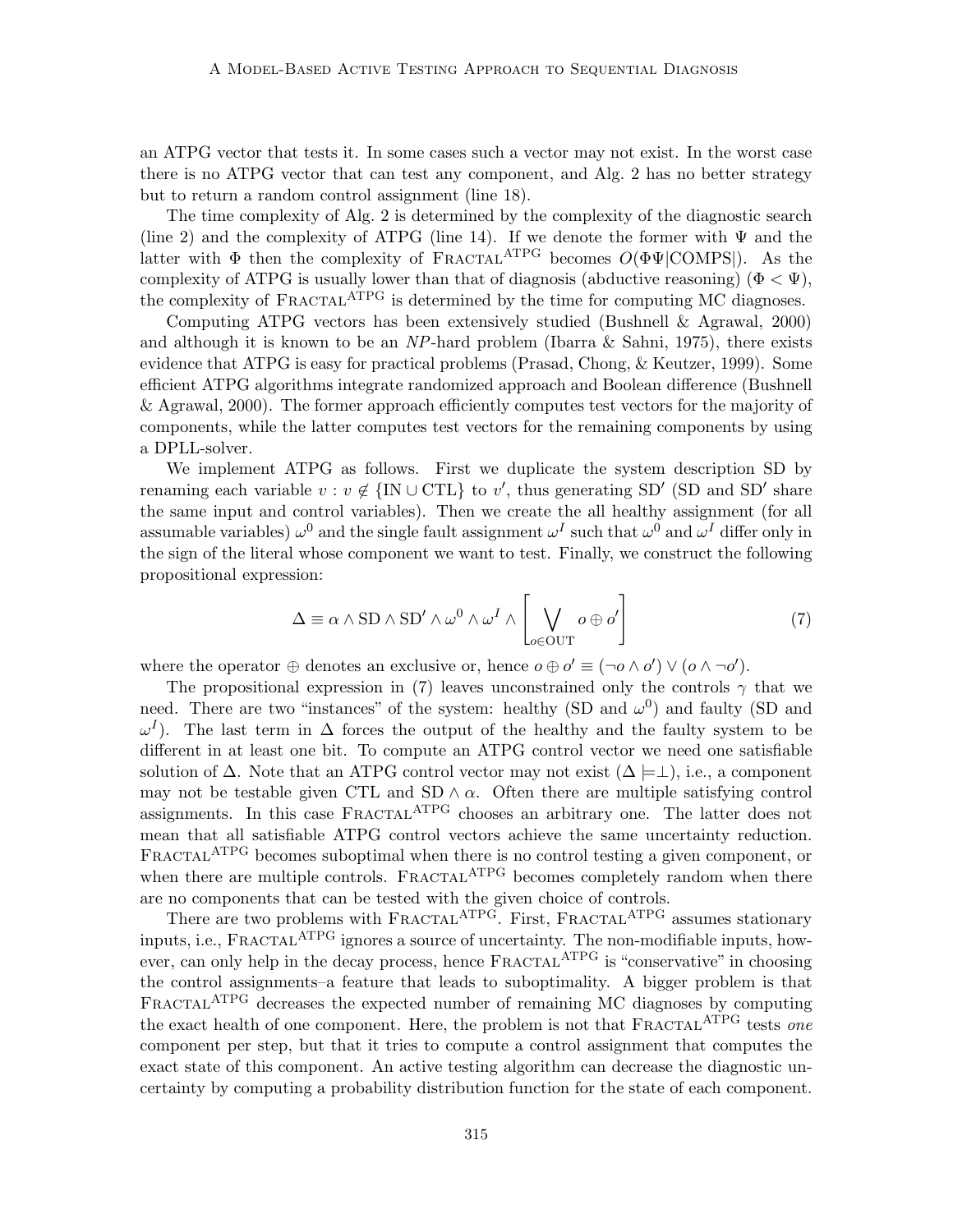A natural extension of FRACTAL<sup>ATPG</sup> is an algorithm that computes the state of k components simultaneously. The latter approach assumes that the system is  $k$ -component testable–an unrealistic assumption. In our experiments we have seen that systems are often even not single-component testable. Note that computing the exact states of components is not a requirement for decreasing the diagnostic uncertainty. Instead of computing the exact state of one or more components, the algorithm shown in the next section implicitly builds a probability density function for the health state of each component, and does not suffer from the problems of FRACTAL<sup>ATPG</sup>.

# 5.3 Fractal<sup>G</sup>

Consider SD from the example started in Sec. 3, input variables  $IN = \{i\}$ , control variables CTL =  $\{a, b\}$ , initial input values  $\beta = i$ , and an initial observation  $\alpha_3 = \beta \wedge (\neg a \wedge \beta)$  $\neg b) \wedge (\neg o_1 \wedge o_2 \wedge o_3 \wedge o_4)$ . The initial observation  $\alpha_3$  leads to 5 triple-fault MC diagnoses:  $\Omega^{\leq}(\text{SD}, \alpha_3) = \{\{\neg h_1, \neg h_4, \neg h_7\}, \{\neg h_1, \neg h_7, \neg h_8\}, \{\neg h_2, \neg h_3, \neg h_6\}, \{\neg h_2, \neg h_4, \neg h_5\},\$  ${\lbrace \neg h_3, \neg h_6, \neg h_8 \rbrace}$ . We also write  $D = \Omega^{\leq}(\text{SD}, \alpha_3)$  and choose one of the faults in D to be the truly injected fault  $\omega^*$  (let  $\omega^* = {\neg h_1, \neg h_7, \neg h_8}$ ).

|                  |                        | Exhaustive                                                                    |                  |                            | Greedy                                                                        |
|------------------|------------------------|-------------------------------------------------------------------------------|------------------|----------------------------|-------------------------------------------------------------------------------|
| $\boldsymbol{k}$ | $\gamma_1$             | $E^{\leq}(\text{SD}, \text{IN} \gamma_1)$                                     | $\boldsymbol{k}$ | $\gamma_1$                 | $E^{\leq}(\text{SD}, \text{IN} \gamma_1)$                                     |
| 1                | $\neg a \wedge \neg b$ | 4.33                                                                          | 1                | $\neg a \wedge \neg b$     | 4.33                                                                          |
| $\overline{2}$   | $a \wedge \neg b$      | 1.57                                                                          | $\overline{2}$   | $a \wedge \neg b$          | 1.57                                                                          |
| 3                | $\neg a \wedge b$      | 1.57                                                                          | 3                | $a \wedge b$               | 1.33                                                                          |
| 4                | $a \wedge b$           | 1.33                                                                          |                  |                            |                                                                               |
|                  |                        | $ \Omega^{\cap}(D,\beta\wedge\gamma_1) =2$                                    |                  |                            | $ \Omega^{\cap}(D,\beta\wedge\gamma_1) =2$                                    |
|                  |                        |                                                                               |                  |                            |                                                                               |
| $\boldsymbol{k}$ | $\gamma_2$             | $E^{\leq}(\text{SD}, \text{IN} \gamma_2)$                                     | $\boldsymbol{k}$ | $\gamma_2$                 | $E^{\leq}(\text{SD}, \text{IN} \gamma_2)$                                     |
| 1                | $\neg a \wedge \neg b$ | 1.67                                                                          | $\mathbf{1}$     | $\neg a \wedge \neg b$     | 1.67                                                                          |
| $\overline{2}$   | $a \wedge \neg b$      | 1                                                                             | $\overline{2}$   | $\neg a \wedge \mathbf{b}$ | 1                                                                             |
| 3                | $\neg a \wedge b$      | 1                                                                             | 3                | $a \wedge b$               | 1.67                                                                          |
| 4                | $a \wedge b$           | 1.67                                                                          |                  |                            |                                                                               |
|                  |                        | $ \Omega^{\cap}(\Omega^{\cap}(D,\beta\wedge\gamma_1),\beta\wedge\gamma_2) =1$ |                  |                            | $ \Omega^{\cap}(\Omega^{\cap}(D,\beta\wedge\gamma_1),\beta\wedge\gamma_2) =1$ |

Figure 4: Exhaustive and greedy search for an optimal control assignment

The left and right parts of Fig. 4 show two possible scenarios for locating  $\omega^*$ . On the left we have an exhaustive approach which considers all the  $2^{\rm |CTL|}$  control assignments, hence it cannot be used to solve practical problems. The greedy scenario on the right side of Fig. 4 decreases the number of computations of expected number of remaining MC diagnoses from  $2^{\text{[CTL]}}$  to  $\text{[CTL]}$ . The idea is to flip one control variable at a time, to compute the expected number of remaining MC diagnoses and to keep the flip (shown in bold in Fig. 4) if  $E^{\leq}$ decreases. Given an initial control assignment  $\gamma$  we consider the space of possible control flips. This space can be visualized as a lattice (Fig. 5 shows a small example). Figure 5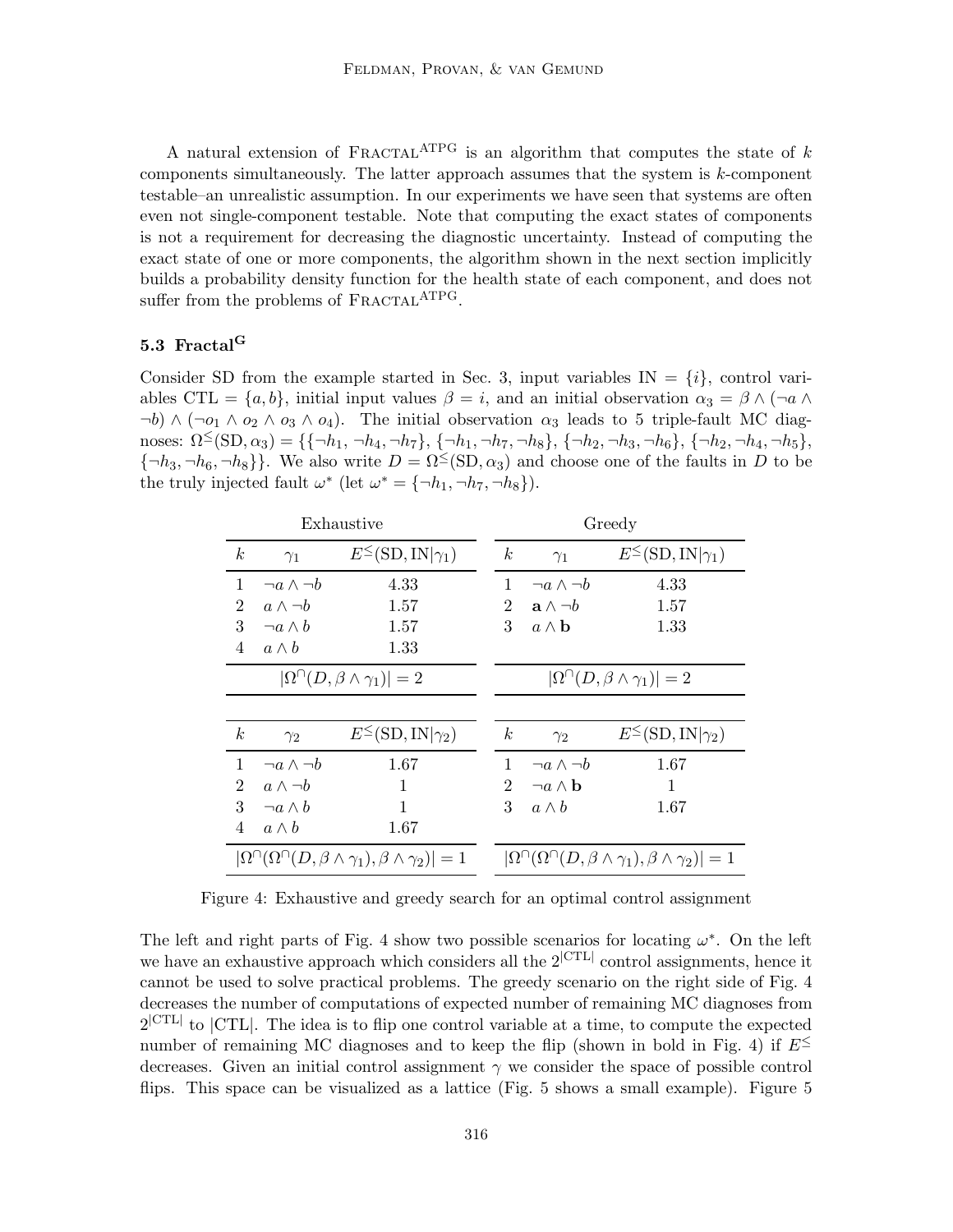shows the expected number of MC diagnoses for each control assignment. Note that probing can be visualized in a similar way.

$$
\{i_2, i_4, i_6, i_7\}~17.54
$$



Figure 5: Example of an expectation optimization lattice  $(74182, |CTL| = 4, |IN| = 5)$ . Each node shows the set of control flips and the expected number of MC diagnoses.

In practice, control literals are mostly independent and even though the space of control assignments is not continuous in general, it has large continuous subspaces. The greedy approach is shown in Alg. 3, which computes a control assignment for a given active testing system and a prior observation.

| <b>Algorithm 3</b> Greedy active testing algorithm                    |
|-----------------------------------------------------------------------|
| 1: function FRACTAL(ATS, $\alpha$ ) returns a control term            |
| <b>inputs:</b> ATS (active testing system): model                     |
| $\alpha$ (term): initial observation                                  |
| local variables: $\gamma$ , $\gamma'$ (terms): control configurations |
| $E, E'$ (reals): expectations                                         |
| $D$ (set of terms): diagnoses                                         |
| $l$ (literal): control literal                                        |
| $D \leftarrow \Omega^{\leq}(\text{SD}, \alpha)$<br>2:                 |
| $E \leftarrow$ EXPECTATION(ATS, $\gamma$ , D)<br>3:                   |
| for all $l \in \gamma$ do<br>4:                                       |
| $\gamma' \leftarrow$ FLIPLITERAL $(\gamma, l)$<br>5:                  |
| $E' \leftarrow$ EXPECTATION(ATS, $\gamma', D$ )<br>6:                 |
| $\mathbf{if}\,\,E'7:$                                                 |
| $\gamma \leftarrow \gamma'$<br>8:                                     |
| $E \leftarrow E'$<br>9:                                               |
| end if<br>10:                                                         |
| end for<br>11:                                                        |
| return $\gamma$<br>12:                                                |
| 13: end function                                                      |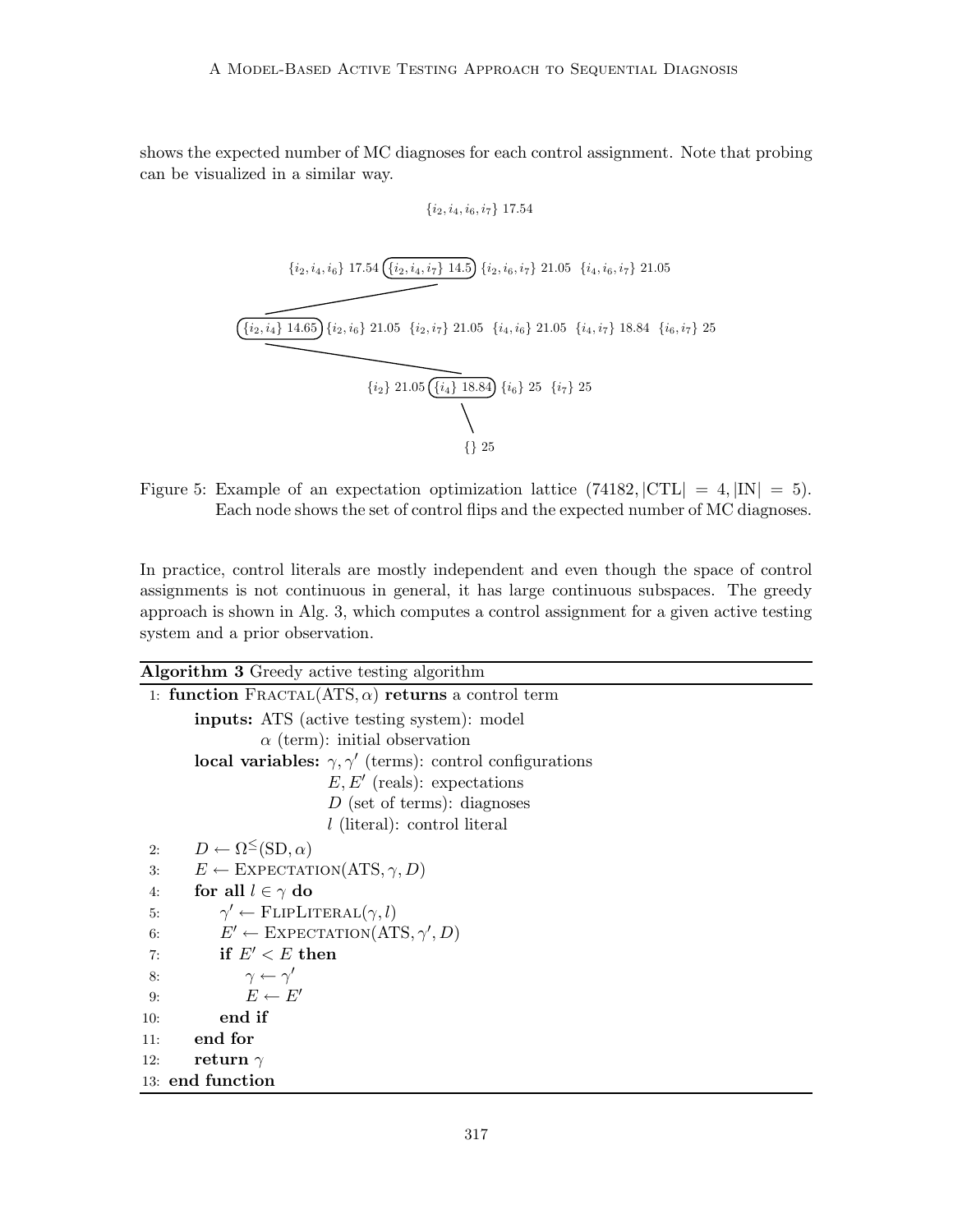The set of initial diagnoses is computed from the initial observation in line 2. In line 5, Alg. 3 "flips" the next literal in the current control assignment. The auxiliary FLIPLITERAL subroutine simply changes the sign of a specified literal in a term. After each "flip" the expected intersection size is computed with a call to  $EXPECTATION$  (cf. Alg. 1). If the new expected intersection size is smaller than the current one, then the proposed control assignment is accepted as the current control assignment, and the search continues from there.

The complexity of  $\text{FRACTAL}^G$  is determined by the complexity of the diagnostic search  $(line 2)$  and the complexity of EXPECTATION (line 3 and line 6). If we denote the former with  $\Psi$  and the latter with  $\Xi$  then the complexity of FRACTAL<sup>G</sup> becomes  $O(\Phi \Xi | \text{CTL}|)$ . As  $\Phi \sim \Xi$ , the complexity of FRACTAL<sup>G</sup> is the same as FRACTAL<sup>G</sup>. In practice FRACTAL<sup>G</sup> requires more computation to compute a sufficient decay. This is due to the design of EXPECTATION (Alg. 1).

While the active-testing problem is worst-case NP-hard (it can be reduced to computing a diagnosis), as we will see in the experimentation section, it is possible to achieve very good average-case performance by choosing an appropriate MBD oracle. The advantage of the greedy approach, in particular, is that the number of computations of the expected number of diagnoses is linear in the number of literals in the control assignment. This is done at the price of some optimality (i.e., the effect of combinations of controls is neglected).

# 5.4 Fractal $^{\rm P}$

Probing is related to active testing as measuring internal variables can be thought of as revealing internal control circuits. Alternatively, one can add control circuitry to a model that reveals the values of internal variables. To reveal this hidden control potential we implement GDE probing (de Kleer & Williams, 1987) in FRACTAL<sup>P</sup>. Our approach is different from GDE in two ways. First, we compute the expected number of remaining MC diagnoses instead of expected diagnostic entropy. Second, Fractal does not use an Assumption-Based Truth Maintenance System (ATMS) (de Kleer, 1986).

Consider the running example from Sec. 3 and an observation  $\alpha_5 = \neg a \wedge \neg b \wedge i \wedge \neg o_1 \wedge j$  $o_2 \wedge o_3 \wedge o_4$ . This leads to 5 triple-fault MC diagnoses:  $\Omega^{\leq}(\text{SD}, \alpha_3) = \{\{\neg h_1, \neg h_4, \neg h_7\},\}$  ${\{\neg h_1, \neg h_7, \neg h_8\}, \{\neg h_2, \neg h_3, \neg h_6\}, \{\neg h_2, \neg h_4, \neg h_5\}, \{\neg h_3, \neg h_6, \neg h_8\}}$ . Subsequent measurement of p gives us  $|\Omega \cap (\Omega^{\leq}(SD, \alpha_3), p)| = 3$  if p is positive and  $|\Omega \cap (\Omega^{\leq}(SD, \alpha_5), \neg p)| = 2$ otherwise. The expected number of MC diagnoses is  $E^{\leq}(\text{SD}, \{p\}|\alpha_3) = 2.6$ . Repeating this for the remaining internal variables results in  $E^{\leq}(\text{SD}, \{q\}|\alpha_3) = 2.6, E^{\leq}(\text{SD}, \{r\}|\alpha_3) = 3.4$ , and  $E^{\leq}(\text{SD}, \{s\}|\alpha_3) = 3.4$ . As a result we can see that measuring p and q is less informative than measuring r and s, which is intuitive as r and s give a more balanced partitioning of the circuit.

**Problem 2** (Probe Sequencing). Given a system ATS, an observation  $\alpha$  and a partial assignment to the internal variables  $\psi$ , choose a variable  $p^*$  from the set U of unassigned internal variables  $\psi$ , such that:

$$
p^* = \underset{p \in U}{\operatorname{argmin}} \, E^{\leq}(\text{SD}, p | \alpha \wedge \psi) \tag{8}
$$

Algorithm 4 solves Problem 2. Algorithm 4 computes the expected number of diagnoses for each unobserved variable (lines  $3 - 11$ ). Starting from the set D of initial diagnoses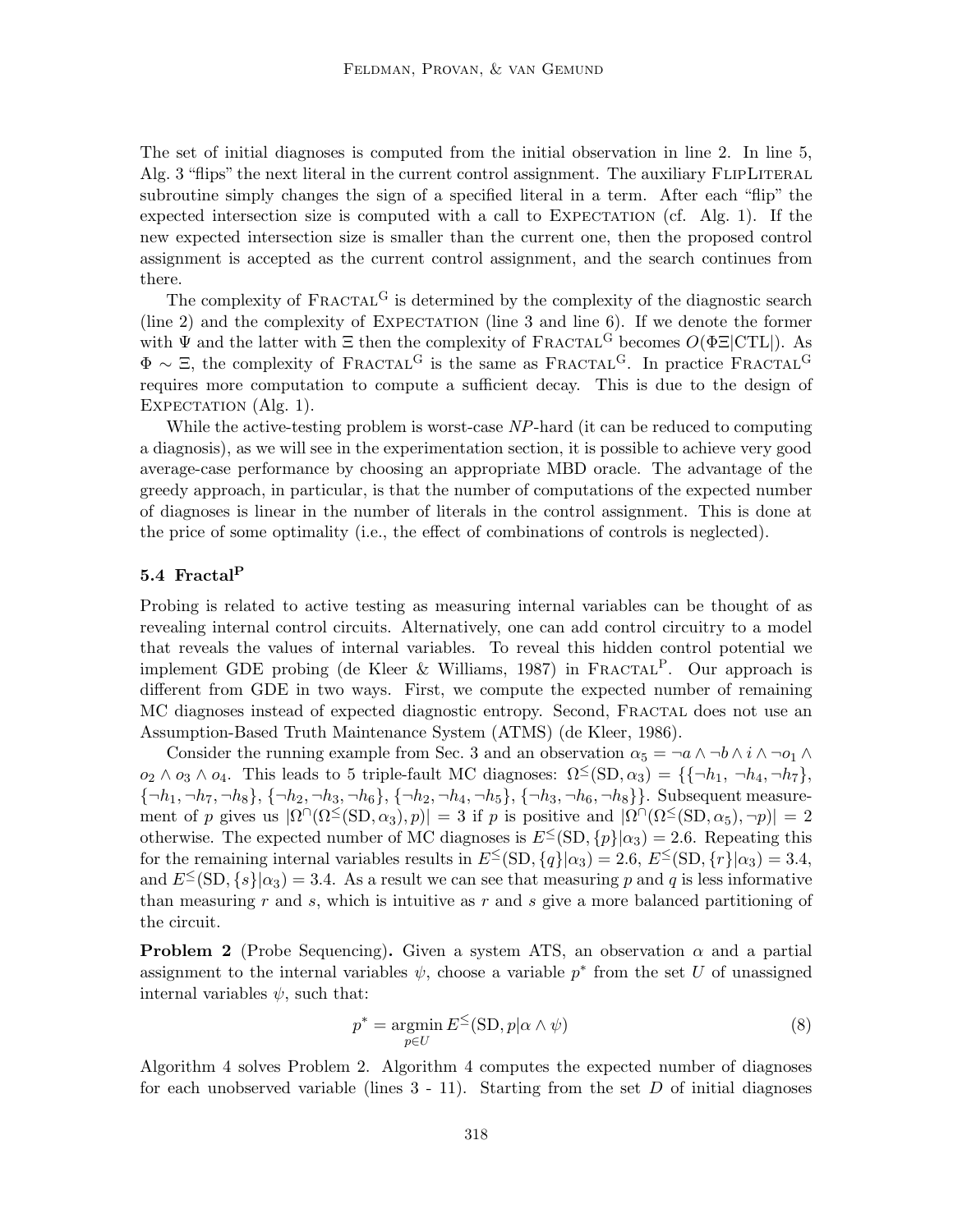(computed in line 2), Alg. 4 perform a total of  $2|D||V \setminus \{OBS\cup COMPS\}|$  consistency checks (lines 4 and 5) to determine the expected number of MC diagnoses for each unobserved variable.

We next show the probing algorithm as introduced by de Kleer and Williams (1987) and adapted for the FRACTAL framework.

| <b>Algorithm 4</b> Probing algorithm                                           |
|--------------------------------------------------------------------------------|
| 1: function $\text{FRACTAL}^{\text{P}}(\text{ATS}, \alpha)$ returns a variable |
| <b>inputs:</b> ATS (active testing system): model                              |
| $\alpha$ (term): observation                                                   |
| local variables: $v, R$ (variables): probes                                    |
| $E, E'$ (reals): expectations                                                  |
| $p, q$ (reals): remaining diagnoses                                            |
| $D$ (set of terms): diagnoses                                                  |
| $D \leftarrow \Omega^{\leq}(\text{SD}, \alpha)$<br>2:                          |
| for all $v \in V \setminus \{COMPS \cup OBS\}$ do<br>3:                        |
| $p \leftarrow  \Omega^{\cap}(D, \alpha \wedge v) $<br>4:                       |
| $q \leftarrow  \Omega^{\cap}(D, \alpha \wedge \neg v) $<br>5:                  |
| $E' \leftarrow (p^2 + q^2)/(p + q)$<br>6:                                      |
| if $E' < E$ then<br>7:                                                         |
| $R \leftarrow v$<br>8:                                                         |
| $E \leftarrow E'$<br>9:                                                        |
| end if<br>10:                                                                  |
| end for<br>11:                                                                 |
| return $R$<br>12:                                                              |
| 13: end function                                                               |

Instead of computing the expected number of remaining MC diagnoses for a single variable p, it is possible to consider measuring all pairs of variables  $\langle p_1,p_2 \rangle$ , or in general, all k-tuples of internal variables  $\langle p_1, p_2, \ldots, p_m \rangle$  for  $m \leq |V \setminus {\text{OBSUCOMPS}}|$ . We will refer to probing involving more than 1 variable as k-probing. Although it has been shown that users do not significantly benefit in terms of diagnostic uncertainty by performing k-probing (de Kleer et al., 1992), we can easily modify  $\text{FRACTAL}^P$  to consider multiple probes. Note that for  $m = |V \setminus {\text{OBS} \cup \text{COMPS}}|$  there is no probing problem, as there is only one way to pick all internal variables.

The most complex operation in  $FRACTAL<sup>P</sup>$  is again computing the initial set of MC diagnoses. In addition to that, we have  $|V \setminus \{\text{COMPS} \cup \text{OBS}\}\rangle$  consistency checks. Consistency checking is, in general, easier than diagnosis. Note that all FRACTAL algorithms  $(FRACTAL<sup>ATPG</sup>, FRACTAL<sup>G</sup>, and FRACTAL<sup>P</sup>) start with computing the set of initial MC$ diagnoses. Hence, the difference in their performance is determined by the complexity of reducing the initial set  $\Omega^{\leq}(SD, \alpha)$ . According to this criterion, the fastest algorithm is  $\text{FRACTAL}^P$  as it only performs a small number of consistency checks, followed closely by FRACTAL<sup>ATPG</sup> (computing ATPG vectors). The slowest algorithm is  $FRACTAL<sup>G</sup>$ , as it computes the expected number of MC diagnoses given multiple variables.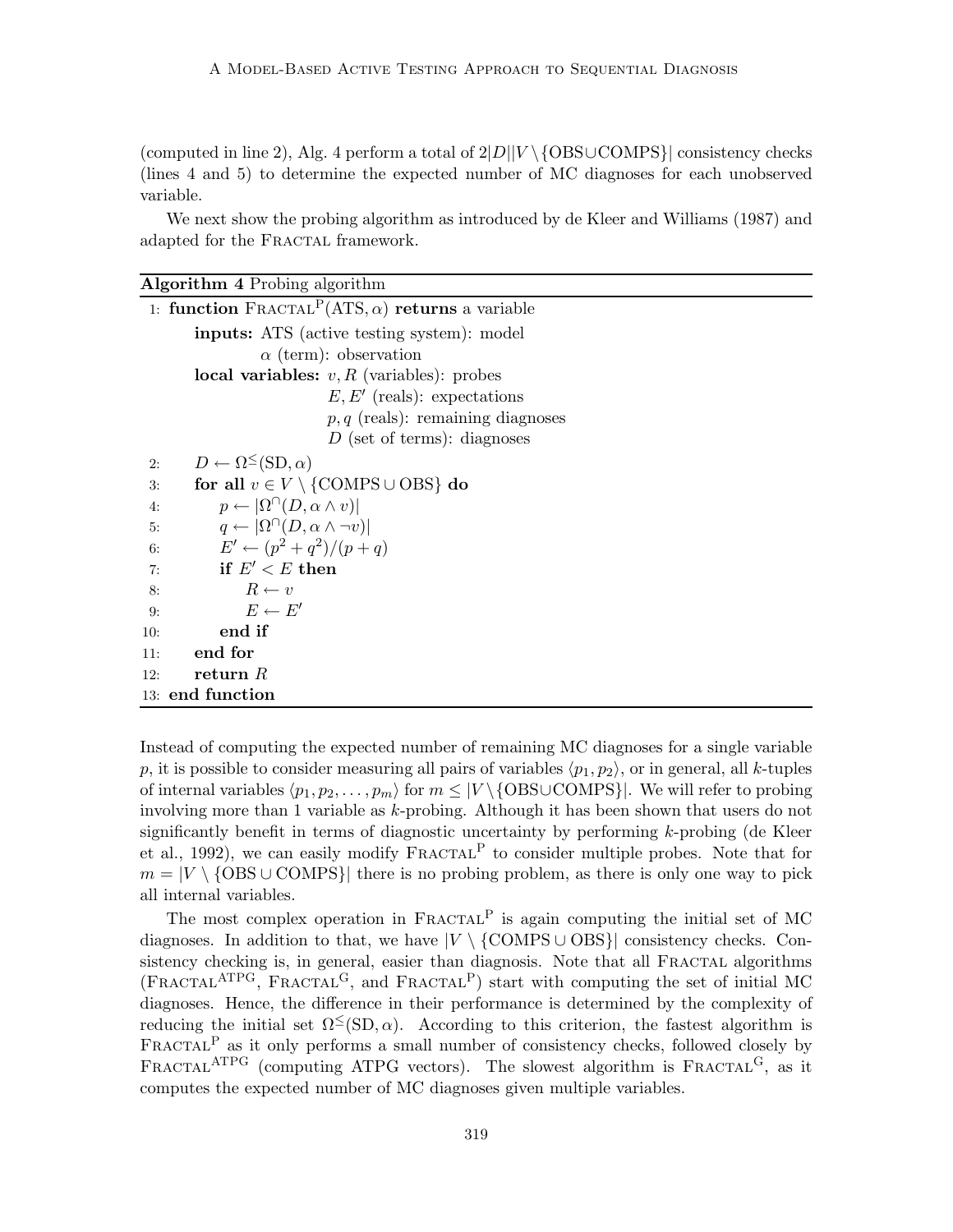# 6. Experimental Results

We have implemented FRACTAL in approximately 3000 lines of C code (excluding the diagnostic engine and the Logic Based Truth Maintenance System). All experiments were run on a 64-node dual-CPU cluster (each node configured with two 2.4 GHz AMD Opteron DP 250 processors and 4 Gb of RAM).

## 6.1 Experimental Setup

We have experimented on the well-known benchmark models of ISCAS85 combinational circuits (Brglez & Fujiwara, 1985). As models derived from the ISCAS85 circuits are computationally intensive (from a diagnostic perspective), we have also considered four mediumsized circuits from the 74XXX family (Hansen, Yalcin, & Hayes, 1999). In order to use the same system model for *both* MC diagnosis counting and simulation, the fault mode of each logic gate is "stuck-at-opposite", i.e., when faulty, the output of a logic gate assumes the opposite value from the nominal. Without loss of generality, only gates are allowed to fail in our models. This is different from ATPG where gates typically do not fail but wires are modeled as components that can fail with failure modes "stuck-at-zero" and "stuck-at-one". The ATPG and MBD modeling approaches achieve the same results.

| Name  | Description               | $ \rm{IN} $ | OUT | Original<br><b>COMPS</b> | V       | C    | Reduced<br> COMPS |
|-------|---------------------------|-------------|-----|--------------------------|---------|------|-------------------|
| 74182 | 4-bit CLA                 | 9           | 5   | 19                       | 47      | 150  | 6                 |
| 74L85 | 4-bit comparator          | 11          | 3   | 33                       | 77      | 236  | 15                |
| 74283 | 4-bit adder               | 9           | 5   | 36                       | 81      | 244  | 14                |
| 74181 | 4-bit ALU                 | 14          | 8   | 65                       | 144     | 456  | 21                |
| c432  | 27-channel interrupt ctl. | 36          | 7   | 160                      | 356     | 514  | 59                |
| c499  | 32-bit SEC circuit        | 41          | 32  | 202                      | 445     | 714  | 58                |
| c880  | 8-bit ALU                 | 60          | 26  | 383                      | 826     | 1112 | 77                |
| c1355 | 32-bit SEC circuit        | 41          | 32  | 546                      | 1 1 3 3 | 1610 | 58                |
| c1908 | 16-bit SEC/DEC            | 33          | 25  | 880                      | 1793    | 2378 | 160               |
| c2670 | 12-bit ALU                | 233         | 140 | 1 1 9 3                  | 2695    | 3269 | 167               |
| c3540 | 8-bit ALU                 | 50          | 22  | 1669                     | 3388    | 4608 | 353               |
| c5315 | 9-bit ALU                 | 178         | 123 | 2 3 0 7                  | 4792    | 6693 | 385               |
| c6288 | 32-bit multiplier         | 32          | 32  | 2416                     | 4864    | 7216 | 1456              |
| c7552 | 32-bit adder              | 207         | 108 | 3512                     | 7 2 3 2 | 9656 | 545               |

Table 3: An overview of the  $74XXX/ISCASS5$  circuits (V is the total number of variables and  $C$  is the number of clauses)

In addition to the original 74XXX/ISCAS85 models, we have performed cone reductions as described by Siddiqi and Huang (2007) and de Kleer (2008). Recall that from the perspective of the MBD diagnostic engine, faults inside a cone (where a cone is a set of components) cannot be distinguished, hence it is enough to provide a single health variable per cone. We call models with a single health variable per cone "reduced". Table 3 describes all models.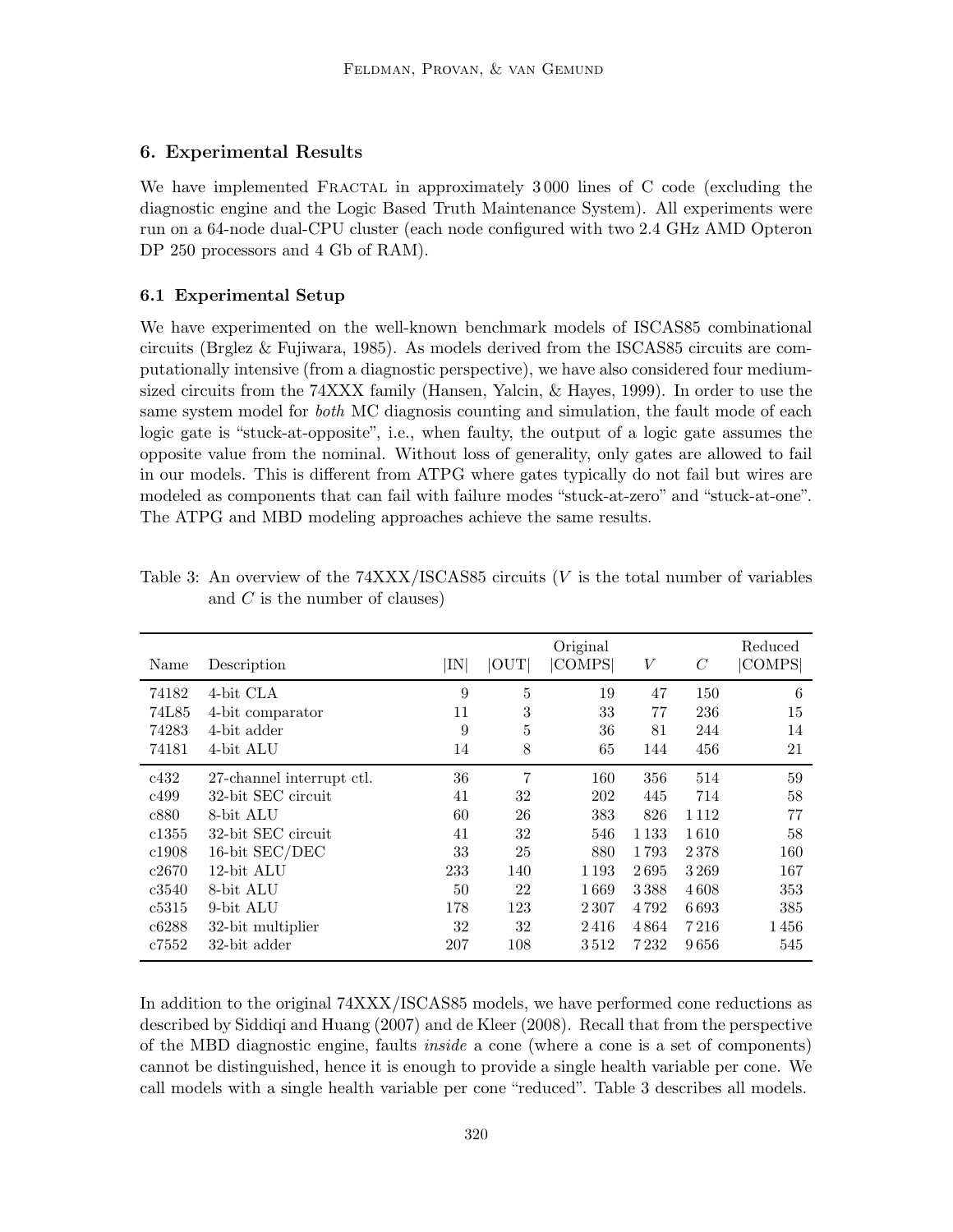Both initial observation vectors and control settings are used in the first step of the FRACTAL inference. To illustrate the significant diagnostic convergence that is possible, we use initial observations leading to high numbers of initial MC diagnoses.

To average over the diagnostic outcomes of the observations, we repeat each experiment with a range of initial observation vectors. The cardinality of the MC diagnosis is of no significance to FRACTAL, but it produces a significant burden on the diagnostic oracle (Feldman, Provan, & van Gemund, 2008). In order to overcome this computational difficulty, we have limited our experiments to observation vectors leading to double faults only.

For each circuit we have generated 1 000 non-masking double-faults, and for each observation we have computed the number of initial MC diagnoses. From the 1 000 observation vectors we have taken the 100 with the largest number of MC diagnoses. The resulting observations are summarized in Table 4. For example, we can see a staggering number of 46 003 double faults for the most under-constrained c7552 observation.

|       |           | Reduced<br>Original |           |                |                |                |  |
|-------|-----------|---------------------|-----------|----------------|----------------|----------------|--|
| Name  | Min       | Max                 | Mean      | Min            | Max            | Mean           |  |
| 74182 | 25        | 25                  | 25        | $\overline{2}$ | $\overline{2}$ | $\overline{2}$ |  |
| 74L85 | 32        | 88                  | 50.2      | 5              | 13             | 7              |  |
| 74283 | 48        | 60                  | 51.8      | 6              | 9              | 7              |  |
| 74181 | 93        | 175                 | 113.5     | 10             | 19             | 13.3           |  |
| c432  | 88        | 370                 | 165.8     | 21             | 127            | 47.5           |  |
| c499  | 168       | 292                 | 214.1     | 4              | 31             | 15.8           |  |
| c880  | 783       | 1944                | 1 0 3 2.5 | 20             | 190            | 39.7           |  |
| c1355 | 1 200     | 1996                | 1 623.3   | 4              | 31             | 15             |  |
| c1908 | 1782      | 5614                | 2321.9    | 40             | 341            | 84.8           |  |
| c2670 | 2 747     | 7 2 7 5             | 3621.7    | 10             | 90             | 21.3           |  |
| c3540 | 1 364     | 2650                | 1642.2    | 158            | 576            | 226            |  |
| c5315 | 3312      | 17423               | 6 202.1   | 15             | 192            | 34.5           |  |
| c6288 | 6 246     | 15 795              | 8526.1    | 2928           | 6811           | 3853           |  |
| c7552 | $16\,617$ | 46 003              | 23641.2   | 45             | 624            | 121.6          |  |

Table 4: Number of MC diagnoses per observation vector

Since the 74XXX/ISCAS85 circuits have no control variables we "abuse" the benchmark by designating a fraction of the input variables as controls.

We define two policies for generating next inputs: *random* and *stationary*. The latter input policy (where the input values do not change in time) is a typical diagnostic worst-case for system environments which are, for example, paused pending diagnostic investigation, and it provides us with useful bounds for analyzing FRACTAL's performance.

Note that the use of non-characterizing sets of diagnoses (see Def. 4) may lead to a situation in which the real (injected) fault is not in the initial set of diagnoses. In such a case the set of remaining diagnoses  $\Omega(S)$  may become an empty set after some number of FRACTAL steps. Although this gives us some diagnostic information, this is an undesirable situation and non-characterizing sets of diagnoses should represent most of the diagnostic probability mass to minimize the likelihood of such cases. We have constructed our experimental benchmark of initial observations in such a way as to avoid such cases.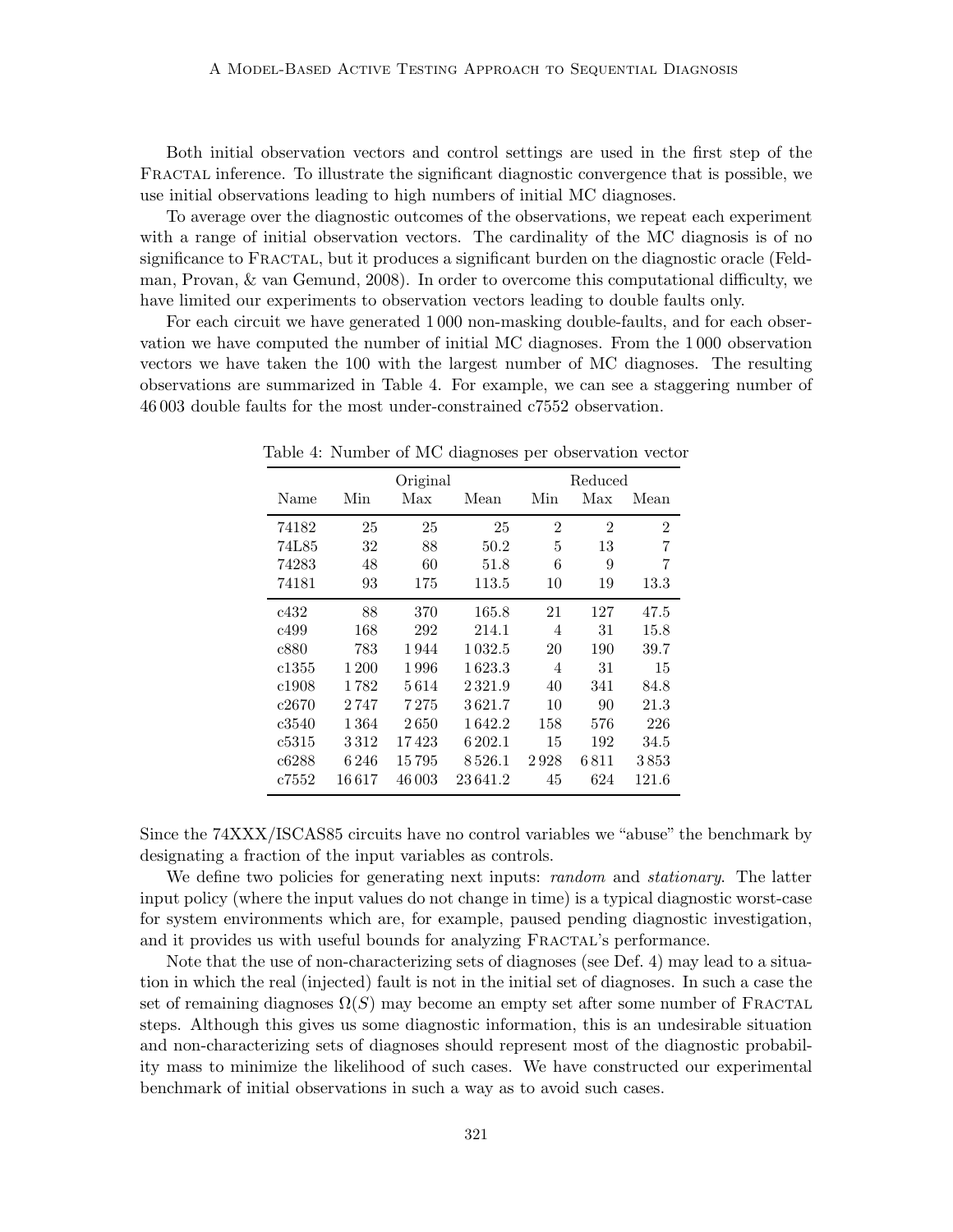## 6.2 Expected Number of MC Diagnoses

We have observed that the error of Alg. 1 is insensitive to the number or the composition of the input variables. It can be seen that the value of the expected number of diagnoses  $\hat{E}$  approaches the exact value E when increasing the number of samples n. In particular,  $E$  is equal to the exact value of the expected number of MC diagnoses  $E$ , when all possible input values are considered. Figure 6 shows examples of  $E$  approaching  $E$  for three of our benchmark models.



Figure 6: Convergence of expected number of MC diagnoses with increasing sample size

TERMINATE approximates the intermediate value of  $\hat{E}$  by computing the sequence  $\mathbf{E} = \langle \hat{E}_1, \rangle$  $\hat{E}_2, \ldots, \hat{E}_n$ . The standard error of the mean of **E** is defined as:

$$
SEM_E = \frac{s}{\sqrt{n}},\tag{9}
$$

where s is the standard deviation of  $E$ . We have set TERMINATE to terminate Alg. 1 when  $n > 15$  and  $SEM<sub>E</sub> < \theta$ , where  $\theta$  is a circuit-dependent threshold constant. Table 5 shows  $\theta$ for the various circuits we have experimented on.

|       |          |          |       |          | ັ        |       |
|-------|----------|----------|-------|----------|----------|-------|
|       |          | Original |       |          | Reduced  |       |
| Name  | $\theta$ | Mean $n$ | Max n | $\theta$ | Mean $n$ | Max n |
| 74182 | 0.1      | 52.7     | 110   | 0.01     | 151.6    | 223   |
| 74L85 | 0.11     | 176.2    | 246   | 0.03     | 170.3    | 212   |
| 74283 | 0.2      | 139.9    | 225   | 0.01     | 211.3    | 243   |
| 74181 | 0.4      | 169.1    | 203   | 0.07     | 143.2    | 181   |
| c432  | 0.72     | 48.2     | 99    | 0.18     | 108.6    | 158   |
| c499  | 0.77     | 36.4     | 61    | 0.02     | 55.7     | 92    |
| c880  | 3.57     | 93.9     | 163   | 0.1      | 156.3    | 204   |
| c1355 | 4.3      | 51.3     | 93    | 0.01     | 121.4    | 148   |
| c1908 | 14.01    | 19.5     | 35    | 0.62     | 18.8     | 25    |
| c2670 | 12.77    | 40.5     | 78    | 0.1      | 65.2     | 102   |
| c3540 | 13.6     | 78.9     | 196   | 0.66     | 89.6     | 132   |
| c5315 | 23.35    | 34.2     | 39    | 0.09     | 36.0     | 48    |
| c6288 | 33.18    | 37.2     | 144   | 19.1     | 39.4     | 74    |
| c7552 | 68.11    | 68.7     | 91    | 3.73     | 73       | 122   |

Table 5: Termination parameters for Alg. 1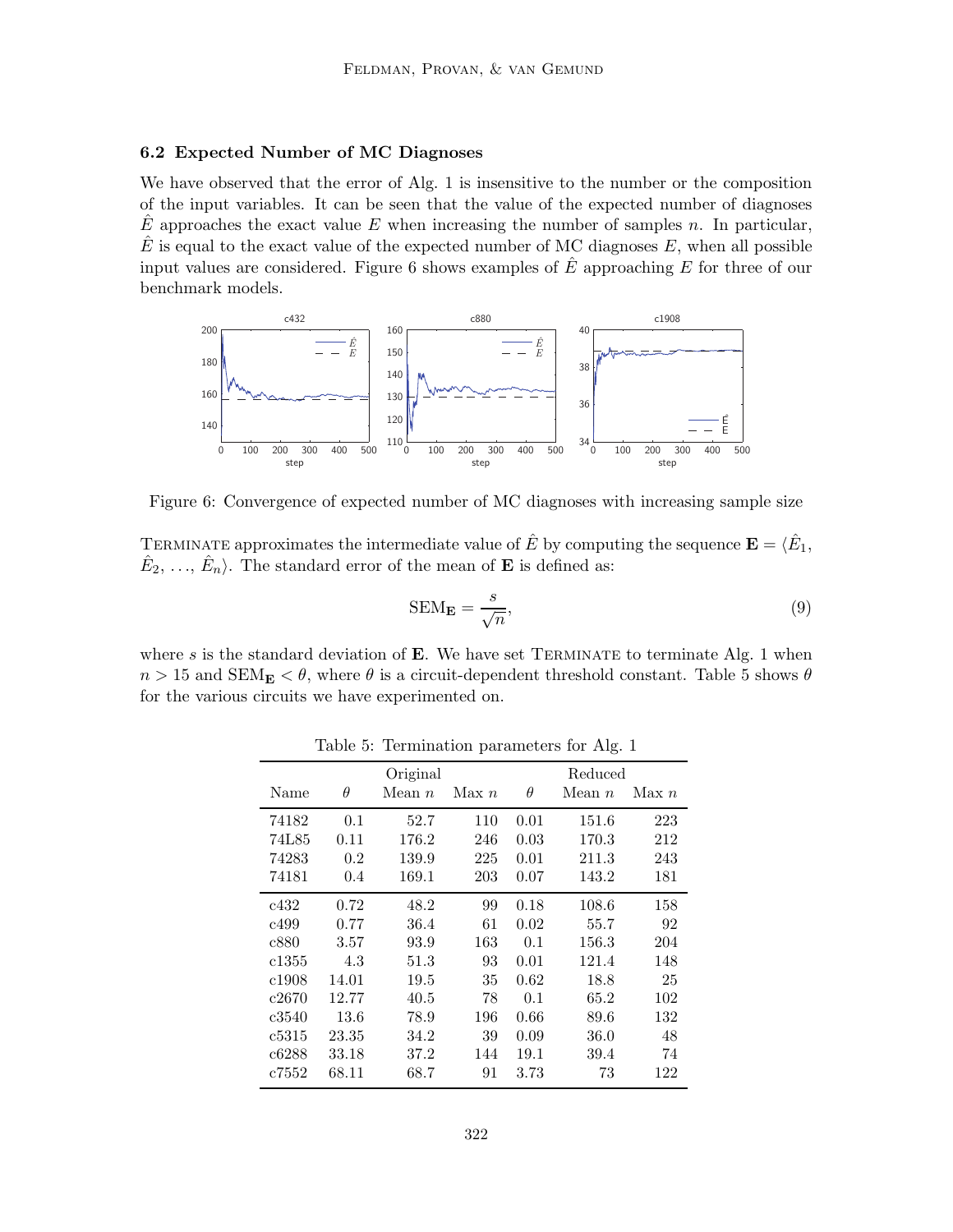We have determined  $\theta$  using the following procedure. First, for each circuit, we choose an arbitrary initial observation and a small set IN of input variables ( $|IN| = 8$ ). The small cardinality of IN allows us to compute true values of  $E$ . Next, for each circuit we run 10 pseudo-random experiments. For  $\theta$  we choose the smallest value of SEM<sub>E</sub> such that its corresponding  $\hat{E}$  is within 95% of E. Table 5 shows the average and maximum number of steps in which Alg. 1 reaches this value. In all cases an upper bound of  $n = 100$  is a safe termination criterion.

### 6.3 Comparison of Algorithms

Consider a weak-fault model of a chain of n inverters and a set of MC diagnoses  $D$  (initially,  $|D| = n$ . At each step single-variable probing can eliminate at most 0.5 $|D|$  diagnoses. It can also be shown that halving the expected number of remaining MC diagnoses is a theoretical bound of any one-step lookahead strategy. As a result we use the geometric decay curve

$$
N(k) = N_0 p^k + N_\infty \tag{10}
$$

as a model of the diagnosis decay. In this case,  $N_0$  is the initial number of diagnoses,  $N_\infty$  is the value to which  $|\Omega(S)|$  converges, and p is the decay rate constant. For probing,  $N_{\infty} = 1$ . In all our experiments we will fit both the expected number of remaining MC diagnoses  $E$ and the actual number or remaining MC diagnoses  $\Omega(S)$  to Eqn. 10.

# 6.3.1 FRACTAL<sup>ATPG</sup>

Figure 7 shows the reduction of the expected number of MC diagnoses as a function of (1) the number of control variables  $|CTL|$  and (2) the time k. One can easily see that a global optimum is reached quickly on both independent axes. This decay is shown for both c432 (Fig. 7, left) and the reduced c880 (Fig. 7, right). The number of control variables |CTL| varies from 0 to 36 for c432 ( $|IN| = 36$ ) and from 0 to 60 for c880 ( $|IN| = 60$ ).



Figure 7: Decay of  $E$ , stationary inputs, FRACTAL<sup>ATPG</sup>

Using  $|\Omega(S)|$  instead of E results in similar plots (there is high correlation between E and  $|\Omega(S)|$ , hence we have omitted the  $|\Omega(S)|$  plots. The minimum, maximum and mean Pearson's linear correlation coefficient between E from Fig. 7 and the respective  $|\Omega(S)|$  for each number of control variables in c432 is  $\rho_{\text{min}} = 0.713$ ,  $\rho_{\text{max}} = 0.999$ , and  $\rho_{\text{avg}} = 0.951$ ,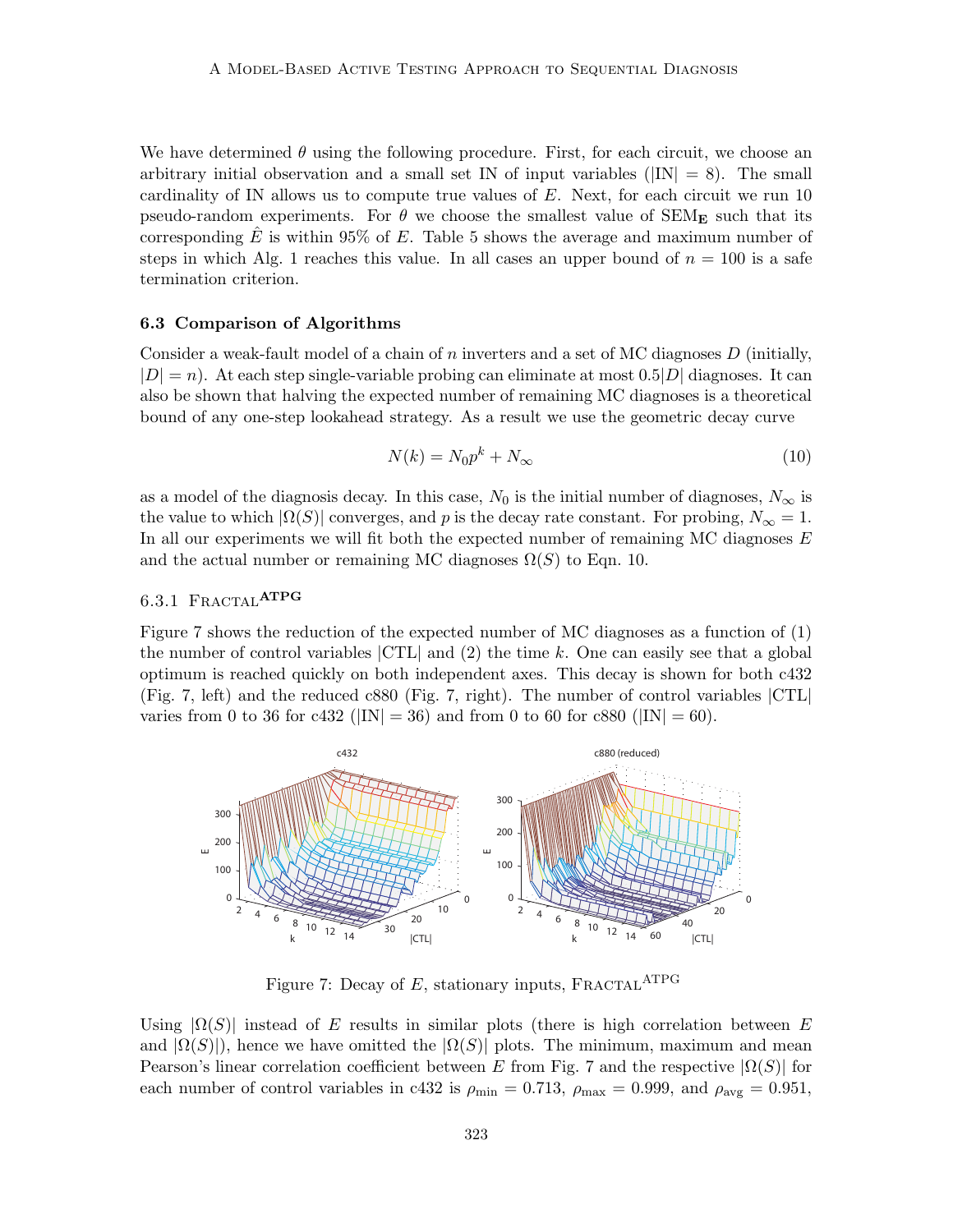respectively. The corresponding correlation coefficients for the reduced c880 are  $\rho_{\rm min}$  = 0.834,  $\rho_{\text{max}} = 1$ , and  $\rho_{\text{avg}} = 0.972$ .

It can be seen that the expected number of remaining diagnoses E quickly reaches a global optimum when increasing |CTL|, which means that turning even a small number of input variables into controls allows for a geometric decay of the diagnostic entropy. The results for the reduced c880 are similar to the non-reduced c432. Hence, identification of cones helps the performance of the diagnostic oracle, but does not change the convergence behavior or the effect of the control variables.

Fitting geometric decay curves (Eqn. 10) on the |CTL| axes of Fig. 7 produces better fits for c880 than for c432. Similarly, the values of  $N_{\infty}$  for fits alongside the k-axis are larger for c432 than for c880. The reason for that is the small number of outputs in c432 (cf. Table 3). In circuits with few outputs, randomly turning a limited number of inputs into controls may not lead to a fast decay or a small  $N_{\infty}$ , as the control-output connectivity of a model is essential for decreasing the diagnostic uncertainty.

Table 6 and Table 7 summarize a total of  $14\,000$  FRACTAL<sup>ATPG</sup> experiments over the whole 74XXX/ISCAS85 benchmark. Table 6 shows the correlation between the expected number of remaining MC diagnoses and the actual number of remaining MC diagnoses. In the second and third columns of Table 6 we can see the minimum and average correlations between E and  $\Omega^{\leq}(S)$ . The third and fourth cases specify the fraction of observations for which we have  $\rho > 0.95$  and  $\rho > 0.975$ , respectively. Columns 6 – 9 repeat this data for the reduced 74XXX/ISCAS85 circuits.

Table 6: Linear correlation coefficient  $\rho$  of the expected number of remaining MC diagnoses E and the actual number of remaining diagnoses  $\Omega^{\leq}(S)$ ,  $|\text{CTL}| = \frac{1}{4}|\text{IN}|$ , stationary inputs, FRACTAL<sup>ATPG</sup>

|       |                  |                     | Original      |                |                  |                     | Reduced       |                |
|-------|------------------|---------------------|---------------|----------------|------------------|---------------------|---------------|----------------|
| Name  | $\rho_{\rm min}$ | $\rho_{\text{avg}}$ | $\rho > 0.95$ | $\rho > 0.975$ | $\rho_{\rm min}$ | $\rho_{\text{avg}}$ | $\rho > 0.95$ | $\rho > 0.975$ |
| 74182 | 0.55             | 0.98                | 0.82          | 0.79           | 1                | 1                   | 1             | $\mathbf{1}$   |
| 74L85 | 0.46             | 0.91                | 0.52          | 0.44           | 0.45             | 0.81                | 0.4           | 0.39           |
| 74283 | 0.46             | 0.91                | 0.69          | 0.61           | 0.45             | 0.84                | 0.38          | 0.31           |
| 74181 | 0.46             | 0.88                | 0.48          | 0.39           | 0.45             | 0.86                | 0.44          | 0.35           |
| c432  | $\Omega$         | 0.83                | 0.24          | 0.16           | $\overline{0}$   | 0.81                | 0.29          | 0.23           |
| c499  | 0.5              | 0.87                | 0.32          | 0.15           | $\theta$         | 0.86                | 0.42          | 0.33           |
| c880  | 0.51             | 0.86                | 0.28          | 0.18           | 0.51             | 0.85                | 0.3           | 0.19           |
| c1355 | $\Omega$         | 0.88                | 0.32          | 0.18           | $\theta$         | 0.87                | 0.47          | 0.34           |
| c1908 | 0.38             | 0.87                | 0.31          | 0.18           | $\theta$         | 0.79                | 0.22          | 0.15           |
| c2670 | $\Omega$         | 0.89                | 0.31          | 0.16           | $\theta$         | 0.79                | 0.19          | 0.12           |
| c3540 | 0.48             | 0.86                | 0.29          | 0.19           | 0.06             | 0.82                | 0.3           | 0.23           |
| c5315 | 0.54             | 0.93                | 0.48          | 0.39           | 0.47             | 0.88                | 0.44          | 0.32           |
| c6288 | 0.42             | 0.9                 | 0.41          | 0.24           | 0.4              | 0.9                 | 0.36          | 0.21           |
| c7552 | 0.62             | 0.88                | 0.44          | 0.13           | 0.45             | 0.89                | 0.43          | 0.23           |

Table 7 summarizes the parameters of the geometric decay curves fitted to  $\Omega(S)$ . We can see that although  $\Omega(S)$  is well approximated by a geometric decay curve (the average goodness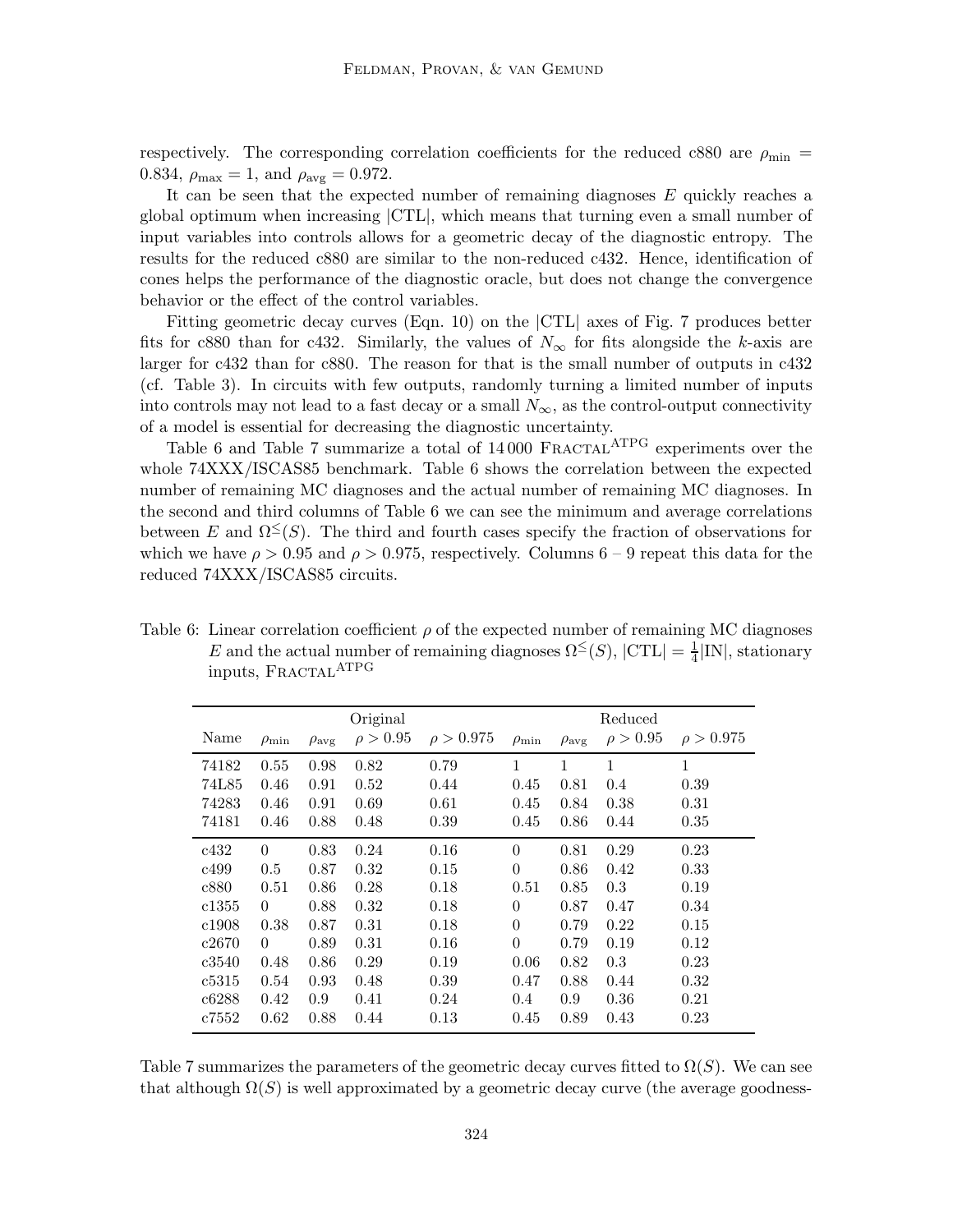of-fit criterion  $R^2$  is 0.84) the average decay constant p is low (0.13 for the non-reduced and 0.22 for the reduced 74XXX/ISCAS85 circuits).

|         | Original   |            |                  |                      | Reduced    |            |                  |                      |
|---------|------------|------------|------------------|----------------------|------------|------------|------------------|----------------------|
| Name    | $p_{\min}$ | $p_{\max}$ | $p_{\text{avg}}$ | $R^2_{\mathrm{avg}}$ | $p_{\min}$ | $p_{\max}$ | $p_{\text{avg}}$ | $R^2_{\mathrm{avg}}$ |
| 74182   | 0.3        | 0.52       | 0.43             | 0.95                 | 0.5        | 0.5        | 0.5              | $\mathbf{1}$         |
| 74L85   | 0.06       | 0.75       | 0.48             | 0.88                 | 0.35       | 0.64       | 0.5              | 0.92                 |
| 74283   | 0.18       | 0.68       | 0.57             | 0.78                 | 0.31       | 0.6        | 0.48             | 0.94                 |
| 74181   | 0.11       | 0.71       | 0.5              | 0.86                 | 0.18       | 0.64       | 0.5              | 0.9                  |
| c432    | 0.03       | 0.8        | 0.56             | 0.81                 | 0.03       | 0.79       | 0.52             | 0.82                 |
| c499    | 0.1        | 0.79       | 0.64             | 0.84                 | 0.48       | 0.76       | 0.65             | 0.84                 |
| c880    | 0.06       | 0.84       | 0.54             | 0.83                 | 0.06       | 0.8        | 0.53             | 0.87                 |
| c1355   | 0.03       | 0.9        | 0.62             | 0.81                 | 0.39       | 0.76       | 0.63             | 0.85                 |
| c1908   | 0.02       | 0.93       | 0.65             | 0.68                 | 0.51       | 0.74       | 0.64             | 0.77                 |
| c2670   | 0.05       | 0.91       | 0.63             | 0.77                 | 0.14       | 0.75       | 0.6              | 0.8                  |
| c3540   | 0.02       | 0.87       | 0.52             | 0.85                 | 0.04       | 0.76       | 0.45             | 0.89                 |
| c5315   | 0.22       | 0.91       | 0.65             | 0.8                  | 0.06       | 0.79       | 0.54             | 0.84                 |
| c6288   | 0.02       | 0.91       | 0.52             | 0.88                 | 0.02       | 0.9        | 0.51             | 0.89                 |
| c7552   | 0.56       | 0.95       | 0.76             | 0.61                 | 0.01       | 0.88       | 0.58             | 0.85                 |
| Average | 0.13       | 0.82       | 0.58             | 0.81                 | 0.22       | 0.74       | 0.55             | 0.87                 |

Table 7: Decay rate  $p$  (minimal, maximal, and average) and goodness-of-fit  $R^2$  (average) of geometric decay best-fit to  $\Omega(S)$ ,  $|{\rm CTL}| = \frac{1}{4}$  $\frac{1}{4}$ |IN|, stationary inputs, FRACTAL<sup>ATPG</sup>

The decay rate p depends mostly on the circuit topology, hence the large variance in Table 7. Consider, for example, an artificial topology, where there are  $n$  components, and  $n$  output variables that produce the health-state of each component for a specific control assignment (e.g., a self-test). In this topology  $p$  would be very small as a diagnostician needs at most one test (control assignment) to decrease the number of MC diagnoses to one.

The performance of FRACTAL<sup>ATPG</sup> is determined by the size of the model and the diagnostic oracle. In the above experiments the overall time for executing a single scenario varied from 3.4 s for 74182 to 1 015 s for c6288. The satisfiability problems in the ATPG part were always easy and the DPLL solver spent milliseconds in computing control assignments.

The decay rate of FRACTAL<sup>ATPG</sup> depends on the number and composition of controls. In what follows we will see that  $FRACTAL<sup>G</sup>$  can achieve a similar decay rate with a smaller number of control variables.

# $6.3.2$  FRACTAL<sup>G</sup>

Figure 8 shows the decay in the expected number of remaining MC diagnoses for  $\text{FRACTAL}^G$ . While the reduction is similar for c432, we can see a steeper reduction in the number of remaining MC diagnoses on both independent axes. Hence, the greedy algorithm is better than FRACTAL<sup>ATPG</sup> in identifying control combinations of small size, thereby leading to a better decay rate.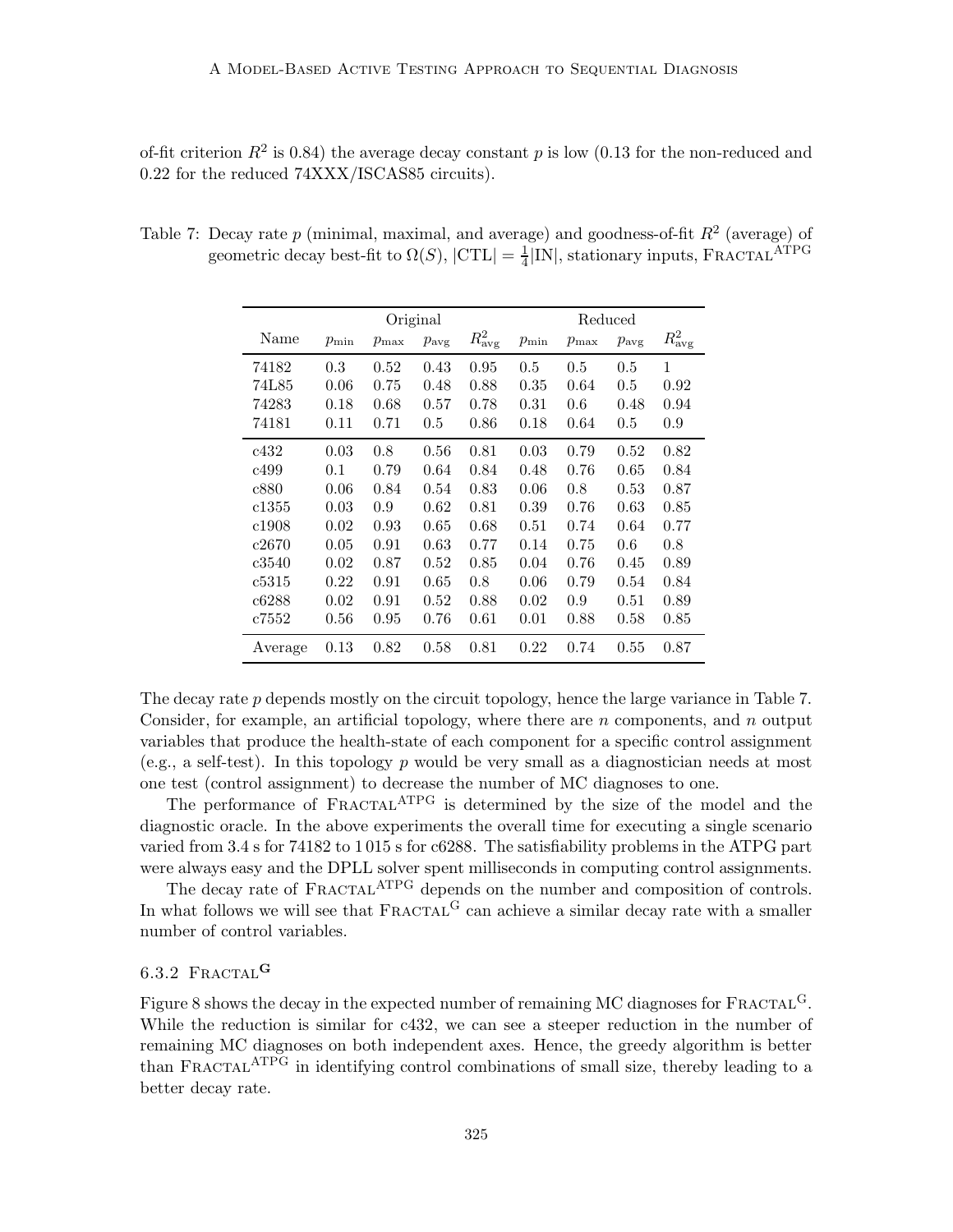

Figure 8: Decay of E (left) and  $\Omega(S)$  (right), stationary inputs, FRACTAL<sup>G</sup>

Table 8 and Table 9 summarize the whole 74XXX/ISCAS85 benchmark. Table 8 shows that FRACTAL<sup>G</sup>, similar to FRACTAL<sup>ATPG</sup>, results in high average correlation between  $\Omega(S)$  and  $\hat{E}$  ( $\rho_{\text{avg}} > 0.79$  for all circuits).

| Table 8: Linear correlation coefficient $\rho$ of the expected number of remaining MC diagnoses            |
|------------------------------------------------------------------------------------------------------------|
| E and the actual number of remaining diagnoses $\Omega^{\leq}(S)$ , $ CTL  = \frac{1}{4} IN $ , stationary |
| inputs, FRACTAL <sup>G</sup>                                                                               |

|       |                  |                     | Original      |                |                  |                     | Reduced       |                |
|-------|------------------|---------------------|---------------|----------------|------------------|---------------------|---------------|----------------|
| Name  | $\rho_{\rm min}$ | $\rho_{\text{avg}}$ | $\rho > 0.95$ | $\rho > 0.975$ | $\rho_{\rm min}$ | $\rho_{\text{avg}}$ | $\rho > 0.95$ | $\rho > 0.975$ |
| 74182 | 0.03             | 0.88                | 0.39          | 0.18           | $\mathbf{1}$     | 1                   | 1             | $\mathbf 1$    |
| 74L85 | $\theta$         | 0.72                | 0.12          | 0.06           | 0.01             | 0.66                | 0.16          | 0.14           |
| 74283 | $\theta$         | 0.5                 | 0.08          | 0.03           | 0                | 0.48                | 0.12          | 0.11           |
| 74181 | $\theta$         | 0.56                | 0.05          | 0.02           | $\theta$         | 0.55                | 0.09          | 0.07           |
| c432  | 0.01             | 0.75                | 0.07          | 0.02           | 0.01             | 0.68                | 0.07          | 0.05           |
| c499  | 0.01             | 0.88                | 0.29          | 0.08           | 0                | 0.85                | 0.33          | 0.2            |
| c880  | 0.05             | 0.77                | 0.09          | 0.06           | $\theta$         | 0.73                | 0.08          | 0.04           |
| c1355 | 0.08             | 0.86                | 0.36          | 0.21           | 0.42             | 0.9                 | 0.39          | 0.16           |
| c1908 | 0.05             | 0.81                | 0.25          | 0.14           | 0                | 0.8                 | 0.4           | 0.3            |
| c2670 | 0.01             | 0.83                | 0.38          | 0.22           | 0.01             | 0.76                | 0.37          | 0.26           |
| c3540 | 0.34             | 0.73                | 0.09          | 0.05           | 0                | 0.7                 | 0.04          | 0.01           |
| c5315 | 0.27             | 0.78                | 0.05          | $\theta$       | $\Omega$         | 0.6                 | 0.1           | 0.07           |
| c6288 | 0.09             | 0.81                | 0.11          | 0.05           | 0.1              | 0.78                | 0.09          | 0.04           |
| c7552 | 0.78             | 0.86                | 0.06          | 0.06           | 0.21             | 0.83                | 0.13          | 0.01           |

The decay rates of  $FRACTAL<sup>ATPG</sup>$  and  $FRACTAL<sup>G</sup>$  are similar (cf. Table 7 and Table 9), but, as is visible from Fig. 8, FRACTAL<sup>G</sup> reduces the number of remaining MC diagnoses more quickly, with fewer control variables. The c432 combinational circuit is difficult for active testing because it has a small number of outputs compared to the number of inputs (cf. Table 3), hence reducing the diagnostic utility.

To summarize the effect of the number of controls on the diagnostic convergence, we again fit the geometric decay curve (Eqn. 10) to  $\Omega(S)$  for each of the 100 initial observation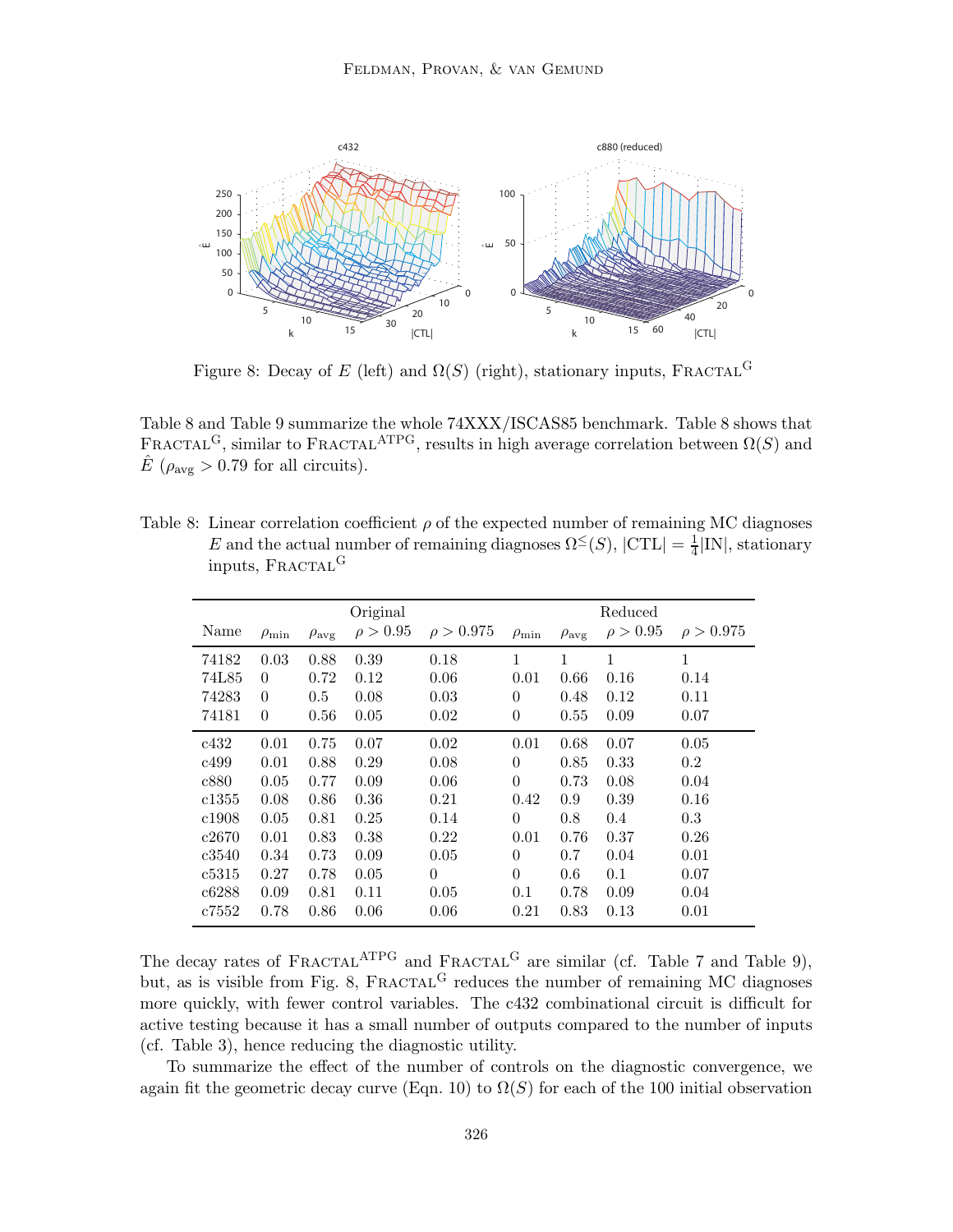|         | Original   |            |                  |                 | Reduced    |            |                  |                      |
|---------|------------|------------|------------------|-----------------|------------|------------|------------------|----------------------|
| Name    | $p_{\min}$ | $p_{\max}$ | $p_{\text{avg}}$ | $R_{\rm avg}^2$ | $p_{\min}$ | $p_{\max}$ | $p_{\text{avg}}$ | $R^2_{\mathrm{avg}}$ |
| 74182   | 0.24       | 0.53       | 0.43             | 0.95            | 0.5        | 0.5        | 0.5              | 1                    |
| 74L85   | 0.05       | 0.74       | 0.47             | 0.9             | 0.25       | 0.65       | 0.49             | 0.93                 |
| 74283   | 0.12       | 0.67       | 0.42             | 0.9             | 0.35       | 0.58       | 0.44             | 0.96                 |
| 74181   | 0.15       | 0.75       | 0.48             | 0.9             | 0.15       | 0.69       | 0.44             | 0.93                 |
| c432    | 0.04       | 0.88       | 0.56             | 0.83            | 0.03       | 0.86       | 0.59             | 0.8                  |
| c499    | 0.09       | 0.88       | 0.71             | 0.81            | 0.34       | 0.85       | 0.68             | 0.85                 |
| c880    | 0.12       | 0.67       | 0.42             | 0.9             | 0.07       | 0.83       | 0.52             | 0.88                 |
| c1355   | 0.19       | 0.87       | 0.63             | 0.87            | 0.11       | 0.82       | 0.68             | 0.85                 |
| c1908   | 0.32       | 0.73       | 0.53             | 0.87            | 0.05       | 0.84       | 0.59             | 0.83                 |
| c2670   | 0.21       | 0.74       | 0.53             | 0.87            | 0.15       | 0.81       | 0.6              | 0.8                  |
| c3540   | 0.34       | 0.63       | 0.53             | 0.91            | 0.01       | 0.8        | 0.44             | 0.9                  |
| c5315   | 0.3        | 0.83       | 0.61             | 0.83            | 0.06       | 0.86       | 0.58             | 0.82                 |
| c6288   | 0.04       | 0.81       | 0.5              | 0.9             | 0.08       | 0.77       | 0.47             | 0.89                 |
| c7552   | 0.08       | 0.54       | 0.34             | 0.92            | 0.16       | 0.83       | 0.59             | 0.84                 |
| Average | 0.16       | 0.73       | 0.51             | 0.88            | 0.17       | 0.76       | 0.54             | 0.88                 |

Table 9: Decay rate  $p$  (minimal, maximal, and average) and goodness-of-fit  $R^2$  (average) of geometric decay best-fit to  $\Omega(S)$ ,  $|{\sf CTL}| = \frac{1}{4}$  $\frac{1}{4}$ [IN], stationary inputs, FRACTAL<sup>G</sup>

vectors and various |CTL|. In this case,  $N_0$  is the initial number of diagnoses,  $N_{\infty}$  is the value to which  $|\Omega(S)|$  converges, and p is the decay constant (the most important parameter of our fits). For an "easy" circuit with chain topology, for  $p = \frac{1}{2}$  $\frac{1}{2}$ ,  $N_0$  halves every k steps, as in binary search, hence p corresponds to one bit. For  $p = \frac{1}{4}$  $\frac{1}{4}$ , *p* corresponds to two bits.

Table 10: Mean  $p$  for various numbers of control bits, stationary input policy, FRACTAL<sup>G</sup>

|       |        | Original |                    | Reduced |        |        |  |  |
|-------|--------|----------|--------------------|---------|--------|--------|--|--|
| Name  | 3 bits | 4 bits   | $5 \; \text{bits}$ | 3 bits  | 4 bits | 5 bits |  |  |
| c432  | 0.61   | 0.69     | 0.42               | 0.7     | 0.71   | 0.57   |  |  |
| c499  | 0.79   | 0.83     | 0.77               | 0.58    | 0.62   | 0.52   |  |  |
| c880  | 0.5    | 0.55     | 0.62               | 0.49    | 0.47   | 0.44   |  |  |
| c1355 | 0.71   | 0.72     | 0.59               | 0.8     | 0.82   | 0.75   |  |  |
| c1908 | 0.68   | 0.7      | 0.41               | 0.54    | 0.52   | 0.3    |  |  |
| c2670 | 0.45   | 0.49     | 0.39               | 0.39    | 0.44   | 0.42   |  |  |
| c3540 | 0.39   | 0.38     | 0.43               | 0.79    | 0.8    | 0.61   |  |  |
| c5315 | 0.52   | 0.62     | 0.67               | 0.81    | 0.72   | 0.79   |  |  |
| c6288 | 0.31   | 0.41     | 0.23               | 0.64    | 0.7    | 0.59   |  |  |
| c7552 | 0.62   | 0.77     | 0.3                | 0.59    | 0.34   | 0.38   |  |  |

Table 10 shows the average p over all initial observations and for various numbers of control bits  $b = \lg |CTL|$ . Table 10 does not include data for the 74XXX circuits as they do not have enough inputs (we need circuits with at least 32 inputs). From Table 10 it is visible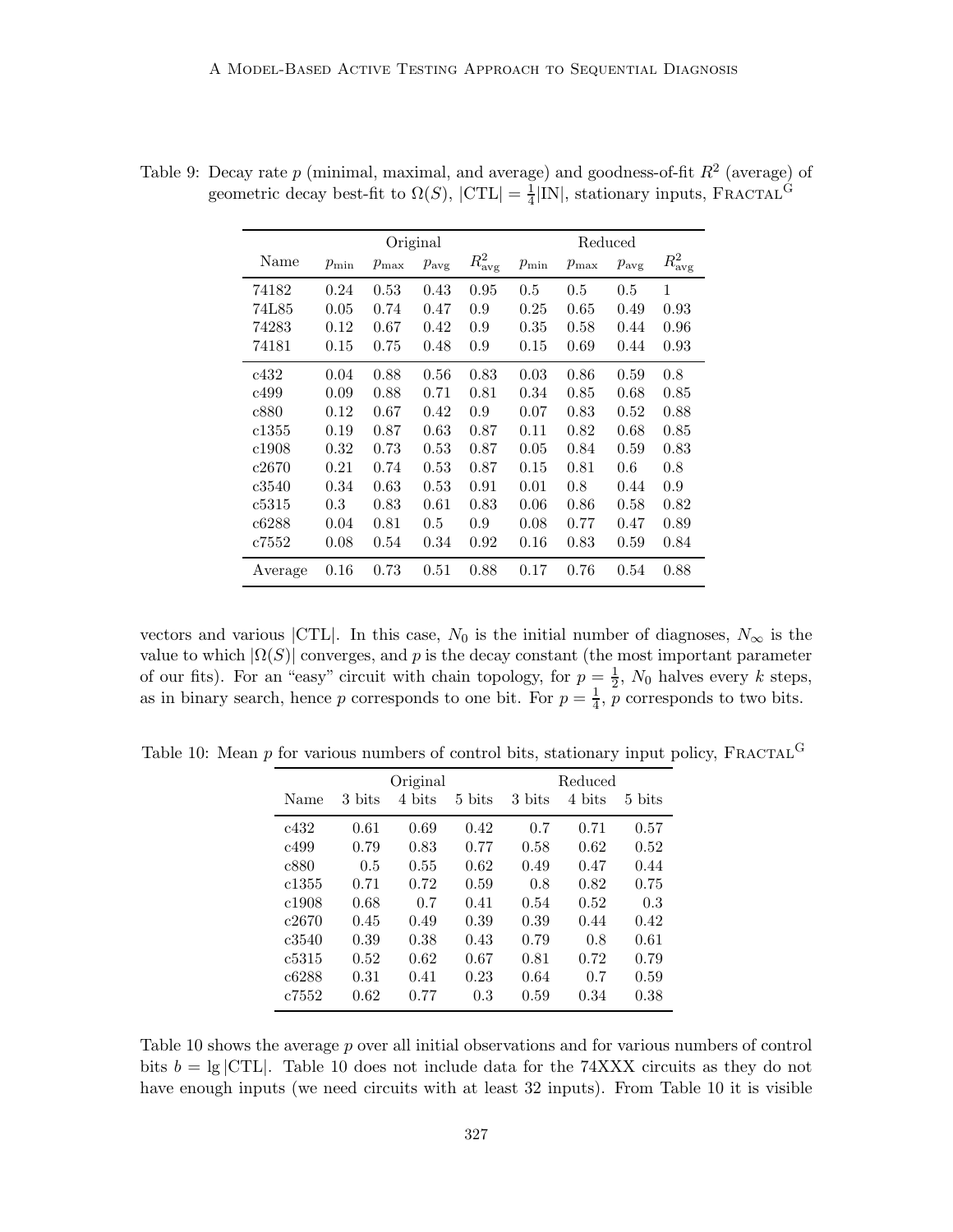that an exponential increase in the number of control variables does not lead to a significant decrease in p. Hence, for ISCAS85, even turning a small number of the input variables into controls leads to a near-optimal decrease in the number of remaining MC diagnoses.

The performance of FRACTAL<sup>G</sup> was worse than that of FRACTAL<sup>ATPG</sup> due to the multivariable expectation. The running time varied between 7.1 s for 74182 and 2 382 s for  $c6288$ . Most of the CPU time was spent in the EXPECTATION subroutine (cf. Alg. 1). Each consistency check was computationally easy, but for each circuit there were thousands of them. Hence, improving the performance of LTMS would lead to an increase of the performance of FRACTAL<sup>G</sup>.

# 6.3.3 FRACTAL<sup>P</sup>

We next discuss  $FRACTAL<sup>P</sup>$ . As mentioned earlier, probing is different from active testing as it assumes full observability of the model, i.e., all internal variables can be measured (cf. Sec. 5). Furthermore, probing considers one internal variable per step, while active testing assigns value to all control variables.<sup>5</sup>

The value of the decay rate  $p$  depends on (1) the topology of the circuit, (2) the initial observation and (3) the values of the subsequent probes. For probing in ISCAS85 we see that the values of the decay rate p are close to 0.5 for both  $\Omega(S)$  and E. Figure 9 shows the actual and expected number of remaining MC diagnoses  $(\Omega^{\leq}(S)$  and E, respectively) and a geometric fit to  $E$  for three probing scenarios.



Figure 9: Actual number of remaining MC diagnoses  $\Omega(S)$ , expected number of remaining MC diagnoses E, and a geometric decay fit to  $\Omega(S)$ , stationary inputs, FRACTAL<sup>P</sup>

Each plot in Fig. 9 shows a single probing session with a single initial observation. Figure 10 shows the goodness-of-fit criterion  $R^2$  vs. the decay rate constant p for all 100 observations and each of the 10 multiple runs of the Fig. 9 circuits.

It is visible from Fig. 10 that the absolute values of  $R^2$  are (in most of the cases) close to 1. This is an indicator that the probing experiments fit the geometric decay model given in Eqn. 10 well. Figure 10 shows a "bad" topology (c432 on the left), and a "good" topology (c5315 on the right) that achieves decay rate p close to  $0.5$   $(0.38 < p < 0.58)$  with very high accuracy of the fit  $(0.9896 \le R^2 \le 1)$ .

The expected number of remaining MC diagnoses is a good predictor of the actual number of MC diagnoses for all ISCAS85 circuits, as is shown in Table 11. The absolute values, again

<sup>5.</sup> There exist multi-probe generalizations of probing (de Kleer et al., 1992).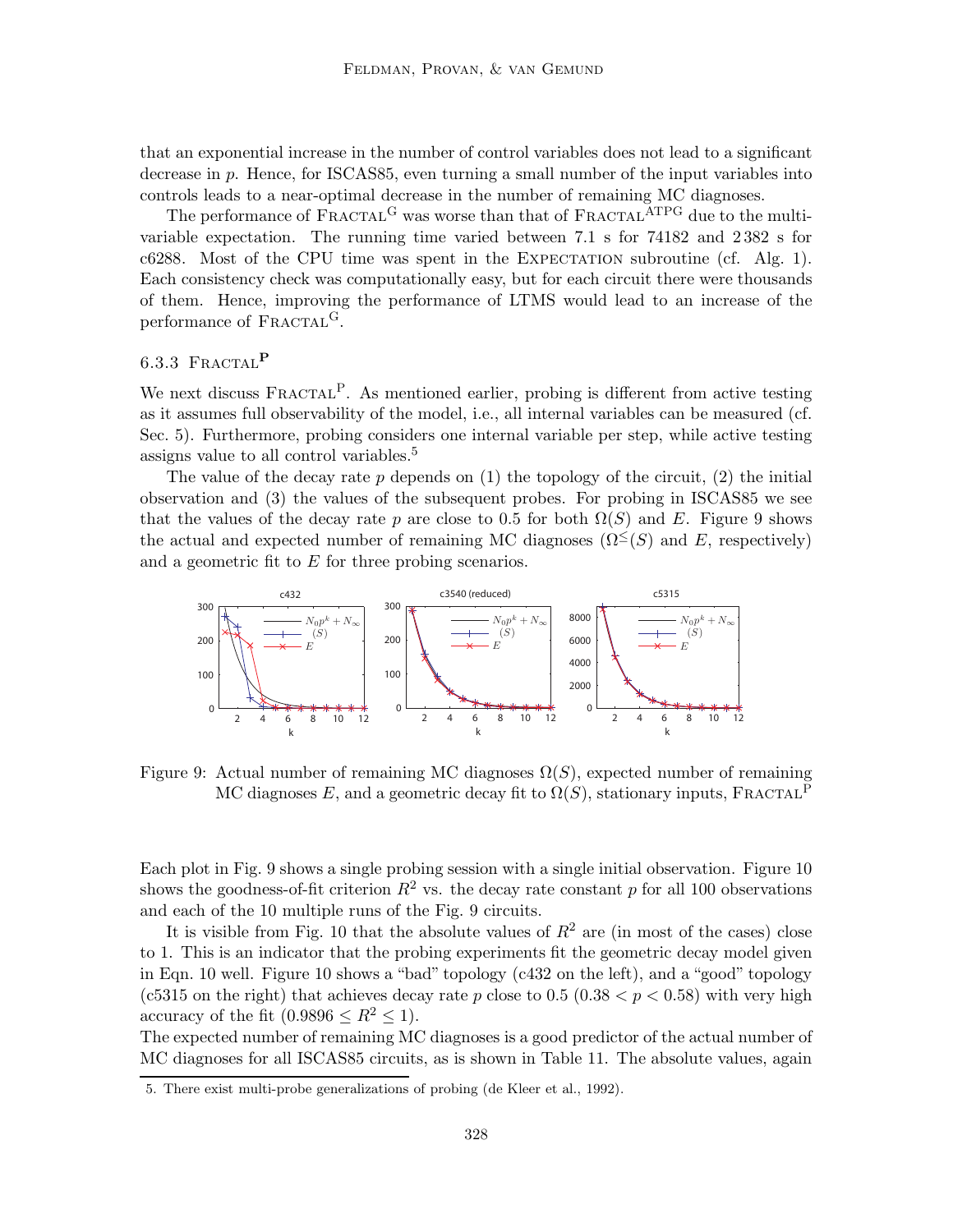

Figure 10: Geometric decay rate vs. goodness-of-fit for  $\Omega(S)$ , FRACTAL<sup>P</sup>

depend on the topology, and we can see a smaller correlation  $\rho$  for some c432 observations. In most of the cases, however, the correlation is significant, e.g., for all circuits and observations except c432 we have  $\rho > 0.95$ .

Table 11: Linear correlation coefficient  $\rho$  of the expected number of remaining MC diagnoses E and the actual number of remaining diagnoses  $\Omega^{\leq}(S)$ , stationary inputs, FRACTAL<sup>P</sup>

|       |                  |                     | Original      |                |                  |                     | Reduced       |                |
|-------|------------------|---------------------|---------------|----------------|------------------|---------------------|---------------|----------------|
| Name  | $\rho_{\rm min}$ | $\rho_{\text{avg}}$ | $\rho > 0.95$ | $\rho > 0.975$ | $\rho_{\rm min}$ | $\rho_{\text{avg}}$ | $\rho > 0.95$ | $\rho > 0.975$ |
| 74182 | 0.83             | 0.95                | 0.64          | 0.6            | 1                | 1                   | 1             | 1              |
| 74L85 | 0.77             | 0.97                | 0.87          | 0.67           | 0.83             | 0.99                | 0.92          | 0.87           |
| 74283 | 0.97             | 0.99                | 1             | 1              | 0.83             | 0.98                | 0.83          | 0.76           |
| 74181 | 0.96             | 0.99                | 1             | 0.97           | 0.92             | 0.99                | 0.95          | 0.92           |
| c432  | 0.66             | 0.97                | 0.83          | 0.67           | 0.62             | 0.96                | 0.76          | 0.62           |
| c499  | 0.97             | 1                   | 1             | 1              | 0.91             | 0.98                | 0.87          | 0.76           |
| c880  | 0.98             | 1                   | 1             | 1              | 0.92             | 0.99                | 0.99          | 0.96           |
| c1355 | 0.99             | 1                   | 1             | 1              | 0.86             | 0.98                | 0.88          | 0.79           |
| c1908 | 0.98             | 1                   | 1             | 1              | 0.65             | 0.97                | 0.86          | 0.68           |
| c2670 | 0.98             | $\mathbf{1}$        | 1             | $\mathbf{1}$   | 0.7              | 0.96                | 0.72          | 0.55           |
| c3540 | 0.97             | 1                   | 1             | 1              | 0.97             | $\mathbf{1}$        | 1             | 1              |
| c5315 | 0.99             | 1                   | 1             | 1              | 0.7              | 0.98                | 0.91          | 0.81           |
| c6288 | 0.92             | 1                   | 1             | 1              | 0.98             | $\mathbf{1}$        | 1             | 1              |
| c7552 | 0.95             | 1                   | 1             | 0.99           | 0.82             | 0.96                | 0.7           | 0.51           |

In the second and third columns of Table 11 we can see the minimum and average correlations between E and  $\Omega^{\leq}(S)$ . The third and fourth cases specify the fraction of observations for which we have  $\rho > 0.95$  and  $\rho > 0.975$ , respectively. Columns 6 – 9 repeat this data for the reduced 74XXX/ISCAS85 circuits.

Table 12 summarizes the decay rate p and the goodness-of-fit criterion  $R^2$  for all observations and circuits. For c432, the values of p and  $R^2$  are more dispersed, while in the other experiments  $p$  strongly resembles that of "chained-elements" (i.e.,  $p$  is close to 0.5). The minimum, maximum and average values of  $p$  (per circuit) are given in columns  $p_{\min}$ ,  $p_{\text{max}}$ , and  $p_{\text{avg}}$ , respectively.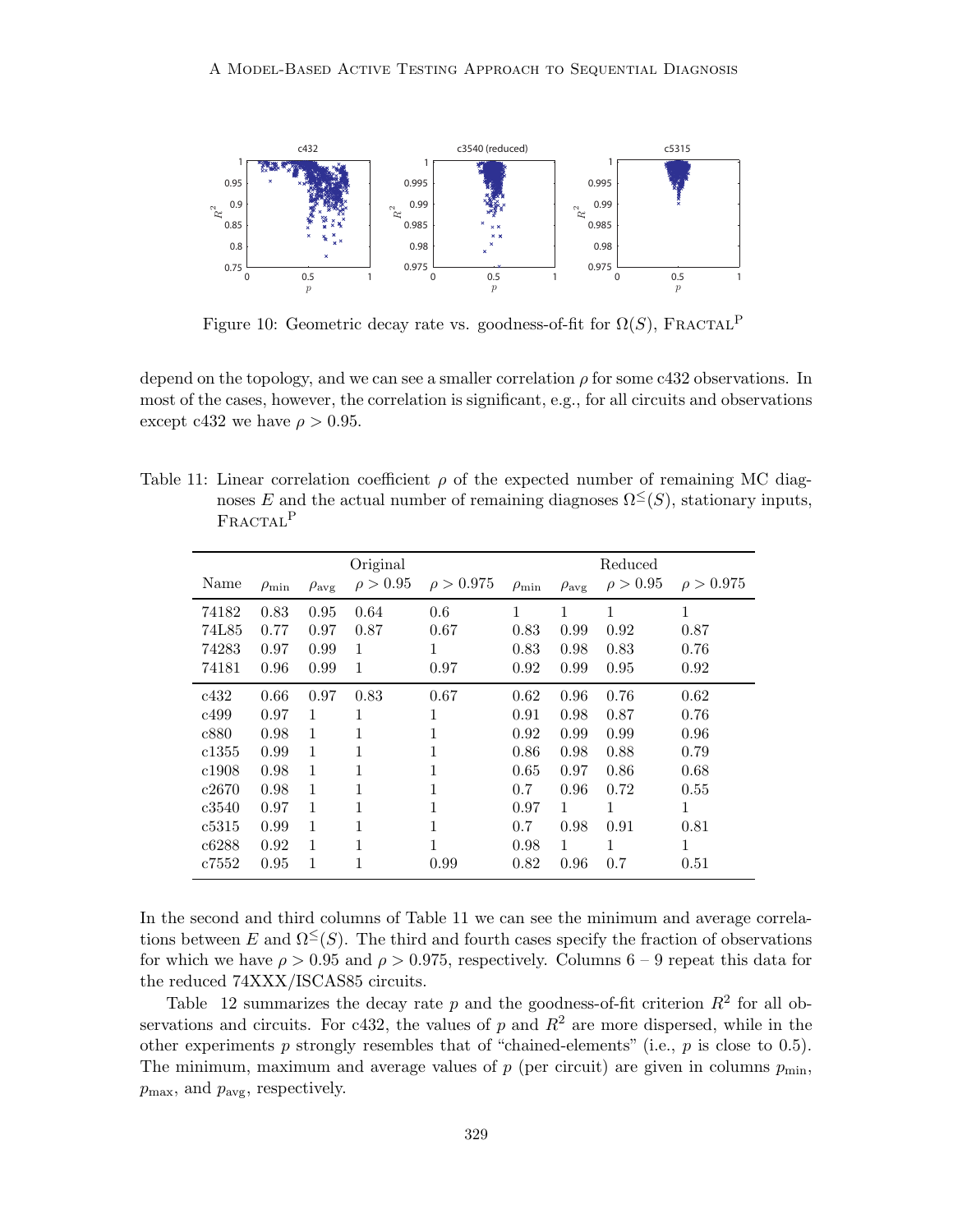|         | Original   |            |                  |                 | Reduced    |            |                  |                      |
|---------|------------|------------|------------------|-----------------|------------|------------|------------------|----------------------|
| Name    | $p_{\min}$ | $p_{\max}$ | $p_{\text{avg}}$ | $R_{\rm avg}^2$ | $p_{\min}$ | $p_{\max}$ | $p_{\text{avg}}$ | $R^2_{\mathrm{avg}}$ |
| 74182   | 0.26       | 0.64       | 0.54             | 0.95            | 0.5        | 0.5        | 0.5              | $\mathbf{1}$         |
| 74L85   | 0.21       | 0.7        | 0.52             | 0.97            | 0.25       | 0.55       | 0.45             | 0.97                 |
| 74283   | 0.31       | 0.64       | 0.49             | 0.99            | 0.4        | 0.58       | 0.49             | 0.96                 |
| 74181   | 0.3        | 0.66       | 0.5              | 0.99            | 0.27       | 0.56       | 0.42             | 0.99                 |
| c432    | 0.1        | 0.82       | 0.58             | 0.96            | 0.11       | 0.84       | 0.55             | 0.95                 |
| c499    | 0.4        | 0.57       | 0.5              | 1               | 0.25       | 0.6        | 0.46             | 0.98                 |
| c880    | 0.36       | 0.61       | 0.51             | 1               | $0.2\,$    | 0.67       | 0.46             | 0.99                 |
| c1355   | 0.39       | 0.6        | 0.51             | 1               | 0.25       | 0.59       | 0.46             | 0.98                 |
| c1908   | 0.39       | 0.58       | 0.5              | 1               | 0.13       | 0.81       | 0.55             | 0.96                 |
| c2670   | 0.37       | 0.6        | 0.51             | 1               | 0.22       | 0.85       | 0.65             | 0.89                 |
| c3540   | 0.38       | 0.58       | 0.5              | 1               | 0.37       | 0.59       | 0.49             | 1                    |
| c5315   | 0.4        | 0.59       | 0.5              | 1               | 0.18       | 0.89       | 0.52             | 0.96                 |
| c6288   | 0.92       | 1          | 1                | 1               | 0.98       | 1          | 1                | $\mathbf{1}$         |
| c7552   | 0.95       | 1          | $\mathbf{1}$     | 0.99            | 0.82       | 0.96       | 0.7              | 0.51                 |
| Average | 0.41       | 0.69       | 0.58             | 0.99            | 0.35       | 0.71       | 0.55             | 0.94                 |

Table 12: Decay rate  $p$  (minimal, maximal, and average) and goodness-of-fit  $R^2$  (average) of geometric decay best-fit to  $\Omega(S)$ , stationary inputs, FRACTAL<sup>P</sup>

## 6.4 Experimental Summary

If we compare Table 6 and Table 11 we can see that the average correlation  $\rho_{\text{avg}}$  decreases significantly. Hence, assuming limited observability (i.e., assuming that not all internals are measurable) decreases the quality of E as a predictor of  $\Omega(S)$ . The increased statistical dispersion of  $\rho$  is visible from the increased range  $\rho_{\text{max}} - \rho_{\text{min}}$  (cf. Table 6, where  $\rho_{\text{max}}$  is always 1). For example, if we consider c2670, the standard deviation of all E vs.  $\Omega(S)$ correlation coefficients  $\rho$  is  $\sigma_{\rho} = 0.0031$  for FRACTAL<sup>P</sup> and  $\sigma_{\rho} = 0.0783$  for FRACTAL<sup>ATPG</sup>. The difference in dispersion of correlation coefficients is significant for all circuits, with smallest values for c432, where it is  $0.0038$  for FRACTAL<sup>P</sup> and  $0.0825$  for FRACTAL<sup>ATPG</sup>.

By comparing Table 7, Table 9, and Table 12 we can see that the mean decay rates of FRACTAL<sup>ATPG</sup>, FRACTAL<sup>G</sup>, and FRACTAL<sup>P</sup> are similar (the average p of FRACTAL<sup>G</sup> is 0.7 while the average p of FRACTAL<sup>ATPG</sup> is 0.73). The average goodness-of-fit criterion  $R^2$ for exponential decays is always good  $(0.88 \text{ for } FRACTAL^G, 0.84 \text{ for } FRACTAL^{\text{ATPG}})$ , and almost perfect in probing (0.97).

The summary of our experiments is best shown in Fig. 11. To factor out sampling error and to be able to perform exhaustive computations, we have chosen the smallest 74182 circuit. The original 74182 (a 4-bit carry-lookahead generator) has 19 components, 9 inputs, and 5 outputs. We have turned four of the inputs into controls (hence,  $|IN| = 4$ and  $|CTL| = 4$ .

We have considered a random control policy in addition to  $\text{FRACTAL}^P$ ,  $\text{FRACTAL}^{\text{ATPG}}$ , and FRACTAL<sup>G</sup>. With a random control policy, at each step, a random value is assigned to each control variable. We have also shown an exhaustive control search where the expected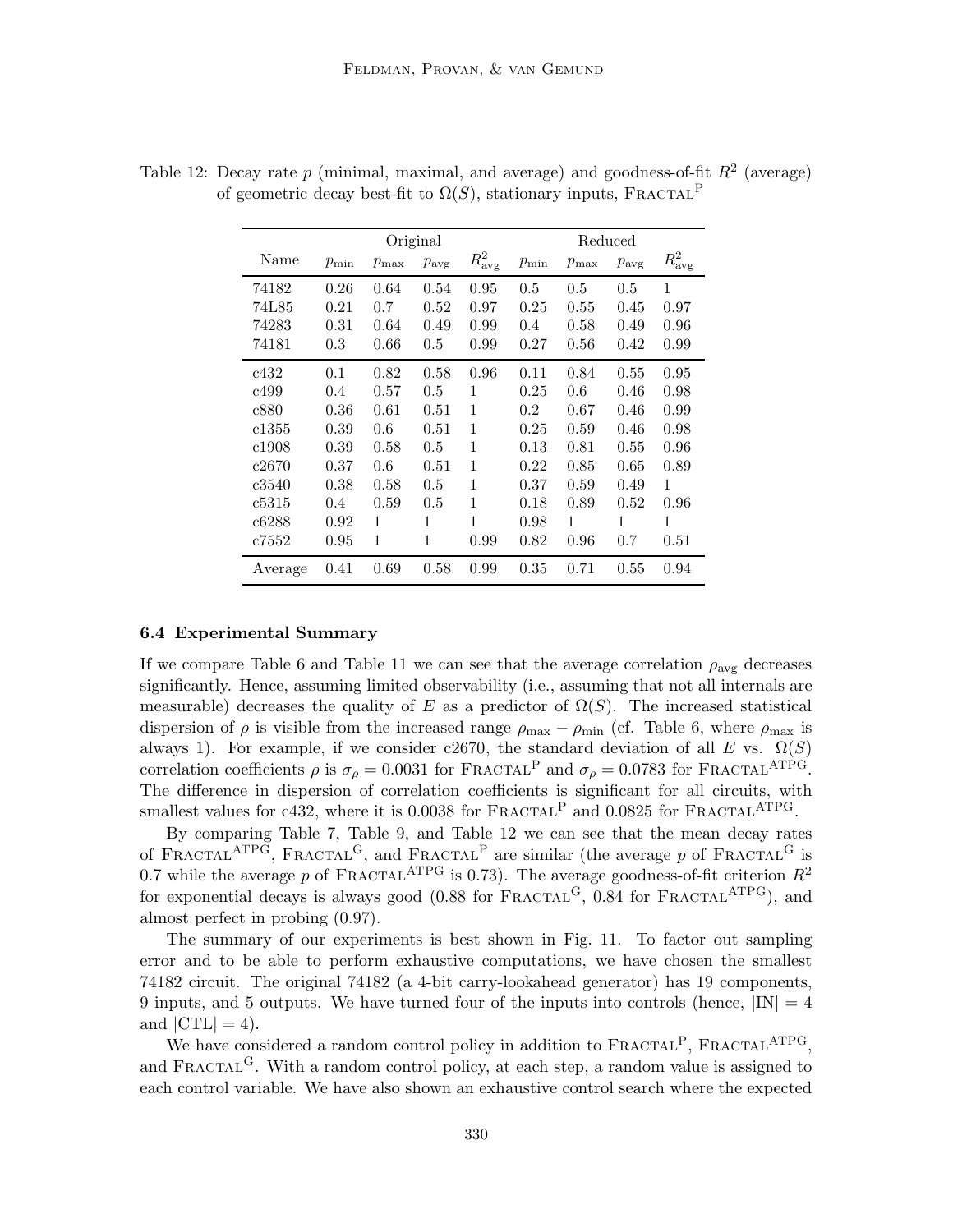number of remaining MC diagnoses is computed at each step, and for each possible control combination. This works with 74182 but leads to a combinatorial blow-up with any other (larger) circuit.



Figure 11: Comparison of all control policies

To reduce the stochastic error when plotting Fig. 11, we have replaced the sampling (for computing an expected number of remaining MC diagnoses) with an exhaustive method; this is possible as  $|IN| = 5$ . The only randomized decision is to choose the actual fault from the initial ambiguity group. To reduce the error due to this stochastic fault injection, we have tested each of the 5 control policies 100 times.

We can see in Fig. 11 that the least informed control policy (the random control policy simply does not use  $E$ ) shows the worst decay in the number of remaining diagnoses. On the other extreme, the exhaustive control policy achieves the best decay. The price for this policy in terms of computational effort, however, is prohibitive.  $\text{FRACTAL}^G$  achieves decay rates comparable to the exhaustive policy with affordable average-case complexity. FRACTAL<sup>ATPG</sup> has better complexity than FRACTAL<sup>G</sup>, but the whole decay rate curve of FRACTAL<sup>ATPG</sup> is bounded from below by the one computed by FRACTAL<sup>G</sup>.

Probing does not compare to active testing as both approaches have different assumptions on the observability of the model. Figure 11 shows the decay rate of probing to illustrate the different decay curves depending on the observability assumptions. In this experiment the probing decay rate geometric fit with  $p=\frac{1}{2}$  $\frac{1}{2}$  almost perfectly fits the actual number of remaining MC diagnoses.

## 7. Conclusions

We have devised an algorithm,  $FRACTAL<sup>G</sup>$ , for active testing that is (1) computationally efficient and (2) rapidly reduces the diagnostic uncertainty (measured as the number of remaining MC diagnoses) by manipulating a set of control variables. As fully optimizing (2) leads to a combinatorial blow-up,  $\text{FRACTAL}^G$  achieves a compromise between (1) and (2) by using a greedy approximation approach for searching over the space of control assignments and a stochastic sampling method for computing the number of remaining MC diagnoses. The result is a fast algorithm (optimizing a whole FRACTAL scenario takes between 1 s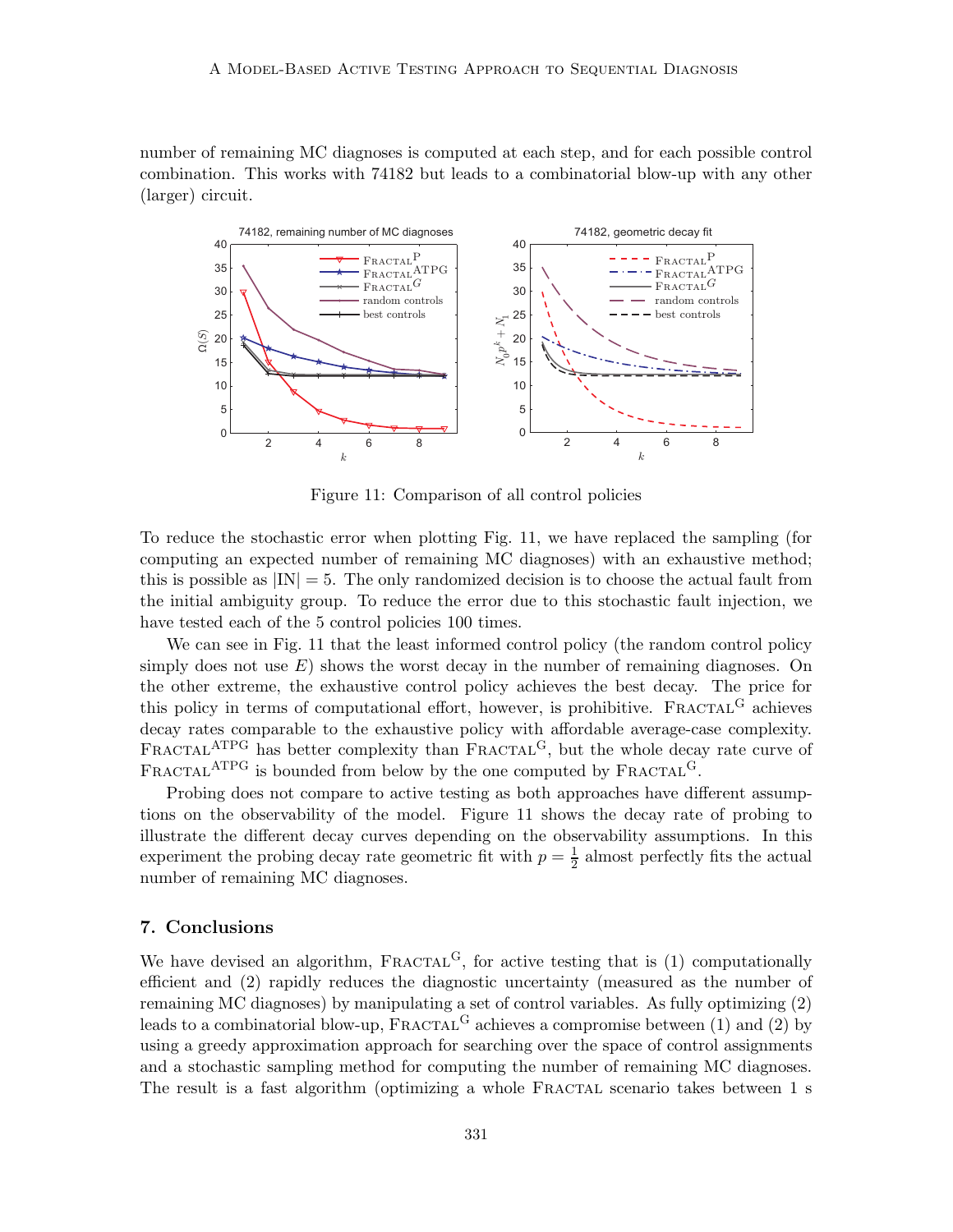for 74182 and 40 min for c6288) that decreases the diagnostic uncertainty according to a geometric decay curve. This geometric decay curve fits the FRACTAL data well (the goodness-of-fit criterion  $R^2$  is 0.88 on average) and provides steep decay (the average decay rate  $p$  is  $(0.7)$ .

We have applied  $\text{FRACTAL}^G$  to the real-world problem of reducing the diagnostic uncertainty of a heavy-duty printer (Feldman, 2010). For that purpose, we have modeled the Paper Input Module (PIM). In the PIM case-study,  $\text{FRACTAL}^G$  computed the most informative tests in troubleshooting multiple sensor and component failures. This happens even with a coarse-grained device model (only a few constraints per component), which shows an unexpected benefit of FRACTAL: trade-off of modeling complexity vs. test effort.

The optimality of  $\text{FRACTAL}^G$  depends on the topology of and constraints on the input model. We can create models leading to arbitrarily bad optimality of  $\text{FRACTAL}^G$  by, for example, directly encoding truth tables in SD. In practical situations, however, controls are independent. That means that applying a single control rarely "undoes" the effect of the previous ones. This also happens when arbitrary inputs are converted to controls, as in our experimentation benchmark. Consider, for example, a multiplier (c6288). Leaving out some of the inputs leads to "don't cares" in the output and hence some components (full-adders, and-gates) will remain untested. Subsequently assigning values to these left-out inputs will unambiguously exonerate or blame these untested components, which will help narrowing down the set of diagnostic hypotheses.

The most important benefit in applying Fractal to industrial cases is that active testing "trade-offs" modeling fidelity for computational complexity and extra testing. This enables users to achieve good diagnostic certainty without the large cost traditionally associated with developing high fidelity models based on physics of failure and other precision approaches.

We have compared the optimality and performance of  $\text{FRACTAL}^G$  to an ATPG-based algorithm for sequential diagnosis,  $F_{RACTAL}$ <sup>ATPG</sup>. While the average decay rate of both algorithms is similar (average p of  $\text{FRACTAL}^{\text{ATPG}}$  is 0.73), the average goodness-of-fit criterion  $R^2$  of FRACTAL<sup>ATPG</sup> is lower (0.84), which means that FRACTAL<sup>G</sup> is consistently closer to the optimal solution than is  $F_{RACTAL}^{\text{ATPG}}$ .  $F_{RACTAL}^{\text{G}}$  has achieved better exponential decay compared to all algorithms except exhaustive control search. For example, the difference in the decay rate p between  $\text{FRACTAL}^G$  and exhaustive search for 74182 is 5.4%. The exhaustive control approach, however, takes minutes to complete even for a circuit as simple as 74182, and times-out with any model having more than 20 controls. As a result, we can conclude that  $FRACTAL<sup>G</sup>$  trades off a small decrease in p for a significant performance speedup.

# References

- Alur, R., Courcoubetis, C., & Yannakakis, M. (1995). Distinguishing tests for nondeterministic and probabilistic machines. In Proc. ACM Symposium on Theory of Computing, pp. 363–372.
- Brglez, F., & Fujiwara, H. (1985). A neutral netlist of 10 combinational benchmark circuits and a target translator in Fortran. In Proc. ISCAS'85, pp. 695–698.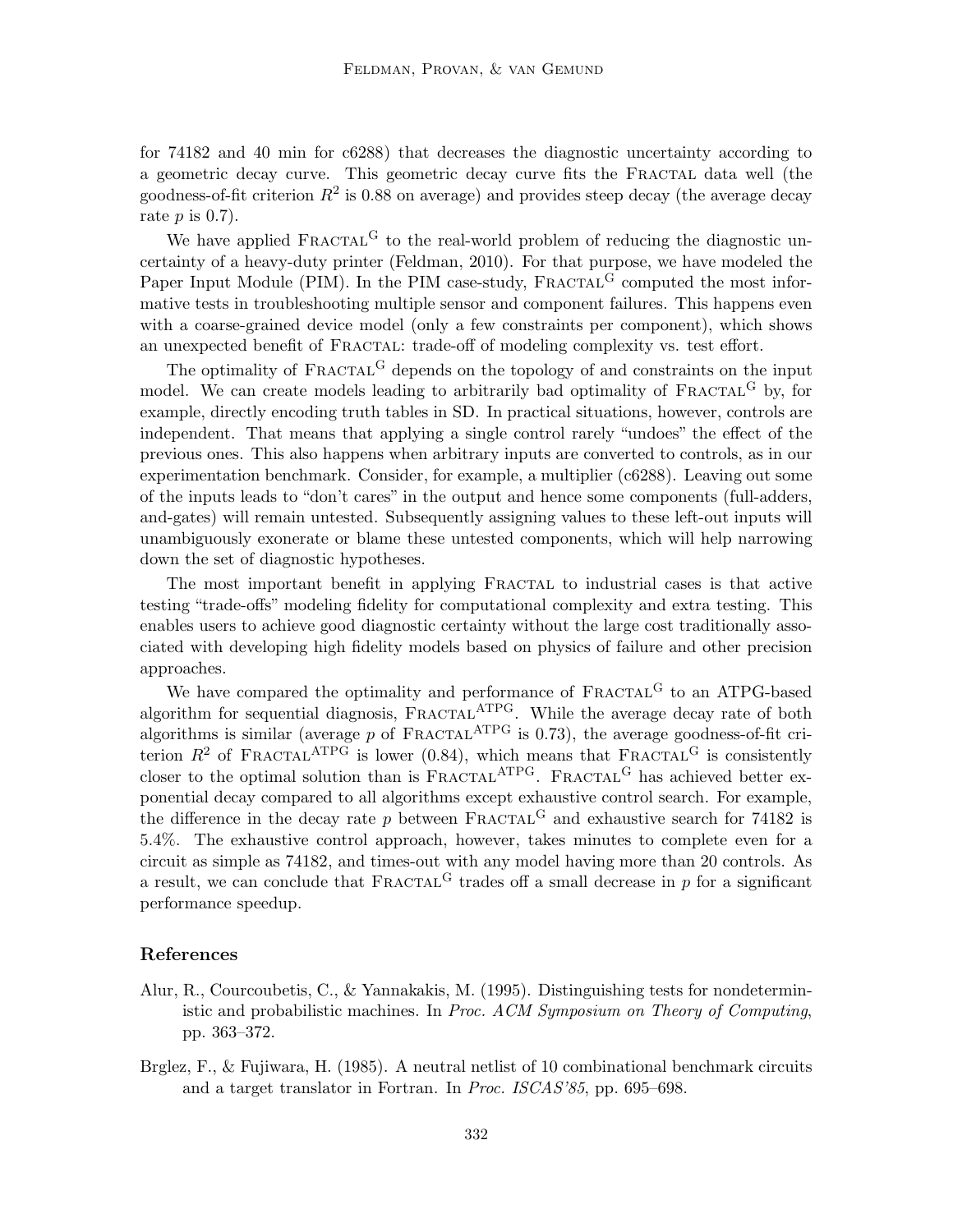- Brodie, M., Rish, I., Ma, S., & Odintsova, N. (2003). Active probing strategies for problem diagnosis in distributed systems. In Proc. IJCAI'03, pp. 1337–1338.
- Bushnell, M. L., & Agrawal, V. D. (2000). *Essentials of Electronic Testing for Digital*, Memory and Mixed-Signal VLSI Circuits. Kluwer Academic Publishers, Boston.
- de Kleer, J. (1986). Problem solving with the ATMS. Artificial Intelligence, 28(2), 197–224.
- de Kleer, J. (2008). An improved approach for generating Max-Fault Min-Cardinality diagnoses. In Proc. DX'08, pp. 247–252.
- de Kleer, J., Raiman, O., & Shirley, M. (1992). One step lookahead is pretty good. In Readings in Model-Based Diagnosis, pp. 138–142. Morgan Kaufmann Publishers, San Francisco.
- de Kleer, J., & Williams, B. (1987). Diagnosing multiple faults. Artificial Intelligence,  $32(1), 97-130.$
- Deb, S., Ghoshal, S., Malepati, V. N., & Kleinman, D. L. (2000). Tele-diagnosis: Remote monitoring of large-scale systems. In *Proc. AEROCONF'00*, Vol. 6, pp. 31–42.
- Esser, M., & Struss, P. (2007). Fault-model-based test generation for embedded software. In Proc. IJCAI'07, pp. 342–347.
- Feldman, A. (2010). Approximation Algorithms for Model-Based Diagnosis. Ph.D. thesis, Delft University of Technology.
- Feldman, A., Provan, G., & van Gemund, A. (2008). Computing observation vectors for Max-Fault Min-Cardinality diagnoses. In Proc. AAAI'08, pp. 919–924.
- Feldman, A., Provan, G., & van Gemund, A. (2009a). FRACTAL: Efficient fault isolation using active testing. In Proc. IJCAI'09, pp. 778–784.
- Feldman, A., Provan, G., & van Gemund, A. (2009b). Solving strong-fault diagnostic models by model relaxation. In Proc. IJCAI'09, pp. 785–790.
- Forbus, K., & de Kleer, J. (1993). Building Problem Solvers. MIT Press.
- Hansen, M., Yalcin, H., & Hayes, J. (1999). Unveiling the ISCAS-85 benchmarks: A case study in reverse engineering. IEEE Design  $\mathcal C$  Test, 16(3), 72–80.
- Heinz, S., & Sachenbacher, M. (2008). Using model counting to find optimal distinguishing tests. In *Proc. of COUNTING'08*, pp. 91–106.
- Ibarra, O. H., & Sahni, S. K. (1975). Polynomially complete fault detection problems. IEEE Trans. on Computers, 24(3), 242–249.
- Kuhn, L., Price, B., de Kleer, J., Do, M., & Zhou, R. (2008). Pervasive diagnosis: Integration of active diagnosis into production plans. In Proc. DX'08, pp. 106–119.
- Kundakcioglu, O. E., & Unlügurt, T.  $(2007)$ . Bottom-up construction of minimum-cost and/or trees for sequential fault diagnosis. IEEE Trans. on SMC, 37(5), 621–629.
- Pattipati, K., & Alexandridis, M. (1990). Application of heuristic search and information theory to sequential fault diagnosis. IEEE Trans. on SMC,  $20(4)$ , 872–887.
- Pietersma, J., & van Gemund, A. (2006). Temporal versus spatial observability in modelbased diagnosis. Systems, Man and Cybernetics, 2006, 6, 5325–5331.